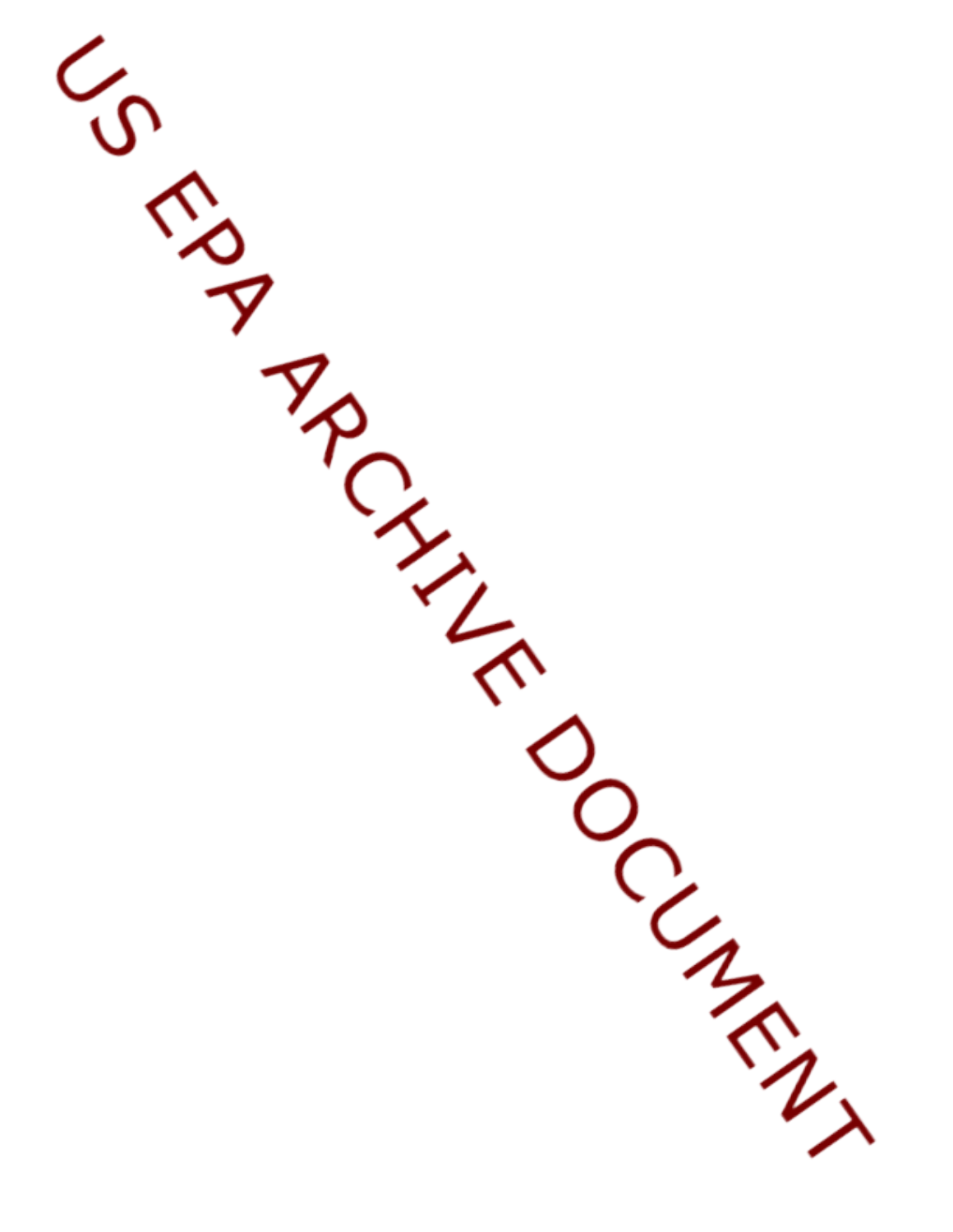**May 5, 2006** 

# **SUPPORTING STATEMENT**

# **INFORMATION COLLECTION REQUEST**

# **RENEWAL**

 **for**

# **CUSTOMER SATISFACTION SURVEYS**

**of**

**The United States Environmental Protection Agency ICR 1711.05 OMB No 2090-0019**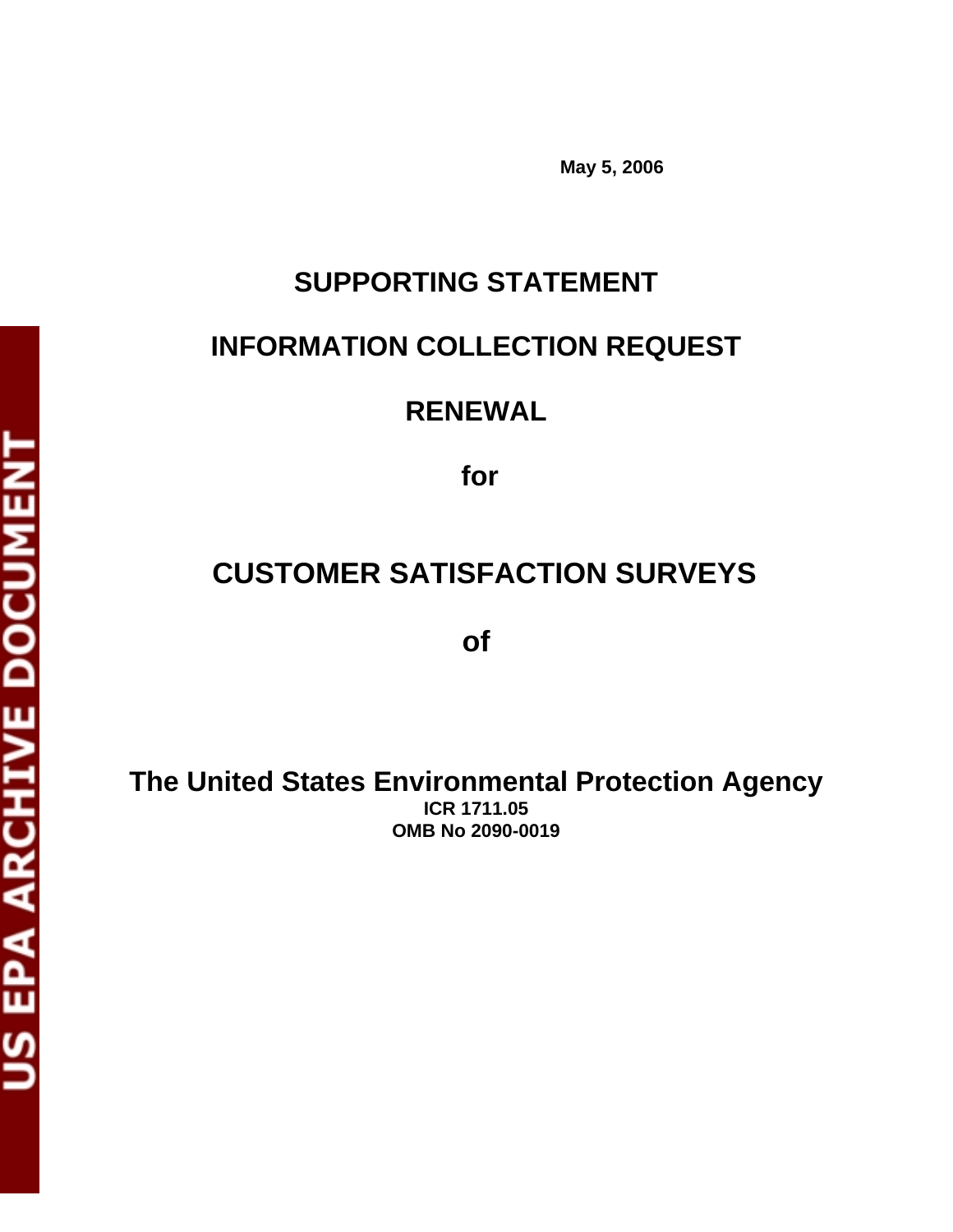# **Table of Contents**

|    | <b>Title</b>                                                                                                                                                                                                                                                                                                                                                                                                                                                                                                                                                                                                                                    | Page                                                                                   |
|----|-------------------------------------------------------------------------------------------------------------------------------------------------------------------------------------------------------------------------------------------------------------------------------------------------------------------------------------------------------------------------------------------------------------------------------------------------------------------------------------------------------------------------------------------------------------------------------------------------------------------------------------------------|----------------------------------------------------------------------------------------|
| 1. | Identification of the Information Collection<br>1(a) Title of the Information Collection<br>1(b) Short Characterization/Abstract                                                                                                                                                                                                                                                                                                                                                                                                                                                                                                                | 1<br>1<br>1                                                                            |
| 2. | Need for and Use of the Collection<br>2(a) Need/Authority for the Collection<br>1                                                                                                                                                                                                                                                                                                                                                                                                                                                                                                                                                               | 1                                                                                      |
|    | 2(b) Practical Utility/Users of the Data                                                                                                                                                                                                                                                                                                                                                                                                                                                                                                                                                                                                        | 3                                                                                      |
| 3. | Non-duplication, Consultations, and Other Collection Criteria<br>3(a) Non-duplication<br>3(b) Public Notice Required Prior to ICR Submission to OMB<br>3(c) Consultations<br>3(d) Effects of Less Frequent Collection<br>3(e) General Guidelines<br>3(f) Confidentiality<br>3(g) Sensitive Questions                                                                                                                                                                                                                                                                                                                                            | 4<br>4<br>555555<br>5                                                                  |
| 4. | The Respondents and The Information Requested<br>4(a) Respondents/SIC Codes<br>4(b) Information Requested<br>(I) Data items, including record keeping requirements<br>(II) Respondent Activities                                                                                                                                                                                                                                                                                                                                                                                                                                                | 5<br>$\begin{array}{c} 5 \\ 5 \\ 5 \end{array}$<br>6                                   |
| 5. | The Information Collected--Agency Activities, Collection Methodology,<br>and Information Management<br>5(a) Agency Activities<br>5(b) Collection Methodology and Management<br>5(c) Small Entity Flexibility<br>5(d) Collection Schedule                                                                                                                                                                                                                                                                                                                                                                                                        | 8<br>8<br>8<br>10<br>10                                                                |
| 6. | Estimating the Burden and Cost of the Collection<br>6(a) Estimating Respondent Burden<br>6(b) Estimating Respondent Costs<br>(I) Labor Costs<br>(II) Capital and Operations and Maintenance Costs<br>(III) Capital/Start-up vs. Operations and Maintenance (O&M) Costs<br>(IV) Annualizing Capital Costs<br>6(c) Estimating Agency Burden and Cost<br>6(d) Estimating the Respondent Universe and Total Burden and Costs<br>6(e) Bottom Line Burden Hours and Cost Tables<br><b>Respondent Tally</b><br>(I)<br>(II) The Agency Tally<br>(III) Variations in the Annual Bottom Line<br>(IV) Reasons for Change in Burden<br>(V) Burden Statement | 10<br>10<br>12<br>12<br>12<br>12<br>12<br>12<br>13<br>15<br>15<br>15<br>15<br>15<br>16 |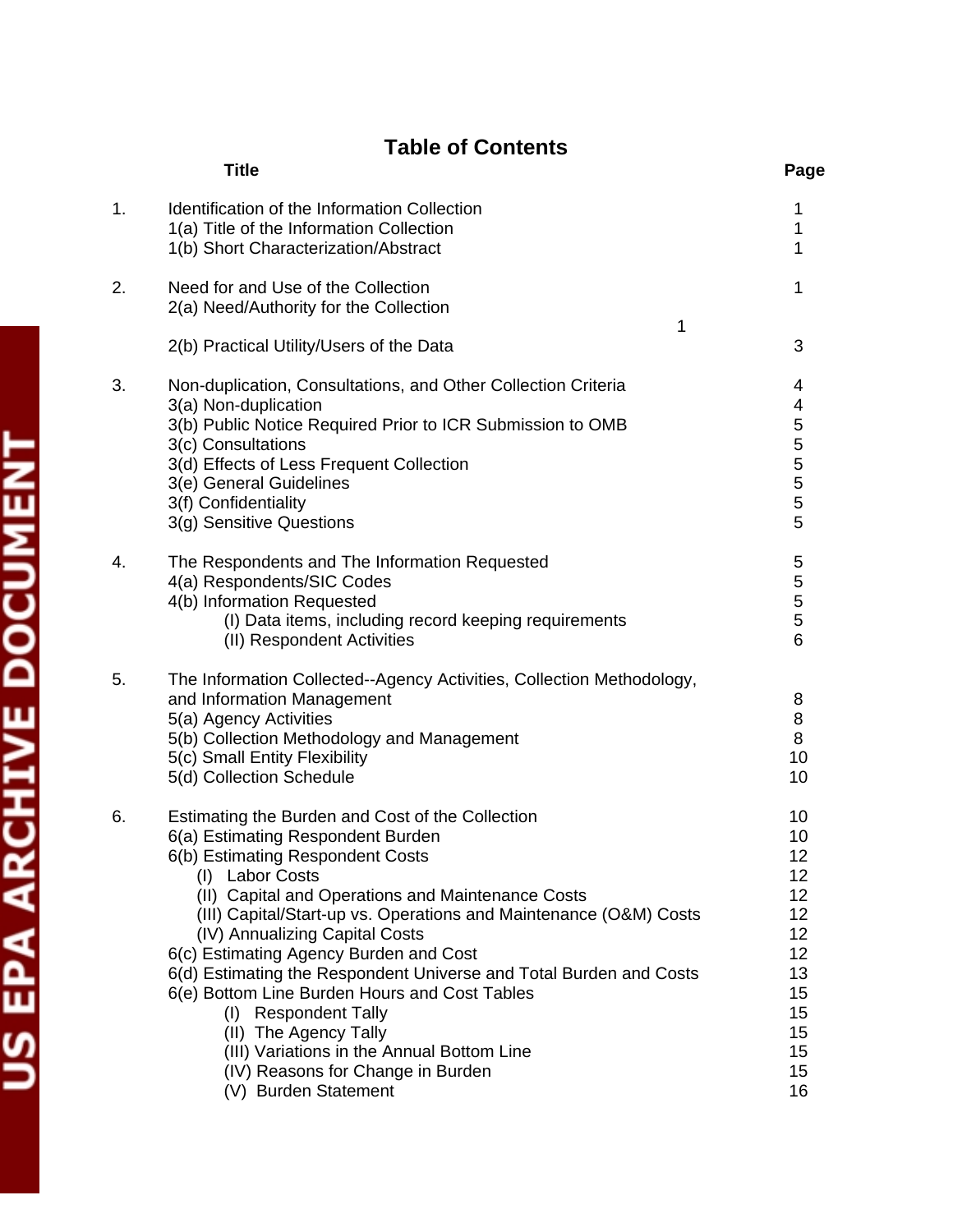#### **Table of Contents** (continued)

**List of Tables** Table 5-1 - Projected Use of Surveys 2006 - 2008 10 Table 6-1 - Burden Table 2006-2008 11 Table 6-2 - Respondent Universe, Total Burden and Costs 13 Table 6-3 - Agency Burden/Cost for Telephone Surveys 13 Table 6-4 - Agency Burden/Cost for Mail Surveys 14 Table 6-5 - Agency Burden/Cost for Customer Feedback Forms/Internet Screens 14 Table 6-6 - Agency Burden/Cost for Focus Groups 15 Table 6-7 -Aggregate Agency Table for Annual Burden/Cost 16 Table 6-8 – Aggregate EPA and Respondent Costs 16

#### **Exhibits - Samples of OMB - Approved EPA Survey Instruments**

| Exhibit 1 - Telephone Survey Questionnaire                             | 18 |
|------------------------------------------------------------------------|----|
| Exhibit 2 – NRMRL Feedback Cards, Evaluation Forms, Evaluation Surveys | 19 |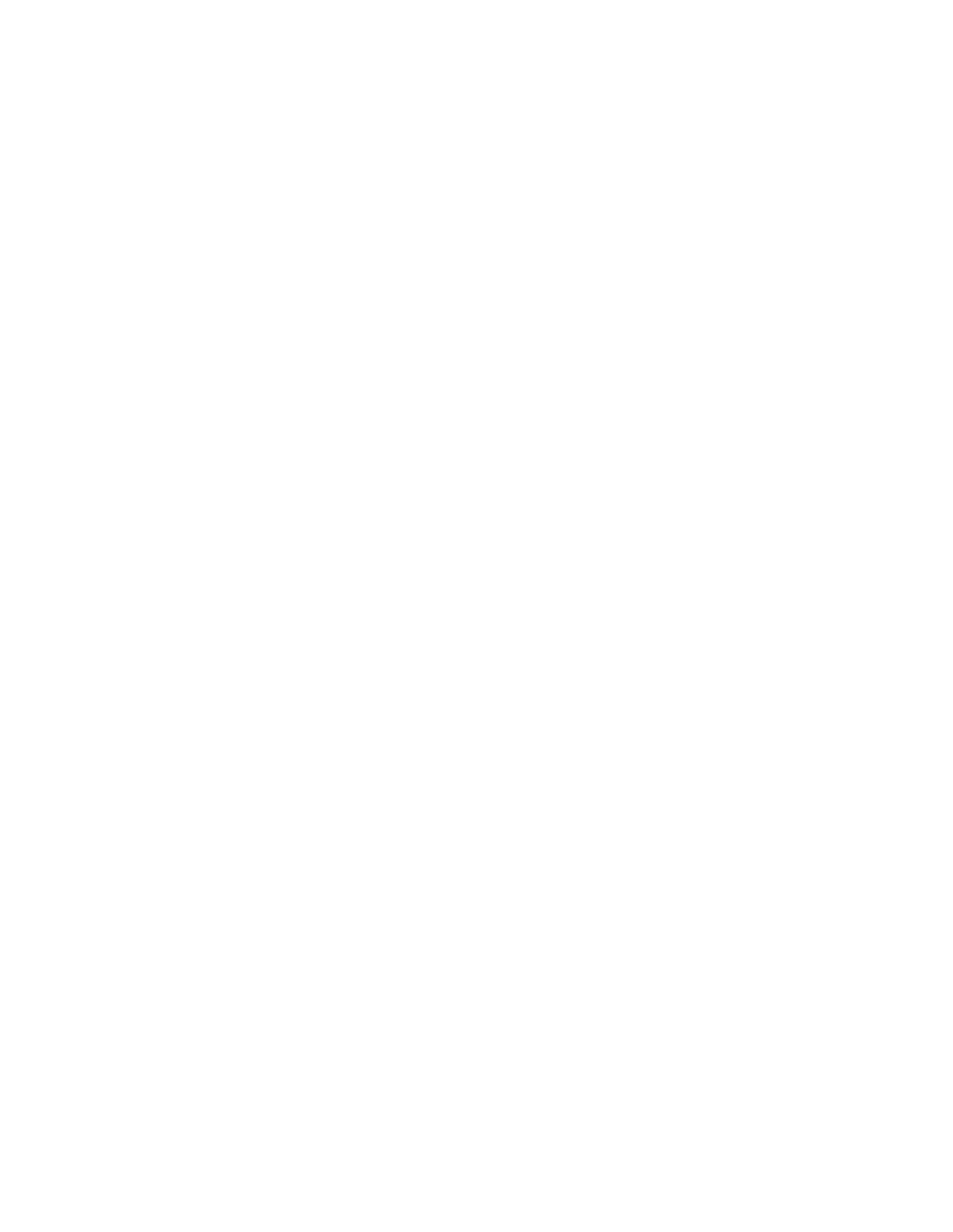## **U.S. ENVIRONMENTAL PROTECTION AGENCY VOLUNTARY CUSTOMER SATISFACTION SURVEYS TO IMPLEMENT EXECUTIVE ORDER (E.O.) 12862**

#### **1. Identification of the Information Collection**

#### **1(a) Title of the Information Collection:** Voluntary Customer Satisfaction Surveys

#### **1(b) Short Characterization/Abstract**

In accordance with Executive Order 12862, the Environmental Protection Agency is seeking from Office of Management and Budget (OMB) renewal of its generic clearance (OMB Control No. 2090-0019, expiring 06/30/06) for a period of three years. The clearance will be used to conduct two types of customer satisfaction surveys: "qualitative" surveys for identifying customer perceptions for expectations through focus groups or laboratory evaluations; and "quantitative" surveys for establishing general attitudes of EPA customers through a statistical sampling of customers. A customer, as described in E.O. 12862, is considered to be "...an individual or entity who is directly served by a department of an Agency."

By seeking renewal of the generic clearance for customer surveys, EPA will have the flexibility to gather the views of our customers to better determine the extent to which our services, products and processes satisfy their needs or need to be improved. The generic clearance will speed the review and approval of customer surveys that solicit opinions from EPA customers on a voluntary basis, and do not involve "fact-finding" for the purposes of regulatory development or enforcement.

EPA sponsoring organizations seeking approval to conduct a customer survey will continue to submit their survey instruments with a brief description to the customer service staff in the Office of Policy, Economics and Innovation within the Office of the Administrator, for a screening/assistance review of the questions. Following review, endorsed survey packages will be sent to EPA's Information Collections Division within the Office of Environmental Information and then to OMB. OMB will continue to review submissions for compliance with the Paperwork Reduction Act on an expedited schedule. EPA will provide OMB an annual summary of surveys conducted in accordance with OMB's Resource Manual for Customer Surveys (dated October 1993). The EPA estimates that a combination of customer satisfaction surveys (mail, telephone, feedback forms and Internet) and focus group studies will request voluntary responses from approximately 18,735 respondents for an estimated burden of 1,671 hours over the three-year period.

#### **2. Need for and Use of the Collection**

#### **2a. Need/Authority for the Collection**

Executive Order 12862, dated September 11, 1993, calls upon agencies to take the following actions:

- (a) identify the customers who are, or should be, served by the agency;
- (b) survey customers to determine the kind and quality of services they want and their level of satisfaction with existing services;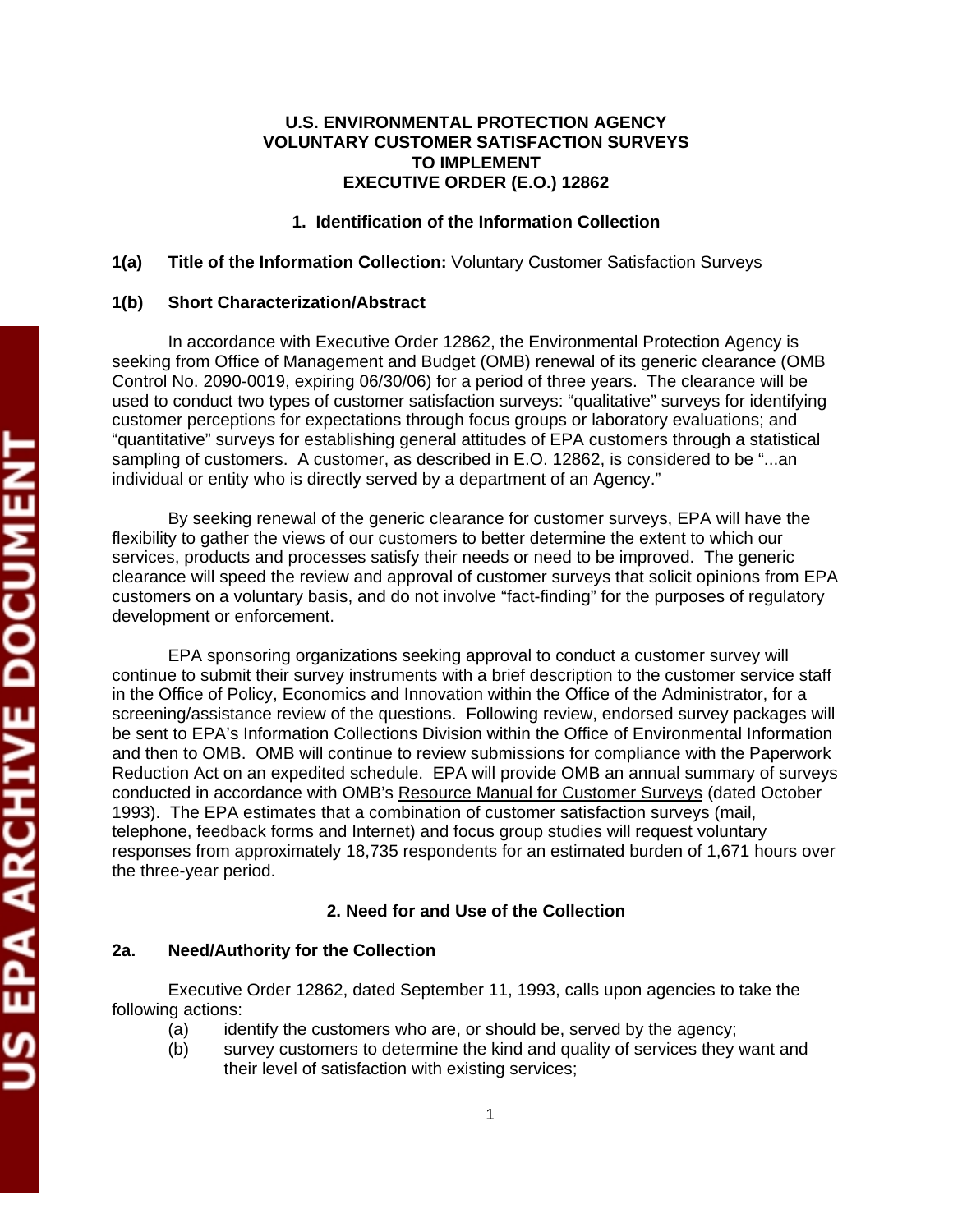- (c) post service standards and measure results against them;
- (d) benchmark customer service performance against the best in business;
- (e) survey front-line employees on barriers to, and ideas for, matching the best in business;
- (f) provide customers with choices in both the sources of service and the means of delivery;
- (g) make information, services, and complaint systems easily accessible, and
- (h) provide means to address customer complaints.

A March 1995 Presidential memo called upon federal agencies to enhance their customer service improvement efforts. A March 1998 Presidential memo underscored the continuing need to improve customer service and directed agencies to provide expanded opportunities for customers to communicate their needs and expectations. The Governmental Performance and Results Act of 1993 requires that agencies gather and use customer feedback. Finally, President Bush's Management Agenda underscores the need for citizencentered service delivery, increased satisfaction with government services, and the ability to prove government is doing a better job through measuring outcomes.

Using OMB's Resource Manual for Customer Surveys (dated October 1993), which outlines the steps an Agency must take to obtain a generic clearance for Customer Satisfaction Surveys, and provides guidance on obtaining quality survey results, EPA developed its 1997 1999, and 2002 generic information collection requests to enable staff across the Agency to continue sponsoring customer satisfaction surveys. To reflect the Terms of Clearance for the 1997 ICR, Customer Service Program (CSP) staff developed, distributed and posted on the CSP web site a fact sheet clearly stating the restrictions on the use of this clearance. Efforts were validated when the 2000 and 2003 Terms of Clearance supported our efforts to improve screening, encouraging staff to consult with the CSP staff.

During the past three years, EPA has worked cooperatively with OMB to clear survey instruments. CSP staff has also advised many individuals and their contractors that their survey designs could not fit under this ICR. CSP staff worked with others to develop surveys to assist them in gathering information that could serve at least part of their needs through this ICR. If CSP staff could not work with regional and program staff to modify questions to fit the ICR and satisfy the needs of staff and their managers, we rejected their use of the ICR. Our goal has been to ensure that the surveys submitted under this ICR clearly meet the Terms of Clearance that OMB set out when approving it:

"As stated in OMB's 1999 terms of clearance: "The generic ICR is approved to allow the expedited OMB clearance of EPA customer satisfaction surveys that are simple, straightforward, and narrowly focused to:

1. current or former customers of EPA products or services;

2. the level of satisfaction with an actual service or product provided by EPA that they have utilized; and,

3. their recommendations for improving said product or service."

Surveys that target these elements and are submitted to OMB in accordance with this ICR will be reviewed by OMB within 20 working days. EPA shall provide OMB with an annual report outlining the use of this generic clearance, including the number of surveys, the burden imposed, and a brief description of their purposes (a condition of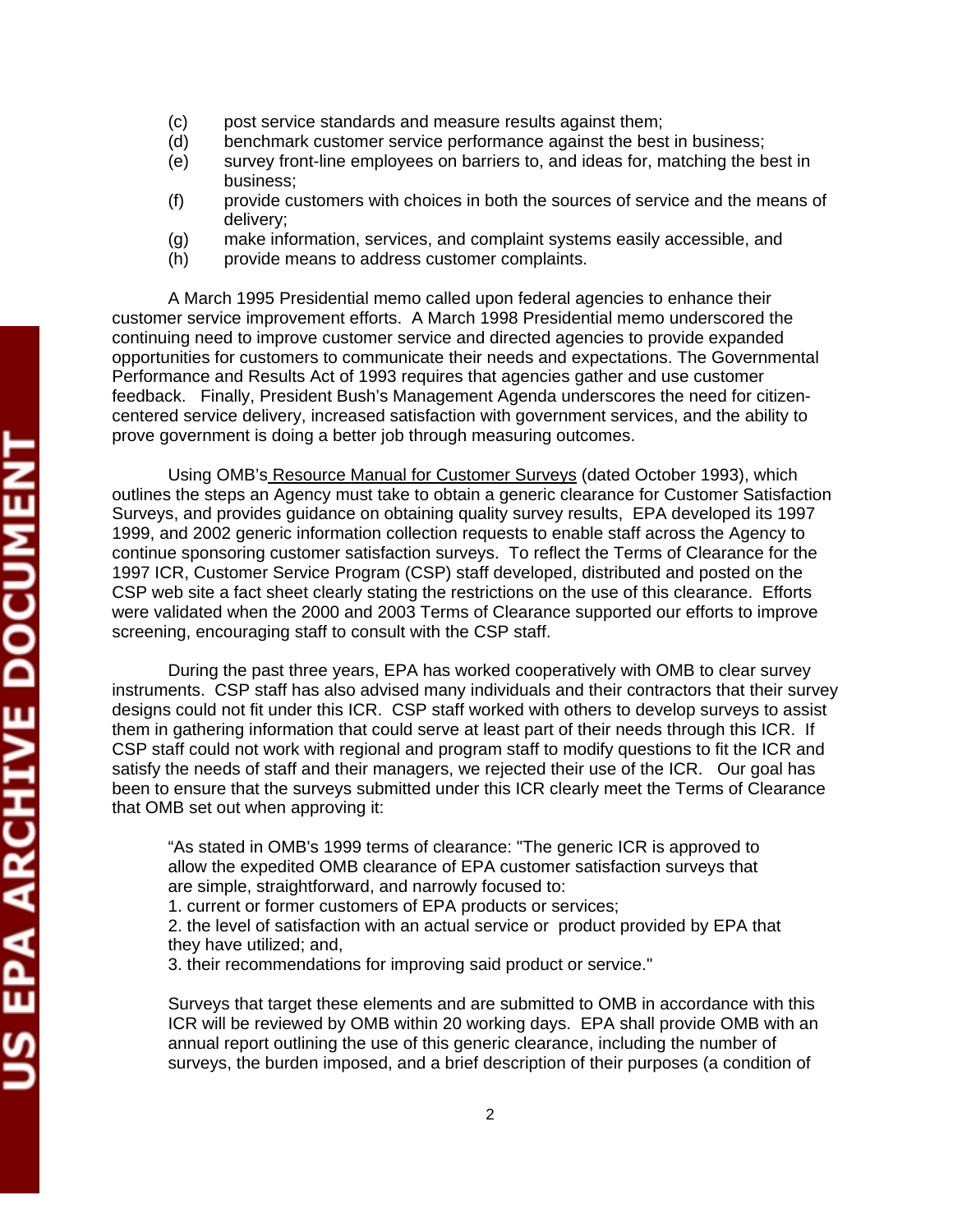previous clearances). OMB encourages agency staff to consult with EPA's Customer Service Program (CSP) for advice, survey evaluation, and clearance assistance. OMB reserves the authority to disapprove any individual survey that does not meet the conditions outlined in this ICR. This generic clearance does not extend to "fact finding" for the purpose of regulatory development or enforcement. OMB is relying in large part on EPA's internal review and quality control to develop useful customer information. Finally, this generic ICR approval does not, and is not intended to, cover all types of surveys that EPA may wish to do relating to customer satisfaction -- only the narrow range of surveys discussed above. Surveys that do not meet the terms of clearance for this expedited clearance process may be entirely valid and appropriate surveys, but they should be submitted under the normal PRA clearance process. The agency is required to display the OMB control number and inform respondents of its legal significance (see 5 CFR 1320.5(b))."

To fulfill its broad mandate of protecting human health and the environment, EPA provides a wide variety of voluntary public services ranging from information clearinghouses to educational programs and emergency hot lines. Corresponding to this broad range of services is a diverse universe of EPA customers, loosely defined by E.O. 12862 as "...an individual or entity who is directly served by a department or agency."

EPA expands this definition to include customers who chose not to participate in an EPA service function, such as persons who were provided the opportunity but did not comment on a permit, participate in a community meeting, join a partnership program, etc. Learning perceptions of our services from those who select not to use them may also assist the Agency in its service innovation efforts. As we continue to redesign our processes and practices, we will be asking customers who use our current services what, from their perspectives, would be the most useful improvements.

Because Agency services and customers are so diverse, the Agency is requesting a generic clearance that will maximize flexibility in the methods used to fulfill the requirements for the Executive Order and expedite OMB review and clearance process of customer satisfaction surveys. EPA maintains a central repository of surveys submitted to OMB in the Regulatory Information Division. In addition, EPA developed a summary of the surveys and collected the analytical reports produced. The CSP staff has shared the findings, analysis and "success stories" following the conduct of surveys so this information can benefit those planning future surveys.

OPEI staff assigned to oversee the use of this ICR will continue to be a resource to individuals considering the development of customer satisfaction measurement programs within their organizations, explaining what the customer satisfaction ICR does and does not cover and how to make the best use of it. EPA ended its National Customer Service Program in 2003. Since then, the former CSP director (Patricia Bonner) has continued to screen and process survey submittals under this ICR. In 2005, a second OPEI staff member (Michelle Mandolia) has been preparing to assume management of all submittals under the ICR and was responsible for development of this renewal request.

#### **2(b) Practical Utility/Uses of the Data**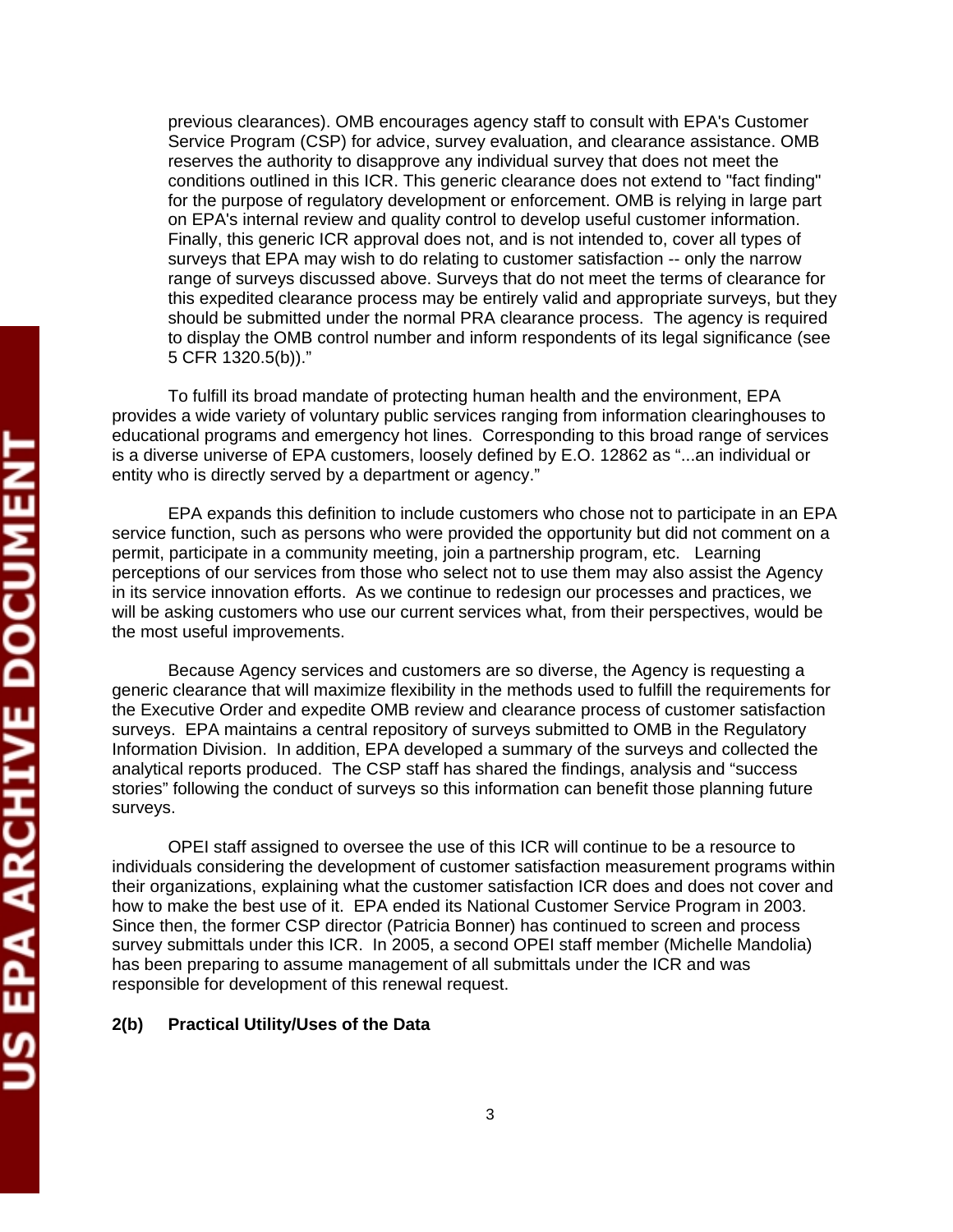Customer service standards (http://www.epa.gov/customerservice/) provide a basis for performance measurement systems to determine our success at reaching customers, and provide the necessary framework for a management role in the development and use of the survey results. Information gathered from these surveys will continue to assist EPA to build and validate measurement systems. Survey results may be used to identify:

- 1) service needs and expectations of EPA customers;
- 2) strengths and weaknesses of EPA services;
- 3) ideas or suggestions for improvement of EPA services from its customers;
- 4) barriers to achieving customer service standards; and
- 5) needed changes to customer service standards.

While the information will not be used for regulatory development, the results of customer surveys could lead to reallocations of resources, revisions in certain Agency processes and policies, and development of guidance related to EPA's customer services. Ultimately, these changes could result in improvements in services, products and processes the Agency provides to the public, and in turn, the public perception of the Agency.

To ensure proper design of EPA customer feedback and customer satisfaction measurement activities, increase the use and application of customer feedback, and build internal capacity to carry out these activities, the CSP coordinated development of "Hearing the Voice of the Customer - Customer Feedback and Customer Satisfaction Measurement Guidelines." The "Feedback Guidelines" were first published in November 1998. The CSP has sponsored training workshops on the application of the Guidelines.

A five-stage model for feedback: Plan, Construct, Conduct, Analyze and Act, is the foundation for the Guidelines. The document focuses major attention on the planning phase, with the object being to prevent duplication and poor design, and to eliminate survey work that will not result in actions that can benefit customers and the agency. A long series of detailed questions supplement the Guidelines to further assist the Feedback Advisors and others. The document is available on the Internet (http://www.epa.gov/customerservice/feedback.htm), and is being used by individuals in other federal and state agencies to guide their feedback efforts.

The Guidelines and questions are not our only resources. To help ensure that feedback information used in an appropriate fashion, CSP staff encourage EPA programs to develop surveys consistent with OMB's Resource Manual for Customer Surveys, EPA's Survey Management Handbook and to take advantage of survey development training such as that offered by the Joint Program in Survey Methodology (JPSM). The EPA staff managing use of this ICR will continue to facilitate sharing of information gathered from customer satisfaction surveys, and explore ways to aid programs in survey development.

As a result of past survey feedback, sponsors have taken actions to change to revamp our dockets, to streamline processes and improve web sites and regularly issued documents.

#### **3. Non-duplication, Consultations, and Other Collection Criteria**

#### **3(a) Non-duplication**

EPA service providers develop customer satisfaction surveys to learn how their customers perceive their specific services. Therefore, the information collected will not overlap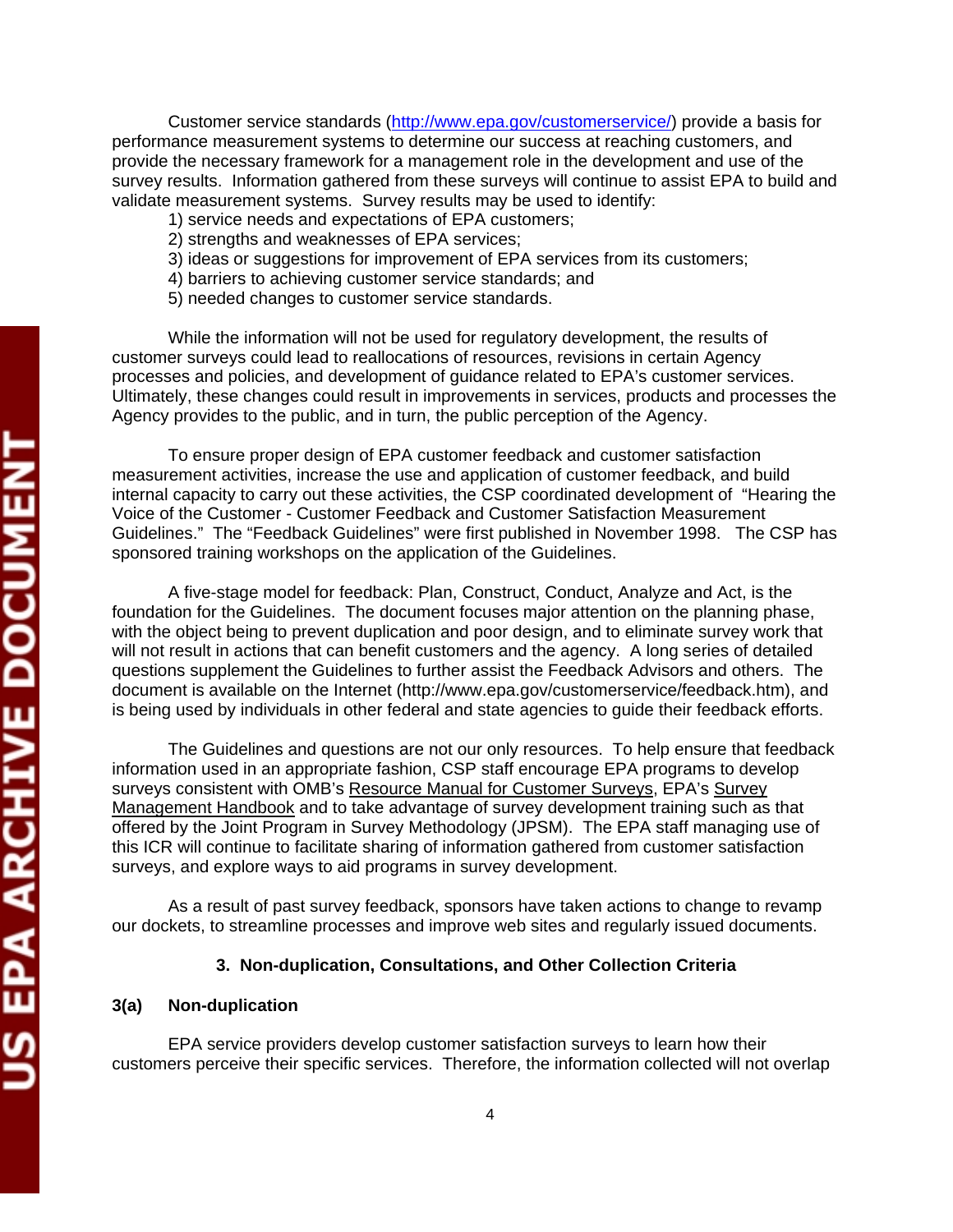with other customer satisfaction surveys. Every effort will be made to channel all customer related surveys through this ICR and to prevent misuse of this ICR for program effectiveness surveys.

## **3(b) Public Notice Required Prior to ICR Submission to OMB**

EPA conformed to the requirement for public notice by publishing a preliminary and final Federal Register Notice concerning our intent under this ICR and requesting comment.

## **3(c) Consultations**

To estimate ICR usage during the next three years, EPA staff managing use of this ICR requested input from EPA's Office of Environmental Information and reviewed ICR use over the previous year. This feedback and information was used to develop the burden estimates described in this document.

## **3(d) Effects of Less Frequent Collection**

This information collection could not be conducted less frequently. EPA will gage customer reactions to and perceptions of services and products the Agency now provides in order to improve them. Programs will not survey all customers, nor will each program survey every year. There will be sufficient time between surveys to allow the actions taken in response to customer comments to show results. There are no technical or legal obstacles to reducing the burden.

#### **3(e) General Guidelines**

This ICR complies with OMB's general guidelines for the collection of information.

#### **3(f) Confidentiality**

Not applicable

# **3(g) Sensitive Questions**

No sensitive data will be collected.

# **4. The Respondents and the Information Requested**

#### **4(a) Respondents/SIC Codes**

The Executive Order describes a customer as "...an individual or entity who is directly served by a department or agency." The EPA, by the very nature of its mandate, serves very large and diverse groups that receive or are in some way affected by EPA services. Past EPA customer groups targeted for customer satisfaction surveys include individual citizens, industry/business, states/other governments, and web users. Because several customer groups use the same services, a survey may reach more than one of the designated customer categories. (The code standard industrial code (SIC) for "General Public" is 99.)

# **4(b) Information Requested**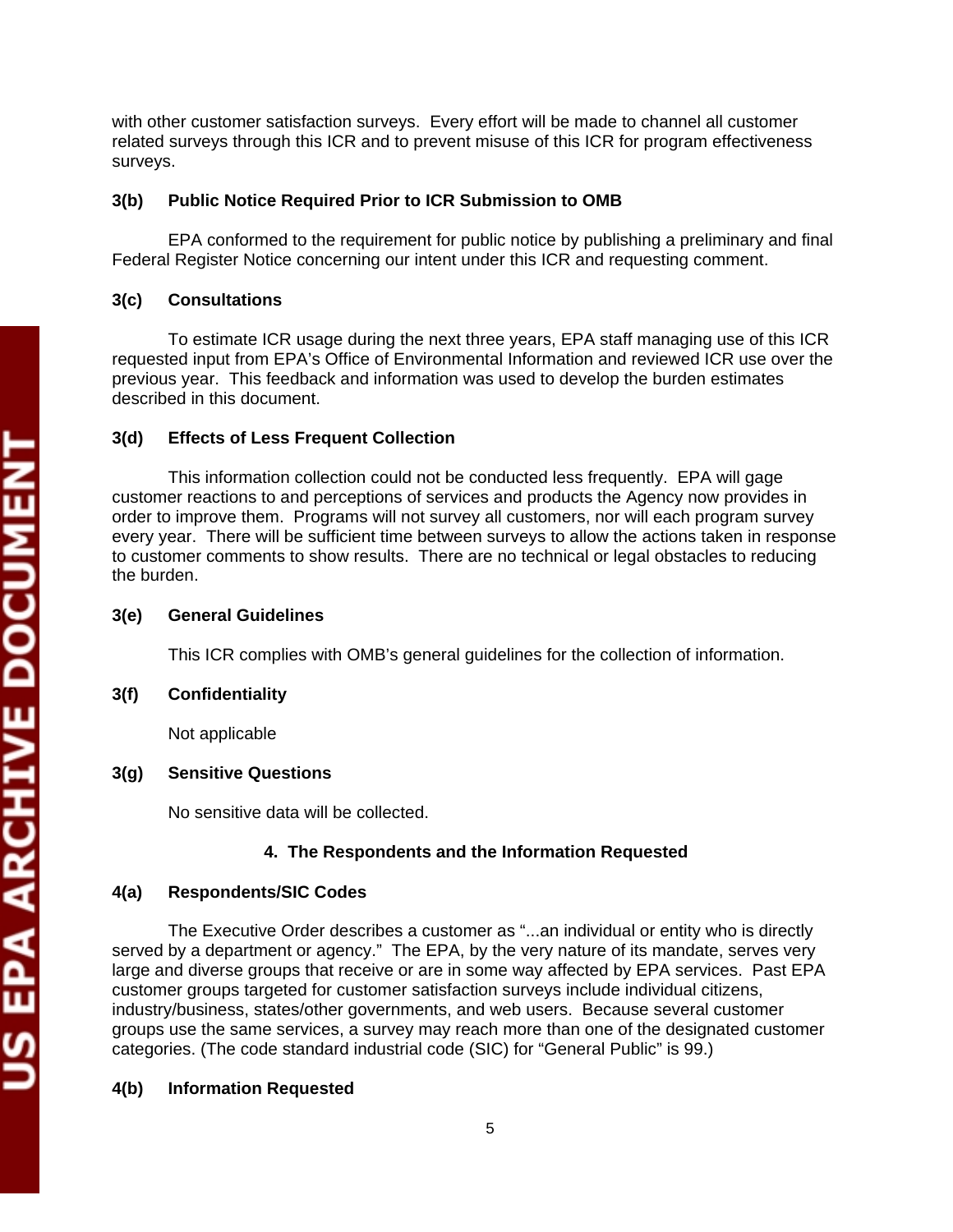(I) Data items, including record keeping requirements

The Agency will maintain records of the surveys sent to OMB in the ICD. Offices sponsoring the surveys will retain files of the surveys, responses and analysis. Since customer satisfaction surveys seek to gauge public opinions on Agency services, the surveys have not and will not involve respondents in extensive searching of existing sources, or reformatting information to submit to the Agency. The Agency does not anticipate any public record keeping activities under this ICR.

(II) Respondent Activities

EPA customer satisfaction surveys have focused on services (hot lines, dockets, clearinghouse, websites), products (technical assistance, documents, information, training, workshops) and processes (grants, inspections, registrations, permitting).

The surveys conducted under this clearance are of two major types, "quantitative" and qualitative. Respondent activities related to "quantitative" are dependent on the survey method; feedback instrument types and the activities for each follow.

Mail surveys and Customer Feedback Forms (including comment cards, evaluation forms and some web-based surveys)<sup>1</sup>. Both *may* involve the following activities:

- Read instructions;
- Search data sources:
- Complete questionnaire;
- Mail questionnaire.

Telephone Surveys

- Listen to instructions;
- Answer questions (oral response)

EPA expects to continue its use of these surveys. Respondent activities related to "qualitative" feedback may include:

Focus Groups or Interviews

- Listening to group instructions
- Participating in discussions;

 $1$  Customer feedback forms/comment cards/evaluation forms are considered to be short, 5 to 15 question forms that typically accompany, and seek feedback for a specific service (such as a training course, or "over the counter" service) or product (such as a manual, software, etc). Internet (web based) surveys also fit into this category. Mail surveys may involve more extensive questionnaires and may require more rigorous statistical sampling methodology to evaluate a certain group or groups' perceptions about a service the Agency offers.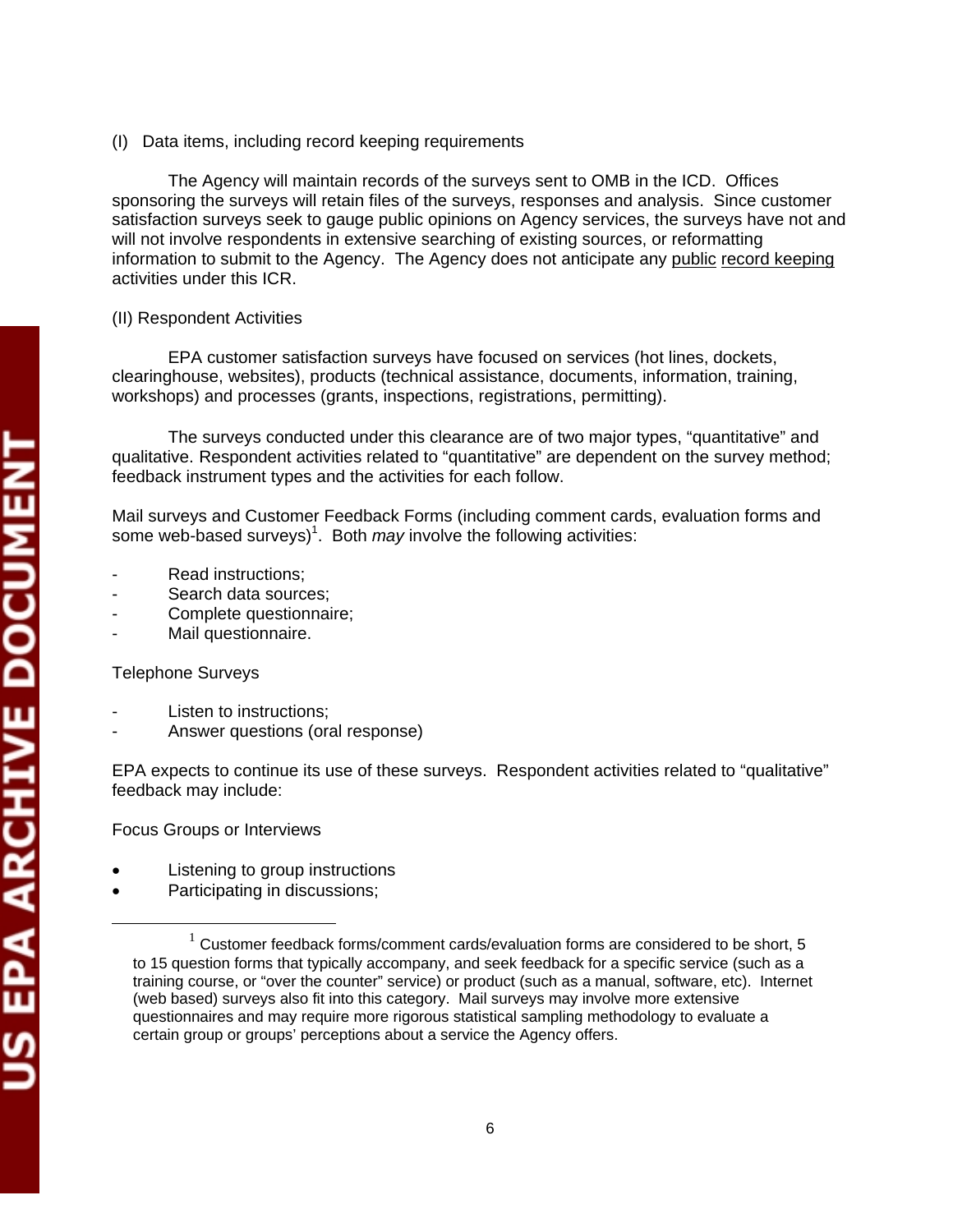• Completing any forms or materials provided at the group session.

EPA uses focus groups for evaluating various aspects of its programs, to assist in improving and testing of outreach materials and web sites, and to explore new aspects of service delivery.

*Training/Education/Outreach products and services*. EPA gathers feedback on its training, outreach products and educational programs through a variety of methods. The Agency distributes a broad array of materials to the public such as public affairs materials, videos, brochures and fact sheets, software, manuals, guidance material, reports, etc. It also holds many meetings, workshops and training sessions. Corresponding to this diverse set of products is a need to make extensive use of a variety of methods to evaluate customer satisfaction. EPA uses feedback forms in publications and on counters in service delivery areas, focus groups, mail and telephone surveys, and, when publications are available on the Internet, the Agency is using short on-line surveys to solicit customer input. Offices also ask for feedback on the usefulness of their web sites.

Many of these evaluation activities can use feedback forms to be completed by attendees after an EPA-sponsored event, or by users of documents, software or web sites. Focus groups are also useful for pre-testing EPA training materials (videos, brochures, etc.) prior to their dissemination to the public. Mail or telephone surveys help EPA identify a need for changes in training/educational programs, outreach products or services to assure their usefulness to a specific audience.

*Hot lines/PICs/clearinghouses*. Hotline evaluations are conducted on selected samples of hotline users. By their very nature, hotline customers will most often be surveyed by telephone. However, more complex surveys may require face-to-face interviews, focus sessions, or mail questionnaires. In addition, comment cards are used periodically when information packets are mailed by hotline, Public Information Center (PIC) or clearinghouse staff.

*Miscellaneous Service Related Activities*. The EPA has a broad network consisting of its headquarters and regional offices, laboratories, and field offices that may conduct customer surveys on outreach and other services that they provide. Most mail and telephone surveys are conducted under this "miscellaneous" category.

To reduce respondent burden, EPA has been expanding use of Internet feedback screens and comment blocks to provide increased opportunity for customers to comment on attributes of our services and web sites. Fewer offices each year develop lengthy questionnaires. Focus groups, though they require higher respondent burden, are still used because of the specificity and the depth of responses that offices/regions can obtain from them.

The redesign of EPA's web pages required comment buttons on all EPA Internet sites. The Agency is therefore receiving and will continue to receive informal feedback and questions that are purely voluntary and not solicited specifically through sets of Agency questions of nine or more individuals outside the Federal government. We plan to continue to manage and act upon such customer information, particularly to improve EPA's on-line information service on the Internet.

OMB's Resource Manual for Customer Surveys (dated October 1993) and other relevant guidance documents state that the generic clearance shall be used for "strictly voluntary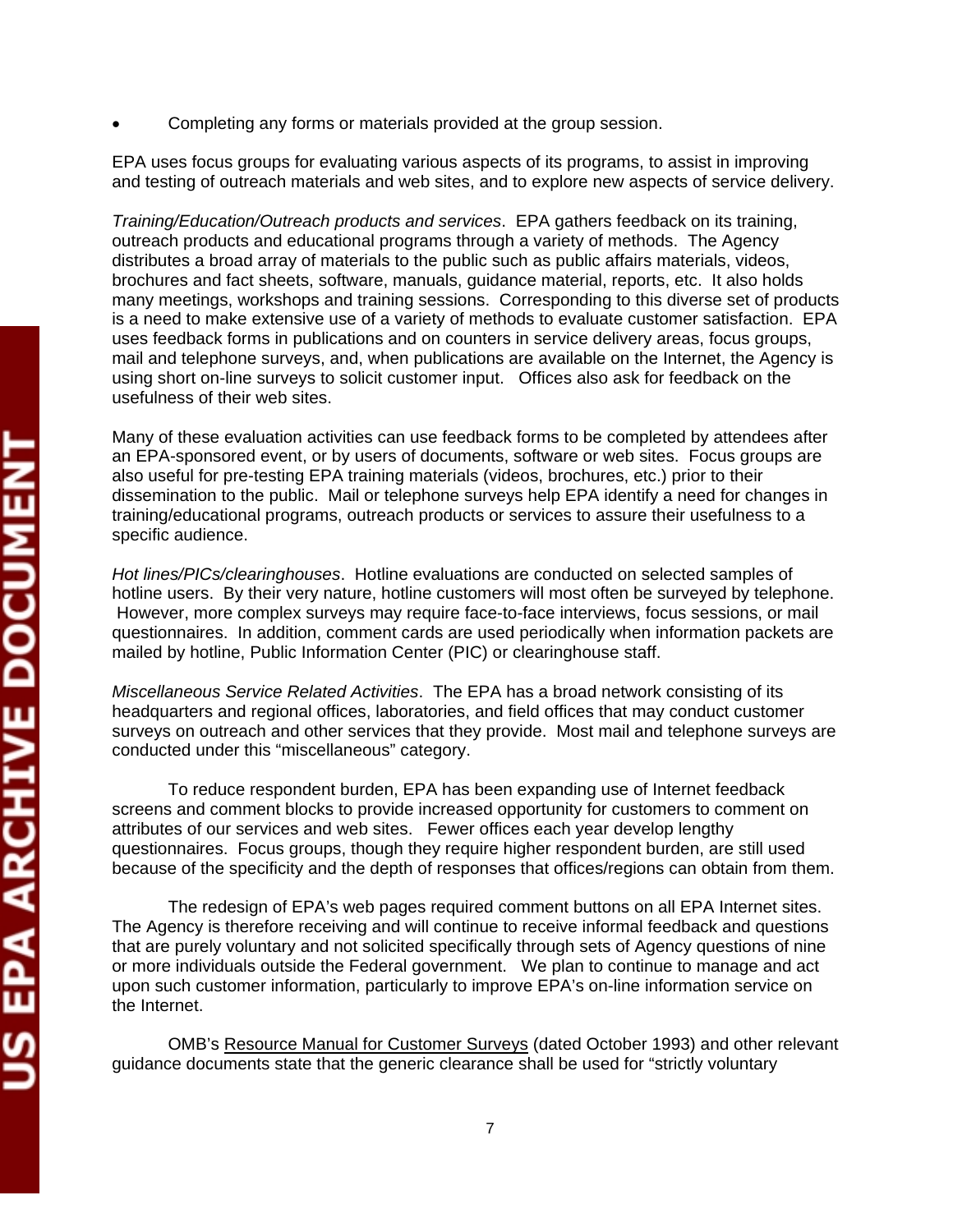collections of opinion information from clients that have experience with the program that is the subject of each data collection" and precludes this option for use:

- by regulatory agencies to survey regulated entities<sup>2</sup>;
- in any situation where a respondent may perceive that a response will result in risks to his interests through potential penalties or loss of benefits;
- for collecting factual information (other than simple identifying information, where needed); or
- for collecting data from the general public. $3$

# **5. The Information Collected**

# **Agency Activities, Collection Methodology, and Information Management**

## **5(a) Agency Activities.**

Agency activities associated with the collection of information include:

- Developing survey design, assembling data sources (mailing lists, etc.) and pretesting questionnaire;
- Internal EPA review and approval of questionnaire;
- Disseminating questionnaire to respondents;
- Gathering information from respondents;
- Answering respondent questions, follow-up;
- Reviewing data;
- Recording submissions and analyzing results;
- Preparing findings;
- Storing and maintaining results
- Making results public via annual reports and the Internet.

We do not account for the work of implementing and tracking actions taken as a result of customer feedback.

# **5(b) Collection Methodology and Information Management**.

Prior to initiating any survey, sponsoring programs must seek final approval from OMB. EPA staff managing this ICR will continue to encourage survey sponsors to develop instruments using the 12 step process outlined in OMB's Resource Manual for Customer Satisfaction Surveys (dated October 1993). The following internal review process, independent of the originating program office, will continue:

To obtain approval, sponsoring programs must submit a clearance package consisting of a memorandum from the program or office director and a copy of the survey instrument through the staff managing this ICR to the Information Collections Division in the Office of Environmental Information that will forward acceptable packages to OMB.

 $\overline{\phantom{a}}$  $2$  EPA interprets this to preclude any EPA purposes of regulatory development or enforcement.

 $3$  EPA interprets this to mean random sampling of the general public in a "market research" mode.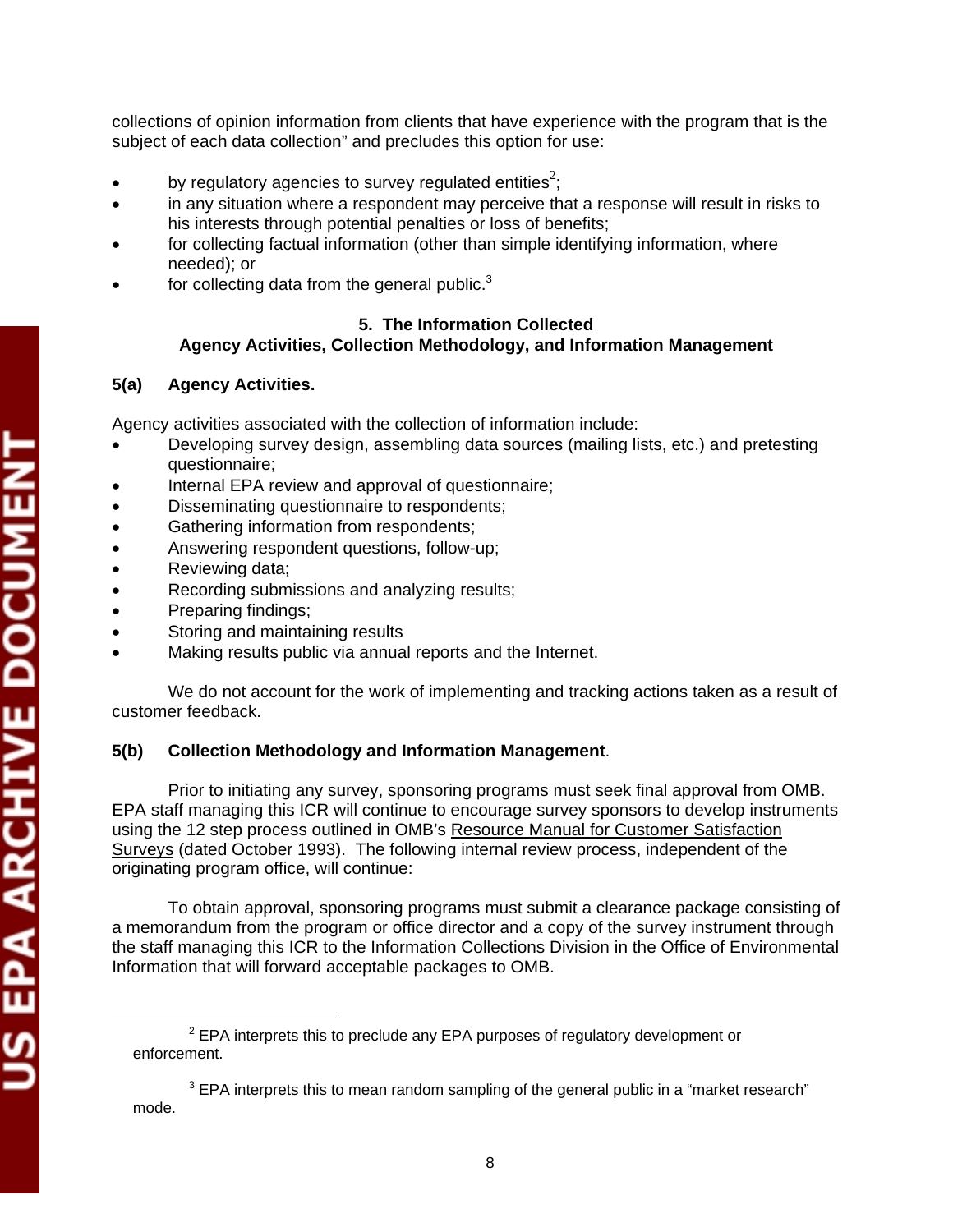- Survey title, identification of survey originator (Office, point of contact/phone number)
- Description and intended purpose of the survey as it relates to EPA customers
- Methodology and use of anticipated results
- Collection schedule, follow-up plans
- Costs and burden to the Agency and respondents, and the number of respondents
- The memorandum will vary in length and detail, depending on the complexity of the survey. ICD staff, experienced with the requirements of the Paperwork Reduction Act (PRA), will review each submission to ensure that it meets the requirements of the PRA and any conditions of the generic approval, and may reject any proposed customer survey that does not meet the criteria outlined in Section 3(b).
- Statistical methods will not be used for many of the collections covered under this generic clearance. However, if a collection does use statistical methods to select a sample, answers to questions 1 through 5 in the section of the OMB guidelines for preparing supporting statements will be provided for that specific survey at the time the survey instrument is sent to OMB for clearance. If statistical design or methodological issues arise, the program will obtain Agency statistical expertise to help make any final determinations as to the statistical validity of the customer survey prior to OMB submittal.
- ICD will submit surveys and attached materials to OMB for an expedited review and determination. On an annual basis, the EPA shall submit a summary of the surveys cleared under the generic clearance to OMB. The summary shall include the survey title, sponsoring office, number of respondents and estimated burden hours.
- Sponsoring organizations within the EPA should maintain records according to each survey schedule. In general, survey results should be maintained for three years or until after follow-up activities have been completed.
- All offices will provide copies of their approved surveys, analytical reports and follow-up actions taken based on survey results to customer service.
- The customer service staff will share results and success stories with other offices and provide feedback to ICD on overall survey results. This base of experiences/lessonslearned could be useful in establishing model surveys for developing customer measurement programs within the EPA and other Agencies.

EPA expects use of five basic types of survey instruments for 2006-2008: feedback (to include comment cards, feedback and short evaluation forms), web based questionnaires, mail surveys, telephone surveys/short interviews and focus groups/long interviews. These are displayed in Table 5-1.

<sup>4</sup>  $4$  For customer feedback forms and short questionnaires, a one page memorandum should be sufficient. Mail or telephone surveys making use of statistical sampling must include the statistician's name/phone, and a brief description of the statistical aspects of the survey, such as the statistical approach, population coverage, survey design, precision requirement, and pretests/pilot tests.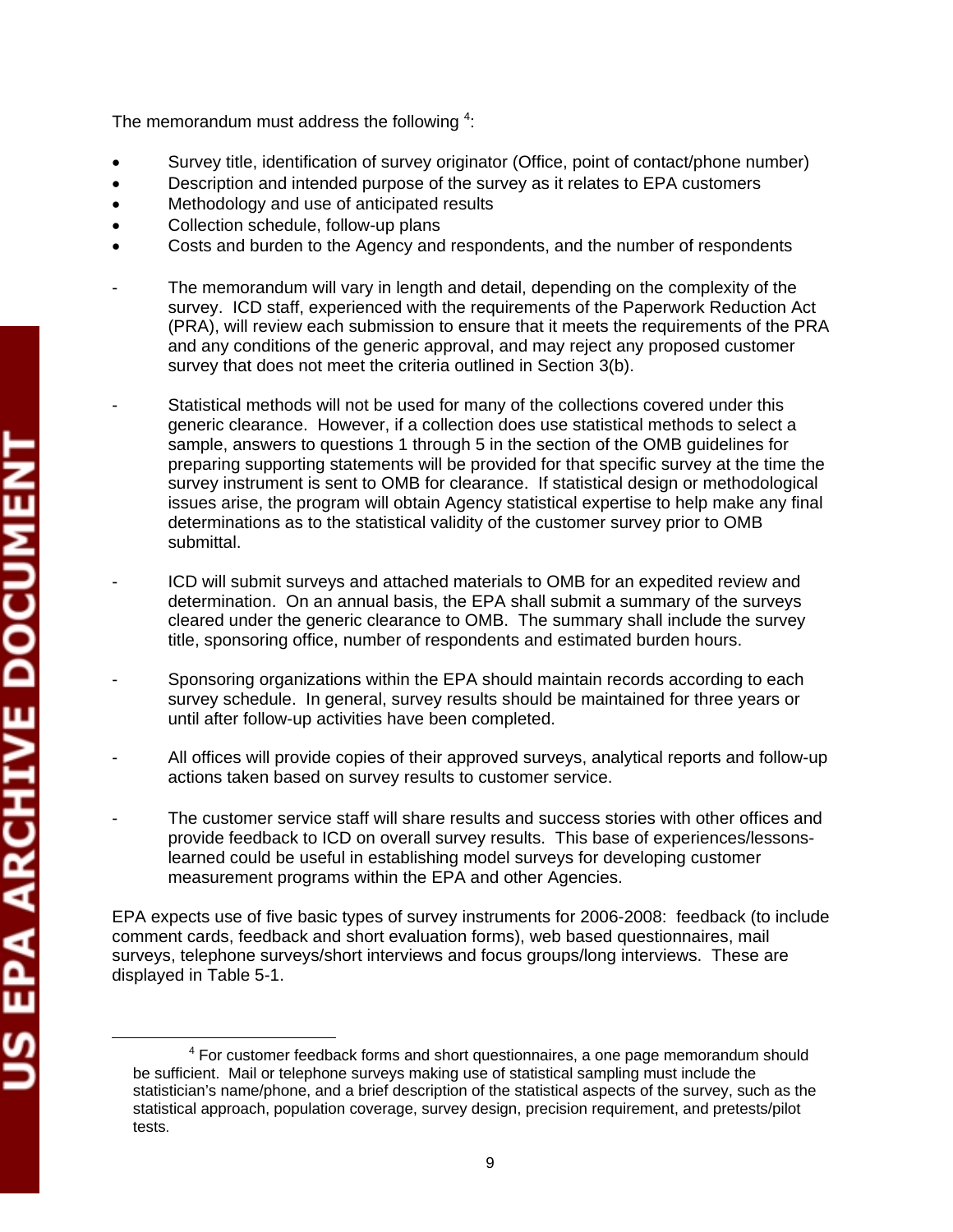# **5 (c) Small Entity Flexibility.**

Not applicable.

# **5 (d) Collection Schedule**.

This will be dependent upon the needs of each originator of a survey. Schedules for customer surveys will be documented in the package submitted to the Information Collections Division for review and submittal to OMB.

| <b>Survey Type</b>               | <b>Total Uses 2006-2008</b> |
|----------------------------------|-----------------------------|
| Web based                        | 48                          |
| Feedback/Comment/Evaluation Form | 15                          |
| Mail/detailed evaluation form    | 3                           |
| Telephone                        | 3                           |
| Focus Group                      | 3                           |
| Total                            | 72                          |

# **Table 5-1 Projected Use of Surveys 2006-2008**

# **6. Estimating the Burden and the Cost of the Collection**

# **6(a) Estimating Respondent Burden**.

The estimate was based on the projected survey plans of EPA programs as summarized in Table 6-1. Table 6-2 summarizes respondent burden over the three years by survey type.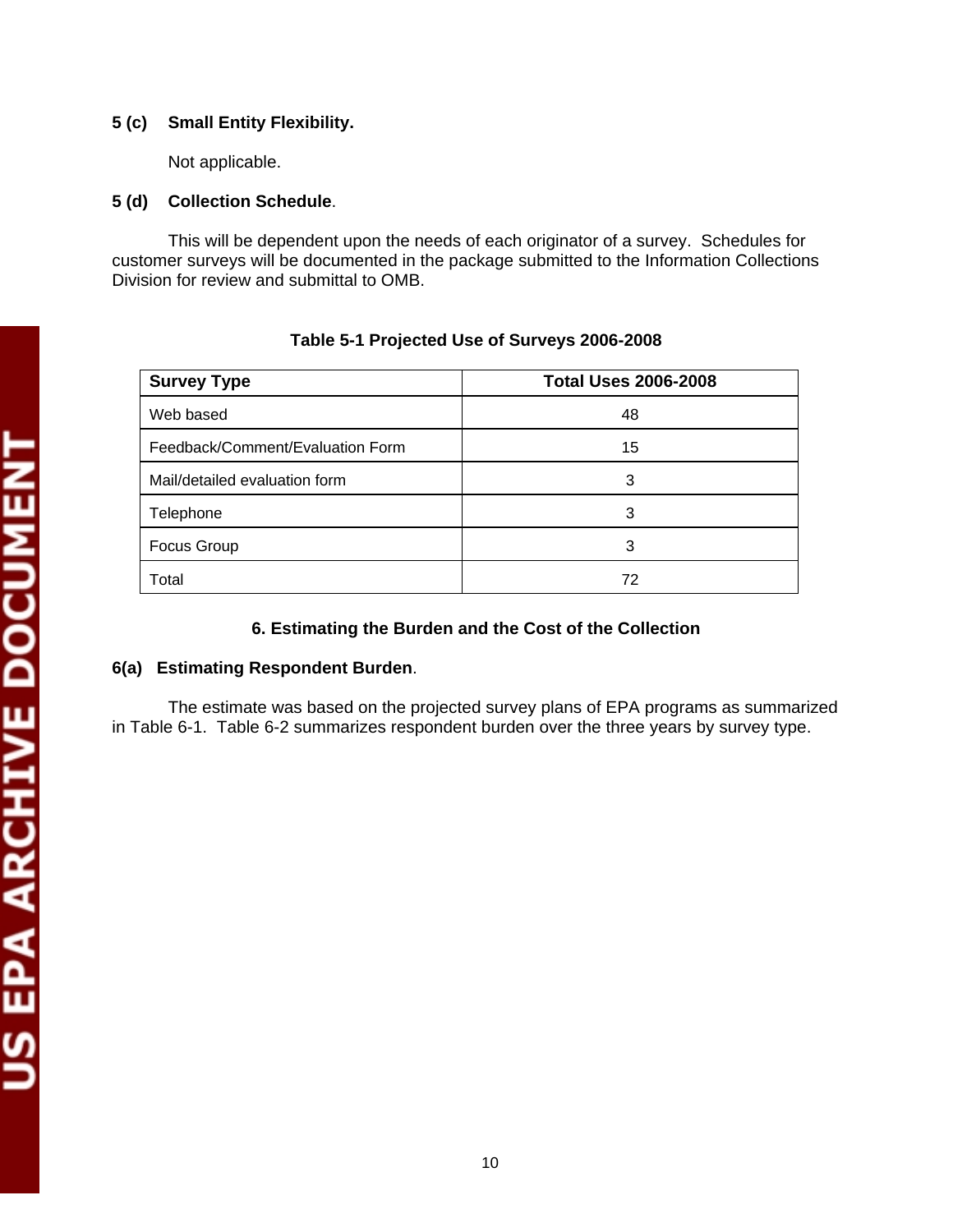# **Table 6-1 EPA CUSTOMER SATISFACTION SURVEYS INFORMATION COLLECTION REQUEST BURDEN TABLE 2006 - 2008**

| <b>Feedback Instrument</b>                  | <b>Number</b><br>of uses<br>each<br>year | (Number of uses<br>each year x number<br>of people responding<br>to each)=Total<br>People<br><b>Responding annually</b> | (Respondent time x<br>number of people<br>responding)=total<br>annual hours | <b>Total people</b><br>responding<br>2006-2008 | Total<br>hours<br>2006-2008 |
|---------------------------------------------|------------------------------------------|-------------------------------------------------------------------------------------------------------------------------|-----------------------------------------------------------------------------|------------------------------------------------|-----------------------------|
| Web based/e-mail<br>based surveys           | 15                                       | $(15 \times 200)$ =<br>3,000 people                                                                                     | $(5 \text{ min. x } 3,000)$ =<br>250 hours                                  | 9,000 people                                   | 750 hours                   |
| OEI online surveys                          | 1                                        | $(1 \times 2,640)$ =<br>2,640 people                                                                                    | $(5 \text{ min. x } 2,640)$ =<br>220 hours                                  | 7,920 people                                   | 660 hours                   |
| Feedback/Comment/<br><b>Evaluation Form</b> | 5                                        | $(5 \times 100)$ =<br>500 people                                                                                        | $(5 \text{ min. x } 500)$ =<br>42 hours                                     | 1,500 people                                   | 126 hours                   |
| Mail survey/detailed<br>evaluation form     | 1                                        | $(1 \times 60)$ =<br>60 people                                                                                          | $(10 \text{ min. x } 60)$ =<br>10 hours                                     | 180 people                                     | 30 hours                    |
| Telephone survey                            | 1                                        | $(1 \times 30)$ =<br>30 people                                                                                          | $(10 \text{ min. x } 30)$ =<br>5 hours                                      | 90 people                                      | 15 hours                    |
| Focus groups                                | 1                                        | $(1 \times 15)$ =<br>15 people                                                                                          | $(2$ hours x $15$ )=<br>30 hours                                            | 45 people                                      | 90 hours                    |
| <b>TOTALS</b>                               | 24                                       | 6,245 people                                                                                                            | 557 hours                                                                   | 18,735 people                                  | 1,671 hours                 |

Recent feedback from EPA programs suggests continuing interest in using customer satisfaction surveys as part of the overall long-term strategy of these organizations. The EPA estimates 557 hours of respondent burden on the part of 6,245 individuals each year from 2006 to 2008.

The EPA program staff planning to use this generic clearance know that burden should be as low as possible in keeping with the Paperwork Reduction Act. Survey designs will be simple, convenient, easy to respond to, and clear in content and purpose. Few long surveys will be designed; most surveys will be of limited scope and require only a short time to complete. Many comments card/feedback forms will be used, and programs will continue to increase their use of web based feedback.

Section 5(b) describes the types and number of uses for five types of survey instruments. If programs succeed in their expanded use of Internet for customer satisfaction surveys, burden could be further reduced. EPA may achieve additional reductions by eliminating some planned surveys through sharing results of completed surveys across the Agency.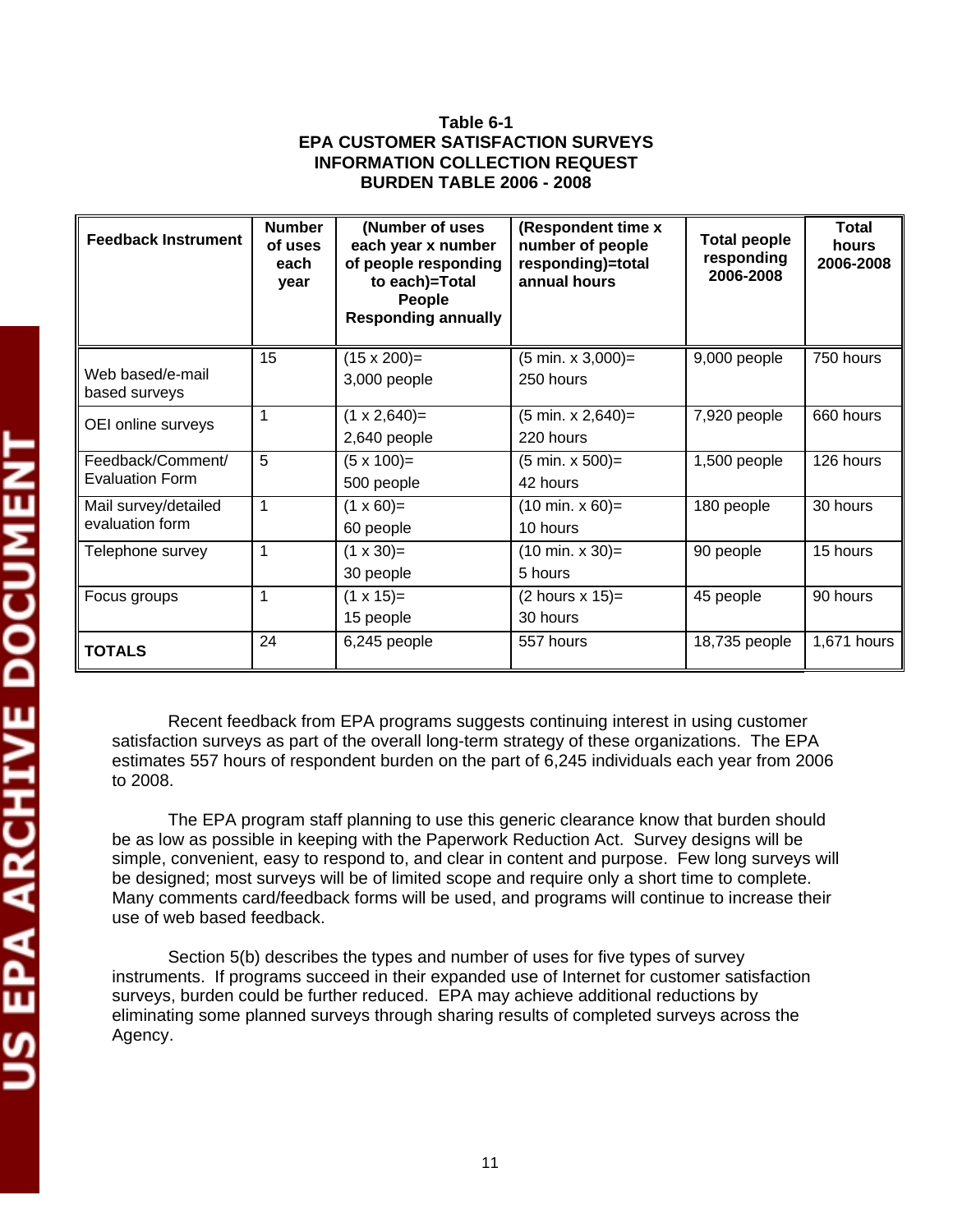# **6(b) Estimating Respondent Costs**

# I Labor Costs

Since the respondents represent such a diverse group, EPA based wage estimates on the Bureau of Labor Statistics (BLS) of the U.S. Department of Labor weekly earnings of wage and salary workers as reported on January 19, 2005, in the BLS news release "Usual Weekly Earnings of Wage and Salary Workers: Fourth Quarter 2005." The weekly earnings are \$659.00; this computes to \$16.50 per hour for a 40 hour week.

There is no need for "developing, acquiring, or utilizing technology and systems for the purpose of collecting, validating or verifying information," "....disclosing and providing information," "adjusting the existing ways to comply with any previously applicable instructions or requirements," "training personnel to be able to respond to a collection of information," "searching data sources," nor a need for the respondents to keep records. Burden activities include only a few steps: reviewing instructions, responding, and sending (e-mail or mail) responses when the surveys are not performed in person or over the telephone.

 Table 6-2 displays the annual burden estimates for respondents and total estimated respondent costs.

II Capital and Operations and Maintenance Costs

Not applicable.

III Capital/Start-up vs. Operating and Maintenance (O & M) Costs

Not applicable.

IV Annualizing Capital Costs

Not applicable.

# **6 (c) Estimating Agency Burden and Cost**.

Tables 6-3 through 6-7 provide the annual estimates for agency burden associated with developing, disseminating customer surveys and analyzing the results. Wage estimates were divided into three categories of labor: Management (GS-15), Technical (GS-13), and Clerical  $(GS-7).$ <sup>5</sup>

 <sup>5</sup> Agency hourly wages estimates were made using the 2006 figure, step 5 for each grade.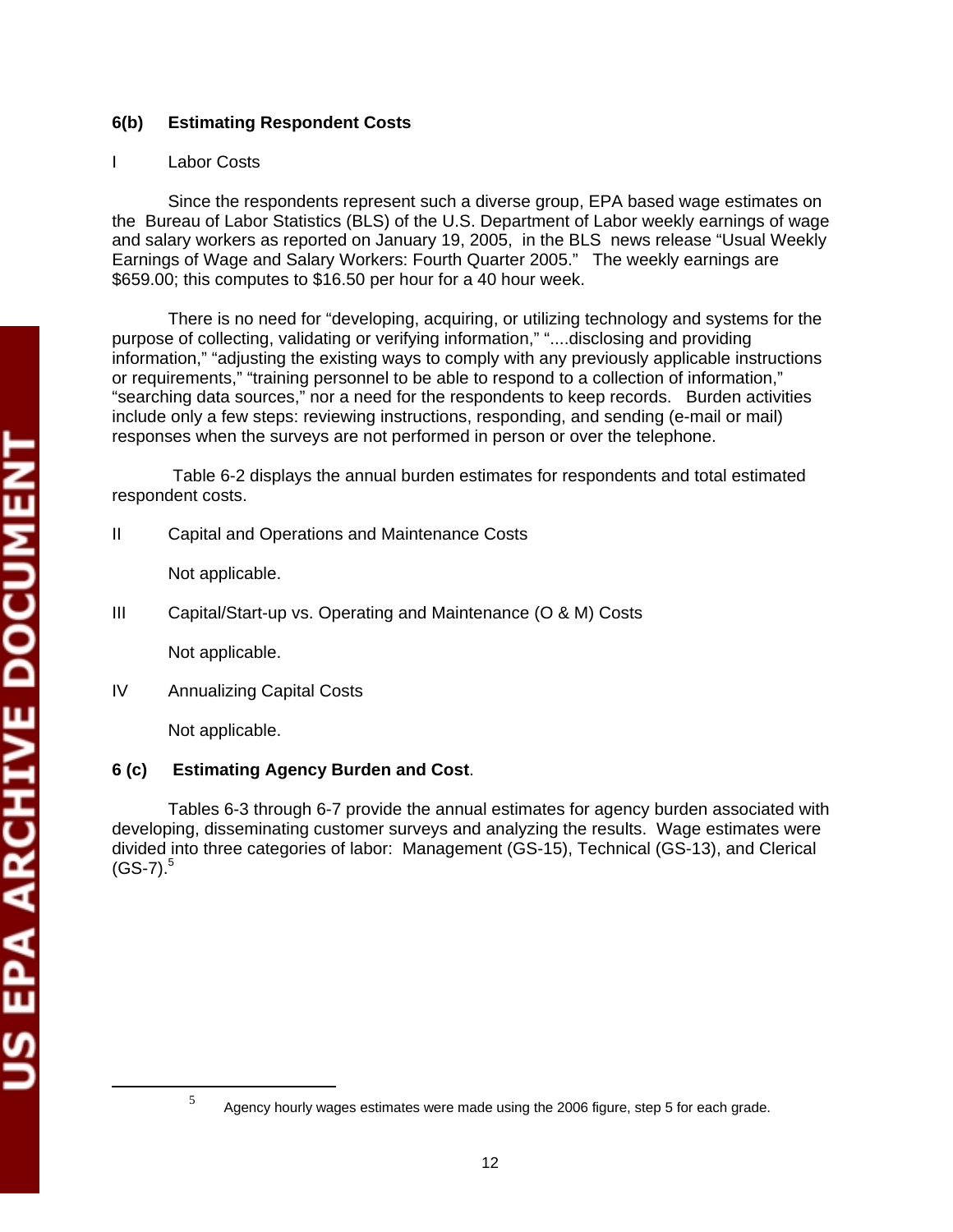| <b>Survey Type</b>                             | 3 years<br><b>Surveys</b> | <b>Respondents</b> | <b>Total Hours</b> | <b>Total Cost</b> |
|------------------------------------------------|---------------------------|--------------------|--------------------|-------------------|
| Mail                                           | 3                         | 180                | 30                 | \$456             |
| Telephone                                      | 3                         | 90                 | 15                 | \$228             |
| Feedback cards,<br>evaluations + Web-<br>based | 63                        | 18,420             | 1,536              | \$23,347.2        |
| <b>Focus Groups</b>                            | 3                         | 45                 | 90                 | \$1,368           |
| Totals                                         | 72                        | 18,735             | 1,671              | \$25,399.2        |

**Table 6-2 Respondent Universe, Total Burden and Costs**

OPEI and Information Collection staffs will be sharing information and survey instruments across the Agency. Feedback Advisors will also use this information to assist people. Costs per instrument should continue to be reduced as Agency staff members gain experience with feedback through Internet, and with developing and analyzing surveys of other types. However, since these cost reductions cannot be accurately estimated, aggregate annual costs that follow do not reflect these cost reductions to the Agency.

# **6(d) Estimating the Respondent Universe and Total Burden and Costs Burden**

Table 6-1 provides information on each survey by instrument type, number of respondents expected, and burden hours requested per survey. Table 6-8 summarizes the total burden and costs for respondents, and the Agency. Activities have been grouped to reflect the various types of surveys and the total respondents expected for each instrument type. In all cases, the activities performed remain only the time required to read, respond and transmit the survey instruments. Burden estimates were calculated using the median weekly earnings of the nation's full-time wage and salary workers in the fourth quarter of 2005, \$659.00, or \$16.50 per hour for a 40 hour week.

| <b>Activities</b>                                                                                                                                                                       | Manager<br>@ \$58                             | <b>Burden</b><br>Technical<br>@ \$42               | <b>Hours</b><br>Clerical<br>@ \$20              | Total Hrs.                                         | <b>Total Cost</b>                                                   |
|-----------------------------------------------------------------------------------------------------------------------------------------------------------------------------------------|-----------------------------------------------|----------------------------------------------------|-------------------------------------------------|----------------------------------------------------|---------------------------------------------------------------------|
| Developing survey<br>Obtaining EPA approval<br>Gathering information<br>Reviewing data; follow-ups<br>Analyzing results<br>Storing and maintaining results<br>Preparing survey findings | 1.5<br>1.0<br>0.0<br>0.0<br>2.0<br>0.0<br>1.0 | 40.0<br>4.0<br>60.0<br>16.0<br>80.0<br>4.0<br>80.0 | 20.0<br>1.0<br>20.0<br>8.0<br>0.0<br>5.0<br>8.0 | 61.5<br>6.0<br>80.0<br>24.0<br>82.0<br>9.0<br>89.0 | \$2,167<br>\$246<br>\$2,920<br>\$832<br>\$3,476<br>\$268<br>\$3,578 |
| <b>Totals hours</b><br>Category costs                                                                                                                                                   | 5.5<br>\$319                                  | 284.0<br>\$11,928                                  | 62.0<br>\$1,240                                 | 351.5                                              | \$13,487                                                            |

|  | Table 6-3. Agency Burden/Cost for Telephone Surveys |  |  |
|--|-----------------------------------------------------|--|--|
|  |                                                     |  |  |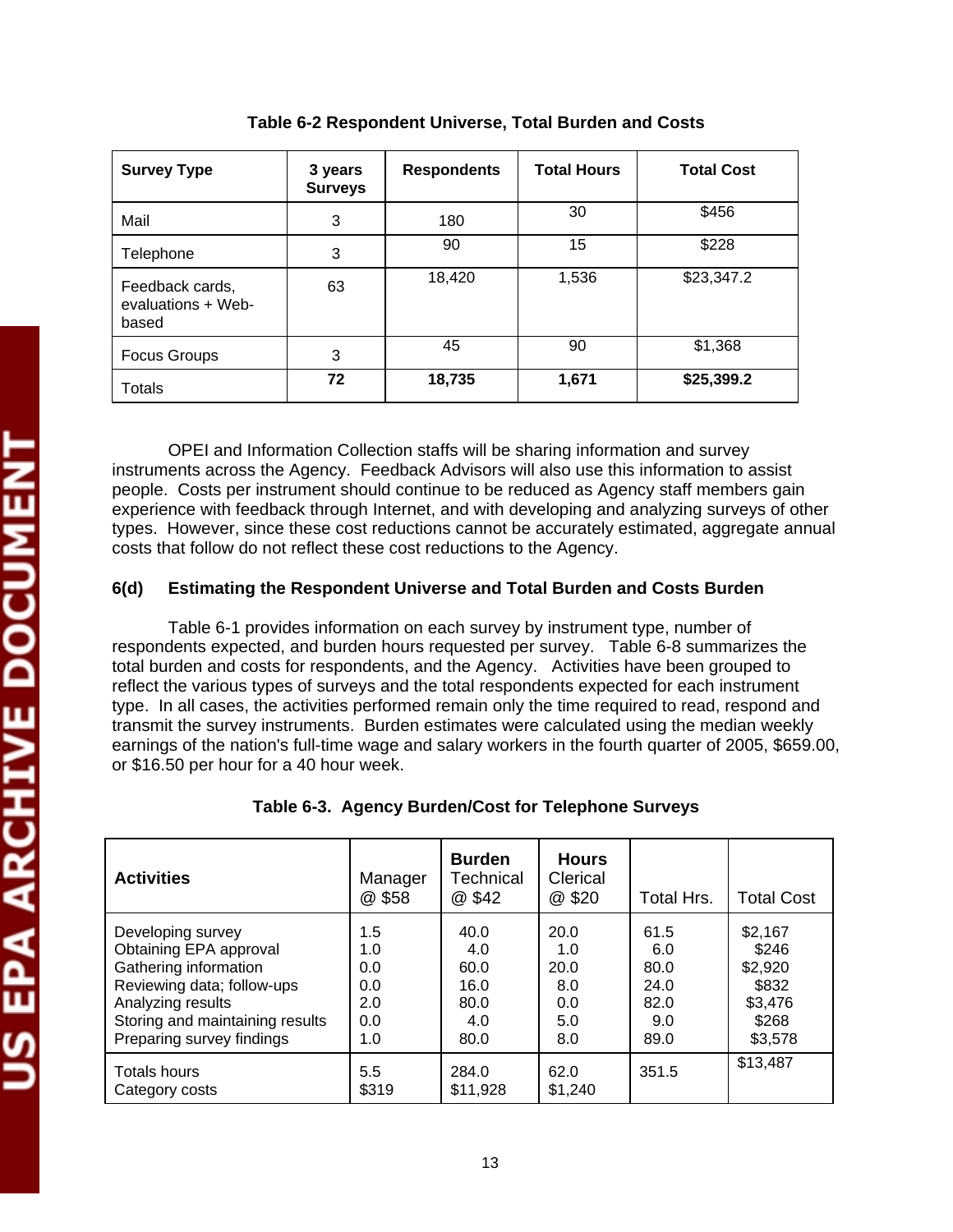| <b>Activities</b>                                                                                                                                                              | Manager<br>@\$58                              | <b>Burden</b><br>Technical<br>@ \$42              | <b>Hours</b><br>Clerical<br>@\$20              | Total<br><b>Hours</b>                              | <b>Total Cost</b>                                                   |
|--------------------------------------------------------------------------------------------------------------------------------------------------------------------------------|-----------------------------------------------|---------------------------------------------------|------------------------------------------------|----------------------------------------------------|---------------------------------------------------------------------|
| Developing survey<br>Obtaining EPA approval<br>Gathering information<br>Reviewing data<br>Analyzing results<br>Storing and maintaining<br>results<br>Preparing survey findings | 1.5<br>1.0<br>0.0<br>0.0<br>2.0<br>0.0<br>5.0 | 80.0<br>4.0<br>40.0<br>8.0<br>40.0<br>2.0<br>40.0 | 8.0<br>1.0<br>16.0<br>8.0<br>0.0<br>3.0<br>8.0 | 89.5<br>6.0<br>56.0<br>16.0<br>42.0<br>5.0<br>53.0 | \$3,607<br>\$246<br>\$2,000<br>\$496<br>\$1,796<br>\$144<br>\$2,130 |
| Totals hours<br>Category costs                                                                                                                                                 | 9.5<br>\$551                                  | 214.0<br>\$8,988                                  | 44.0<br>\$880                                  | 267.5                                              | \$10,419                                                            |

**Table 6-4. Agency Burden/Cost for Mail Surveys and Evaluation Forms**

# **Table 6-5. Agency Burden/Cost for Customer Feedback Forms/Internet Screens\***

| <b>Activities</b>                               | Manager @<br>\$58 | <b>Burden</b><br>Technical<br>@ \$42 | <b>Hours</b><br>Clerical @<br>\$20 | Total<br><b>Hours</b> | <b>Total Cost</b> |
|-------------------------------------------------|-------------------|--------------------------------------|------------------------------------|-----------------------|-------------------|
| Developing feedback<br>instruments              | 1.0               | 20.0                                 | 2.0                                | 23.0                  | \$938             |
| Obtaining EPA approval<br>Gathering information | 1.0<br>0.0        | 4.0<br>20.0                          | 1.0<br>16.0                        | 6.0<br>36.0           | \$246<br>\$1,160  |
| Reviewing data                                  | 0.0               | 8.0                                  | 8.0                                | 16.0                  | \$496             |
| Analyzing results                               | 2.0               | 20.0                                 | 0.0                                | 22.0                  | \$956             |
| Storing and maintaining<br>results              | 0.0               | 2.0                                  | 3.0                                | 5.0                   | \$144             |
| Preparing survey findings                       | 2.0               | 20.0                                 | 8.0                                | 30.0                  | \$1,116           |
| <b>Total hours</b><br>Category costs            | 6.0<br>\$348      | 94.0<br>\$3,948                      | 38.0<br>\$760                      | 138.0                 | \$5,056           |

\* Internet feedback forms, comment cards, short publication/meeting/workshop evaluation forms and short webbased surveys are grouped into this one category.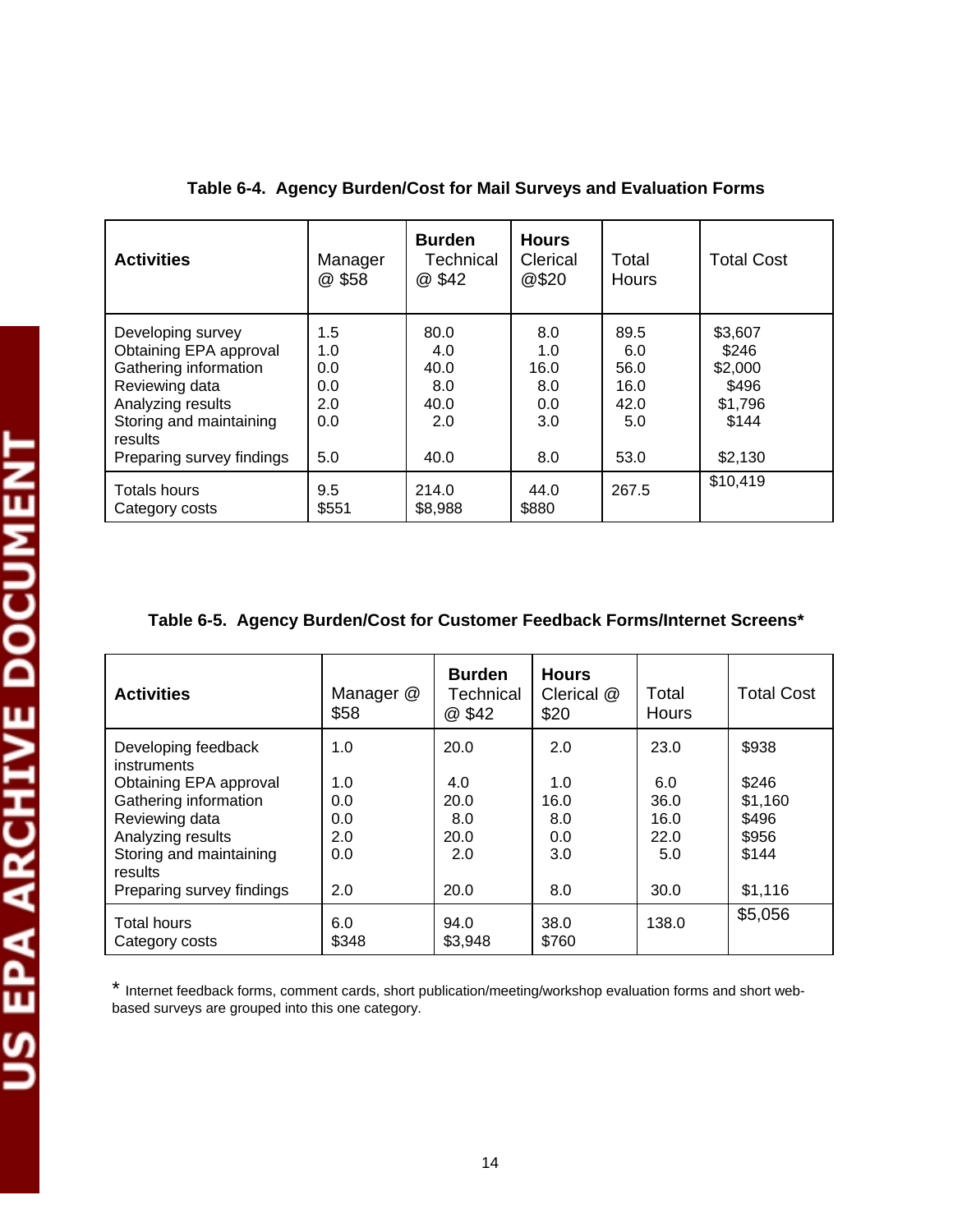| Activities                                                                                                                                                                                  | Manager<br>@ \$58                             | <b>Burden</b><br>Technical<br>@ \$42             | <b>Hours</b><br>Clerical @<br>\$20             | Total<br><b>Hours</b>                             | <b>Total Cost</b>                                               |
|---------------------------------------------------------------------------------------------------------------------------------------------------------------------------------------------|-----------------------------------------------|--------------------------------------------------|------------------------------------------------|---------------------------------------------------|-----------------------------------------------------------------|
| <b>Developing Focus Sessions</b><br>Obtaining EPA approval<br><b>Conducting Focus Groups</b><br>Reviewing data<br>Analyzing results<br>Storing and maintaining result<br>Preparing findings | 1.5<br>1.0<br>0.0<br>0.0<br>1.0<br>0.0<br>3.0 | 40.0<br>4.0<br>8.0<br>4.0<br>20.0<br>2.0<br>20.0 | 40.0<br>2.0<br>8.0<br>4.0<br>0.0<br>3.0<br>8.0 | 81.5<br>7.0<br>16.0<br>8.0<br>21.0<br>5.0<br>31.0 | \$2,567<br>\$266<br>\$496<br>\$248<br>\$898<br>\$144<br>\$1,174 |
| <b>Totals hours</b><br>Category costs                                                                                                                                                       | 6.5<br>\$377                                  | 98.0<br>\$4,116                                  | 65.0<br>\$1,300                                | 169.5                                             | \$5,793                                                         |

# **Table 6-6. Agency Burden/Cost for Focus Groups**

# **6(e) Bottom Line Burden Hours and Cost Tables**

- I Respondent Tally See Table 6-1.
- II The Agency Tally

Table 6-7 provides the Agency Tally estimates. The total EPA tally for the three-year period is \$407,625.

III Variations in the Annual Bottom Line

EPA burden hour projections are: 3,686.5 hours annually.

IV Reasons for Change in Burden

Within the Agency, fewer organizations than in past years have decided to do customer satisfaction surveys. We anticipate this trend to continue during the next three years, and expect more organizations to use web-based or short surveys. Offices and regions will be using a variety of techniques, but will repeatedly use the same survey instruments. The number of respondent burden hours will continue to drop as more organizations use web-based surveys and feedback options, rather than longer and more formal survey instruments. Respondent burden hours are: 557 hours annually.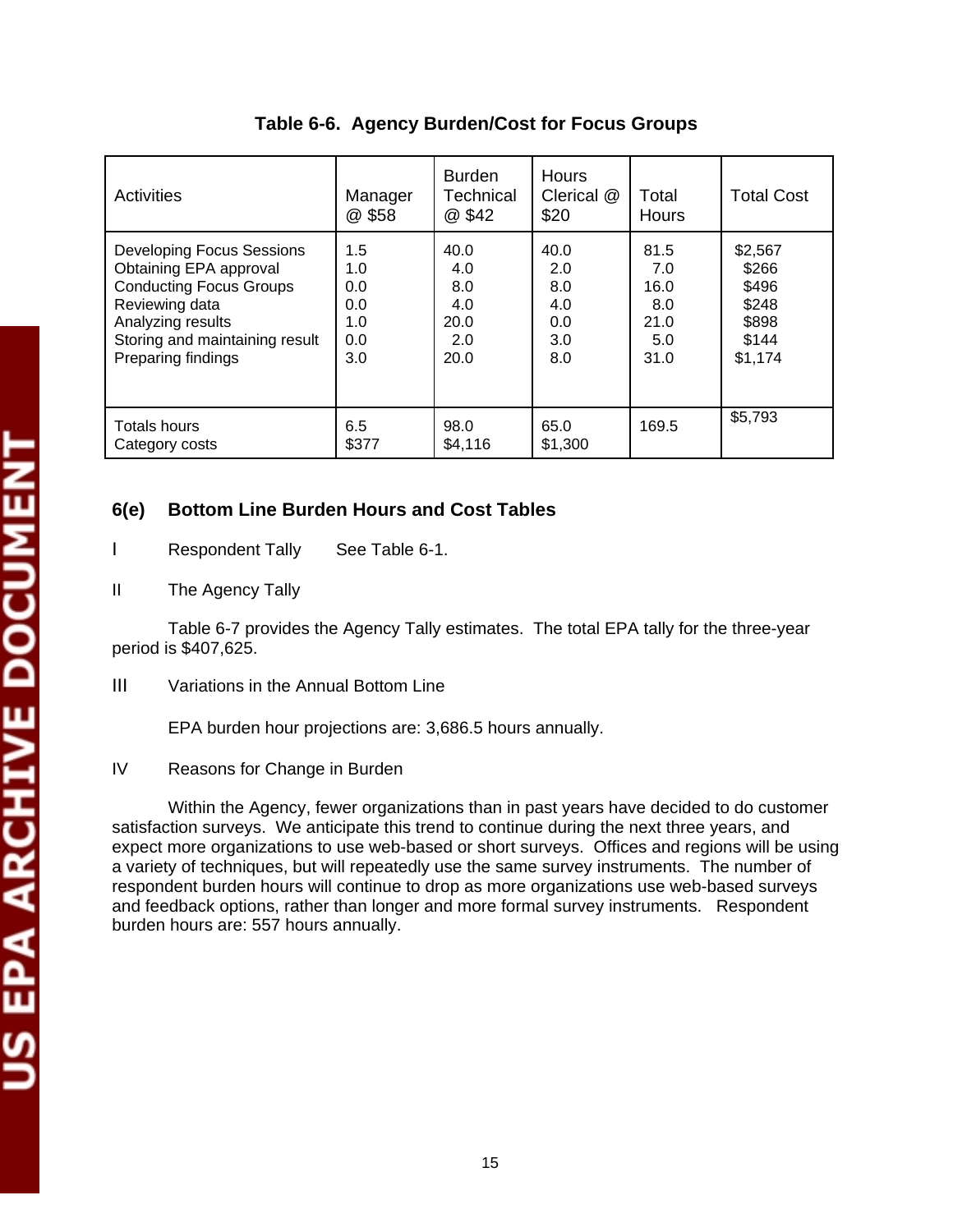| <b>Survey Collection</b><br><b>Type</b>                       | Annual # of<br><b>Collections</b> | <b>Annual</b><br><b>Cost</b> | <b>Annual Hours</b> |
|---------------------------------------------------------------|-----------------------------------|------------------------------|---------------------|
| Telephone                                                     | 1                                 | \$13,487                     | 351.5               |
| Mail                                                          | 1                                 | \$10,419                     | 267.5               |
| Feedback (cards, web-<br>based, e-mail &<br>evaluation forms) | 21                                | \$106,176                    | 2,898               |
| <b>Focus Groups</b>                                           | 1                                 | \$5,793                      | 169.5               |
| Totals                                                        | 24                                | \$135,875                    | 3,686.5             |

# **Table 6-7. Aggregate Agency Table for Annual Burden/Cost**

# V Burden Statement

The following statement applies overall to the planned surveys for the next three years:

The annual public reporting and recordkeeping burden for this collection of information is estimated to average 5.4 hours per response, including the time for reviewing instructions, gathering information, and completing and reviewing the collection of information. Burden means the total time, effort, or financial resources expended by persons to generate, maintain, retain, or disclose or provide information to or for a Federal agency. This includes the time needed to review instructions; develop, acquire, install, and utilize technology and systems for the purposes of collecting, validating, and verifying information, processing and maintaining information, and disclosing and providing information; adjust the existing ways to comply with any previously applicable instructions and requirements; train personnel to be able to respond to a collection of information; search data sources; complete and review the collection of information; and transmit or otherwise disclose the information. An agency may not conduct or sponsor, and a person is not required to respond to, a collection of information unless it displays a currently valid OMB control number. The OMB control numbers for EPA's regulations are listed in 40 CFR part 9 and 48 CFR chapter 15.

To comment on the Agency's need for this information, the accuracy of the provided burden estimates, and any suggested methods for minimizing respondent burden, including the use of automated collection techniques, EPA has established a public docket for this ICR under Docket ID Number EPA-HQ-OA-2006-0074, which is available for online viewing at www.regulations.gov, or in person viewing at the OEI Docket in the EPA Docket Center (EPA/DC), EPA West, Room B102, 1301 Constitution Avenue, NW, Washington, D.C. The EPA Docket Center Public Reading Room is open from 8:30 a.m. to 4:30 p.m., Monday through Friday, excluding legal holidays. The telephone number for the Reading Room is (202) 566- 1744, and the telephone number for the OEI Docket is (202) 566-1752. An electronic version of the public docket is available at www.regulations.gov. This site can be used to submit or view public comments, access the index listing of the contents of the public docket, and to access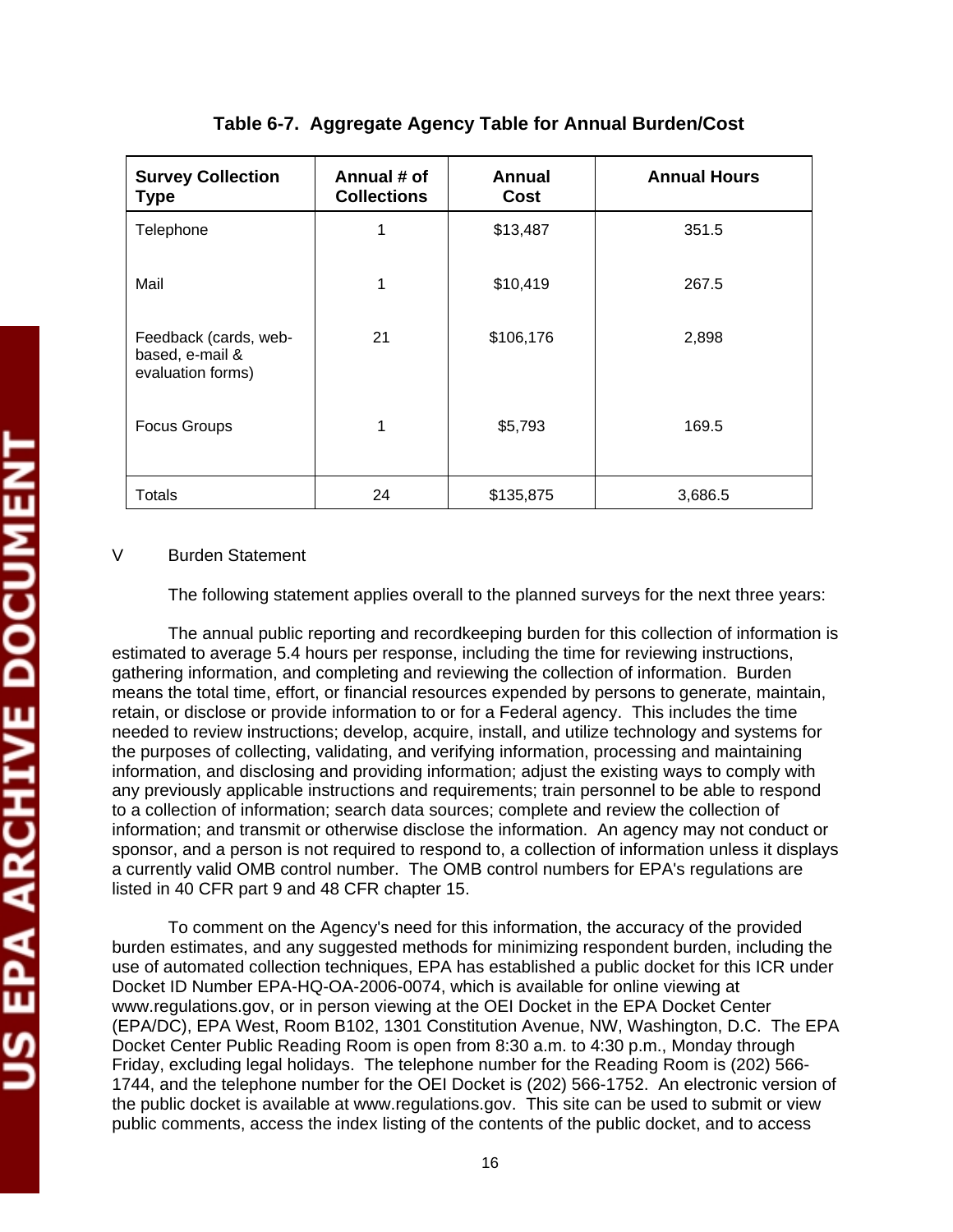those documents in the public docket that are available electronically. When in the system, select "search," then key in the Docket ID Number identified above. Also, you can send comments to the Office of Information and Regulatory Affairs, Office of Management and Budget, 725 17th Street, NW, Washington, D.C. 20503, Attention: Desk Officer for EPA. Please include the EPA Docket ID Number EPA-HQ-2006-0074 and OMB Control Number 2090-0019 in any correspondence.

|              | <b>Surveys</b> | <b>EPA</b> hours | <b>EPA costs</b> | Respondent hours | Respondent<br>costs |
|--------------|----------------|------------------|------------------|------------------|---------------------|
| 2006         | 24             | 3,686.5          | \$135,875        | 557              | \$8,466.4           |
| 2007         | 24             | 3,686.5          | \$135,875        | 557              | \$8,466.4           |
| 2008         | 24             | 3,686.5          | \$135,875        | 557              | \$8,466.4           |
| <b>Total</b> | 72             | 11,059.5         | \$407,625        | 1,671            | \$25,399.2          |

# **Table 6-8 Aggregate EPA and Respondent Costs**

Three year total respondents: 18,735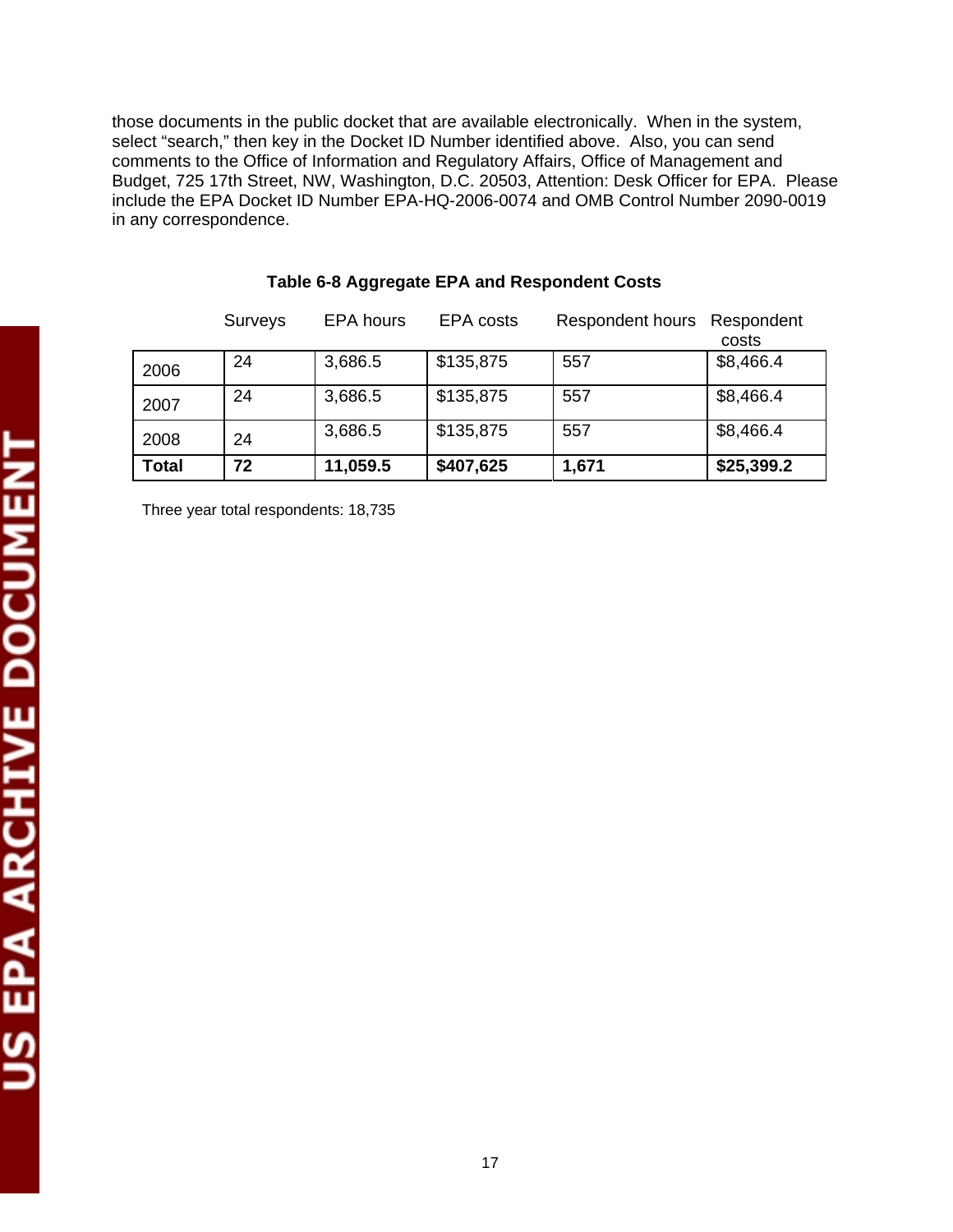# **EXHIBITS Samples of past OMB-Approved EPA Survey Instruments**

Two different OMB approved survey instruments follow as Exhibits 1 and 2. The first is an approved telephone survey questionnaire. The second is a set of several feedback cards and surveys administered by various methods.

All future surveys under this ICR are to include, on or near the first page of the survey, a burden statement specific to that survey explaining the number of hours/minutes per year per respondent and what that burden entails (e.g.: Respondent burden for this survey is estimated to be five minutes for reading and responding to the questions.) as well as the following paragraphs.

Burden means the total time, effort, or financial resources expended by persons to generate, maintain, retain, or disclose or provide information to or for a Federal agency. This includes the time needed to review instructions; develop, acquire, install, and utilize technology and systems for the purposes of collecting, validating, and verifying information, processing and maintaining information, and disclosing and providing information; adjust the existing ways to comply with any previously applicable instructions and requirements; train personnel to be able to respond to a collection of information; search data sources; complete and review the collection of information; and transmit or otherwise disclose the information. An agency may not conduct or sponsor, and a person is not required to respond to, a collection of information unless it displays a currently valid OMB control number. The OMB control numbers for EPA's regulations are listed in 40 CFR Part 9 and 48 CFR Chapter 15.

Send comments on the Agency's need for this information, the accuracy of the provided burden estimates, and any suggested methods for minimizing respondent burden, including through the use of automated collection techniques to the Director, Collection Strategies Division, U.S. Environmental Protection Agency (2822T), 1200 Pennsylvania Ave., NW, Washington, D.C. 20460; and to the Office of Information and Regulatory Affairs, Office of Management and Budget, 725 17th Street, NW, Washington, DC 20503, Attention: Desk Officer for EPA. Include the EPA ICR number 1711.04 and OMB control number 2090- 2119 in any correspondence.

**All future surveys under this ICR are to include the following OMB number and expiration date information at the top right hand corner of the survey's first page:** 

OMB CONTROL NO: 2090-0019 EXPIRATION DATE: 06/30/2009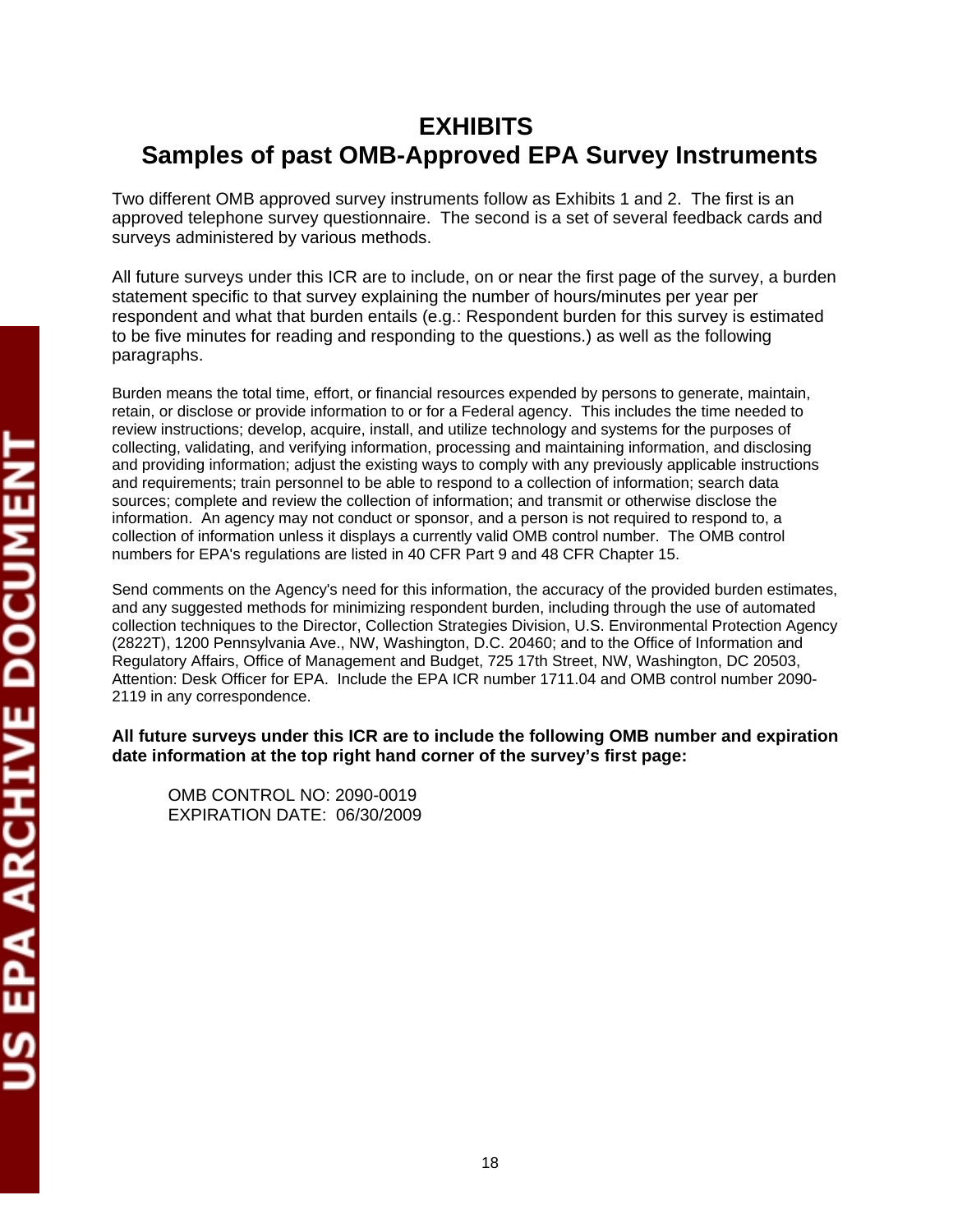## **Exhibit 1 Telephone Survey Questionnaire**

# **Survey Questionnaire**

The purpose of the survey is to learn how well we met the needs and expectations for EPA's National Network for Environmental Management Studies Program. We'd like to ask you six questions regarding your experience with program services. It should take less than five minutes, and any additional comments are welcome. If you have any questions or if additional ideas arise after the survey, you are welcome to call me back.

- 1. Please rate your satisfaction with the relevance of your NNEMS fellowship work experience to your field of study. (1 to 6, where 1 is very dissatisfied and 6 is very satisfied)
- 2. Please rate the degree to which your experience as a NNEMS fellow enabled you to decide whether to continue a career related to protecting the environment or human health. (1 to 6, where 1 is minimal influence and 6 is large influence)
- 3. a. Please rate your satisfaction with the application process for the NNEMS fellowship. (1 to 6, where 1 is very dissatisfied and 6 is very satisfied)

b. If your satisfaction rating was lower than 4, please explain any process problem(s) and provide any suggestions you may have to improve the process.

- 1. Please rate your satisfaction with the following aspects of your working with EPA. (1 to 6, where 1 is very dissatisfied and 6 is very satisfied) Staff:
	- a. provided appropriate initial guidance on project design
	- b. treated with courtesy
	- c. provided access to people and materials
	- d. enabled me to understand the mission, structure and functions of the Agency
	- e. provided sufficient periodic review to ensure timely completion of the project
	- f. answered questions accurately
	- g. provided clear guidance
	- h. were easily accessible
	- 5. Please rate the degree to which you would recommend participation in the NNEMS fellowship program to others. (1 to 6, where 1 is not at all and 6 is highly recommend)
	- 6. Do you have any suggestions for how EPA could improve the NNEMS program?

Public reporting burden for this collection of information is estimated to average five minutes per response, including the time for reviewing instructions, gathering information, and completing and reviewing the collection of information. Send comments on the Agency's need for this information, the accuracy of the provided burden estimates, and any suggestions for reducing the burden, including the use of automated collection techniques to the Director, Information Collections Division, Office of Environmental Information, United States Environmental Protection Agency (Mail Code 2822T)**,** 1200 Pennsylvania Avenue , NW, Washington, D.C. 20460; and to the Office of Information & Regulatory Affairs, Office of Management & Budget, 725 17th Street, NW, Washington, DC 20503, Attention: Desk Officer for EPA. Include the EPA ICR number and the OMB control number in any correspondence.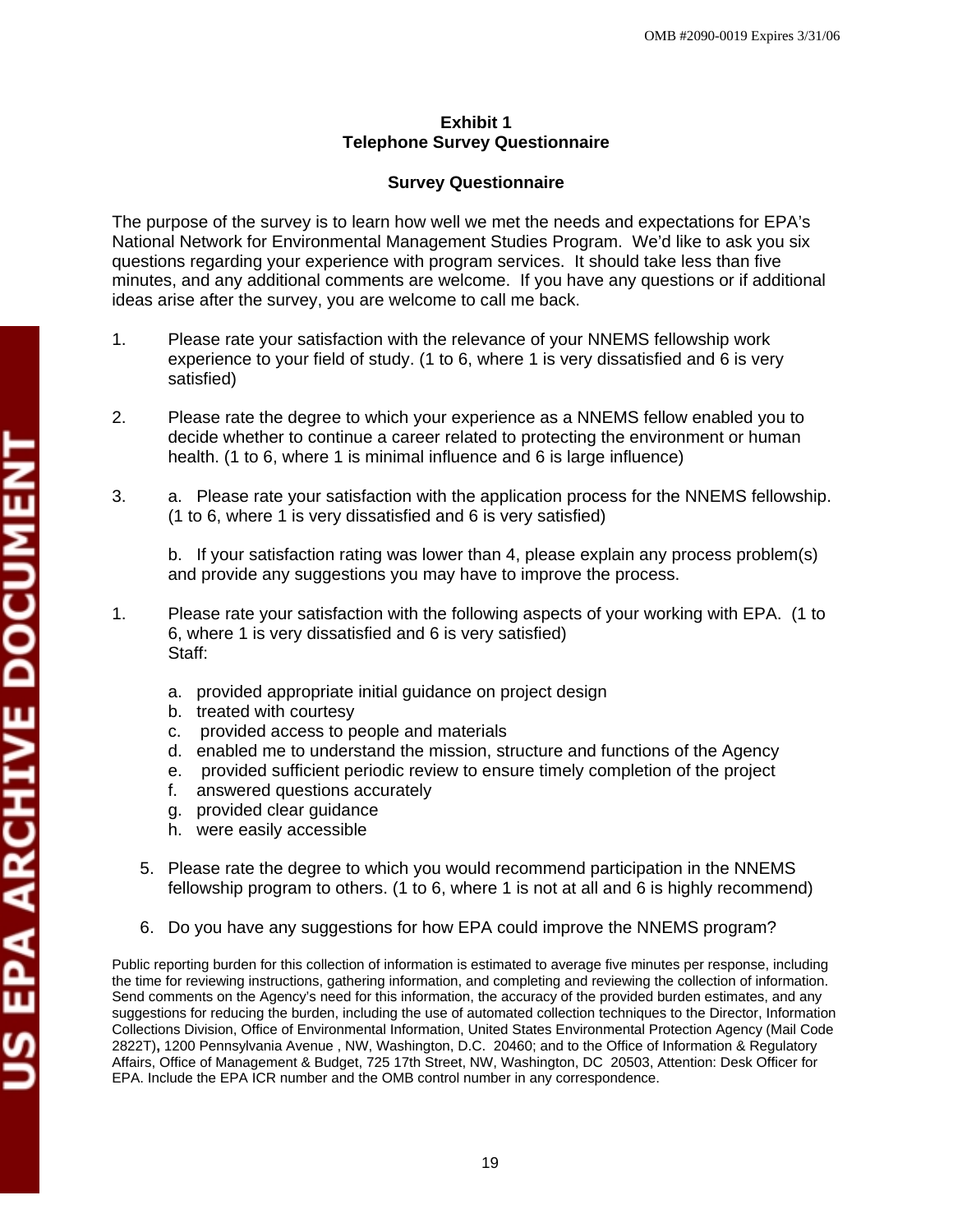## **Exhibit 2 NRMRL Feedback Cards, Evaluation Forms, Evaluation Surveys**

*CDs Response Cards* The card will contain 13 questions, on one side of the card, franking and mailing address on the other.

#### REVIEWER INFORMATION

| 1.                 | With what type of organization are you affiliated (check as may as apply)? |                                                                                                                                                                                                                                |                           |                            |                                      |                                                                                     |  |  |
|--------------------|----------------------------------------------------------------------------|--------------------------------------------------------------------------------------------------------------------------------------------------------------------------------------------------------------------------------|---------------------------|----------------------------|--------------------------------------|-------------------------------------------------------------------------------------|--|--|
|                    | a.                                                                         | Regulated facility or business<br>$\Box$                                                                                                                                                                                       |                           | е.                         | $\Box$                               | Trade association                                                                   |  |  |
|                    | b.                                                                         | $\Box$<br>Industry sector                                                                                                                                                                                                      |                           | $f_{\rm{max}}$             | $\Box$ .                             | Nonprofit organization                                                              |  |  |
|                    | c.                                                                         | Consulting company<br>$\Box$                                                                                                                                                                                                   |                           | g.                         |                                      | School or university                                                                |  |  |
|                    | d.                                                                         | $\Box$<br>Government                                                                                                                                                                                                           |                           | h.                         | $\begin{matrix} 1 \\ 1 \end{matrix}$ | Other (please specify)                                                              |  |  |
|                    |                                                                            |                                                                                                                                                                                                                                |                           |                            |                                      |                                                                                     |  |  |
| <b>OPTIONAL:</b>   |                                                                            | Job Title:                                                                                                                                                                                                                     |                           |                            |                                      |                                                                                     |  |  |
|                    |                                                                            |                                                                                                                                                                                                                                |                           |                            |                                      | Please provide your name and phone number so that we can contact you if we have any |  |  |
|                    |                                                                            | questions about your responses.                                                                                                                                                                                                |                           |                            |                                      |                                                                                     |  |  |
|                    |                                                                            |                                                                                                                                                                                                                                |                           |                            |                                      |                                                                                     |  |  |
|                    |                                                                            |                                                                                                                                                                                                                                |                           |                            |                                      |                                                                                     |  |  |
|                    |                                                                            | EFFECTIVE COMMUNICATION/CLARITY OF INFORMATION                                                                                                                                                                                 |                           |                            |                                      |                                                                                     |  |  |
|                    |                                                                            | On a scale of 1 to 6 where 1 is very dissatisfied and 6 is very satisfied please indicate your level of                                                                                                                        |                           |                            |                                      |                                                                                     |  |  |
|                    |                                                                            | satisfaction with the following                                                                                                                                                                                                |                           |                            |                                      |                                                                                     |  |  |
| <b>Readability</b> |                                                                            |                                                                                                                                                                                                                                |                           |                            |                                      |                                                                                     |  |  |
| 2.                 | a.                                                                         | Readability (i.e., flow, writing style, and presentation of concepts) of the CD content?                                                                                                                                       |                           |                            |                                      |                                                                                     |  |  |
|                    |                                                                            | $\square$ 6 Very satisfied                                                                                                                                                                                                     | □ 3 Somewhat dissatisfied |                            |                                      |                                                                                     |  |  |
|                    |                                                                            | $\square$ 5 Satisfied                                                                                                                                                                                                          |                           | $\Box$ 2 Dissatisfied      |                                      |                                                                                     |  |  |
|                    |                                                                            | $\square$ 4 Somewhat satisfied                                                                                                                                                                                                 |                           | □ 1 Very dissatisfied      |                                      |                                                                                     |  |  |
|                    |                                                                            | $\Box$ Don't know                                                                                                                                                                                                              |                           |                            |                                      |                                                                                     |  |  |
|                    | b.                                                                         |                                                                                                                                                                                                                                |                           |                            |                                      |                                                                                     |  |  |
|                    |                                                                            |                                                                                                                                                                                                                                |                           |                            |                                      |                                                                                     |  |  |
| 3.                 | a.                                                                         | Understandability of the CD content (i.e., the ability of the CD to convey the information                                                                                                                                     |                           |                            |                                      |                                                                                     |  |  |
|                    |                                                                            | in a way that is easy to grasp and comprehend)?                                                                                                                                                                                |                           |                            |                                      |                                                                                     |  |  |
|                    |                                                                            | $\square$ 6 Very satisfied $\square$ 3 Somewhat dissatisfied                                                                                                                                                                   |                           |                            |                                      |                                                                                     |  |  |
|                    |                                                                            | $\square$ 5 Satisfied                                                                                                                                                                                                          |                           | $\square$ 2 Dissatisfied   |                                      |                                                                                     |  |  |
|                    |                                                                            | □ 4 Somewhat satisfied □ 1 Very dissatisfied                                                                                                                                                                                   |                           |                            |                                      |                                                                                     |  |  |
|                    |                                                                            | $\Box$ Don't know                                                                                                                                                                                                              |                           |                            |                                      |                                                                                     |  |  |
|                    | b.                                                                         | COMMENT:                                                                                                                                                                                                                       |                           |                            |                                      |                                                                                     |  |  |
|                    |                                                                            |                                                                                                                                                                                                                                |                           |                            |                                      |                                                                                     |  |  |
| 4.                 | a.                                                                         | Format (attractiveness, use of graphics) of this CD?                                                                                                                                                                           |                           |                            |                                      |                                                                                     |  |  |
|                    |                                                                            | $\Box$ 6 Very satisfied $\Box$ 3 Somewhat dissatisfied                                                                                                                                                                         |                           |                            |                                      |                                                                                     |  |  |
|                    |                                                                            | $\square$ 5 Satisfied<br>□ 4 Somewhat satisfied □ 1 Very dissatisfied                                                                                                                                                          |                           | $\Box$ 2 Dissatisfied      |                                      |                                                                                     |  |  |
|                    |                                                                            | □ Don't know                                                                                                                                                                                                                   |                           |                            |                                      |                                                                                     |  |  |
|                    | b.                                                                         | COMMENT: The community of the community of the community of the community of the community of the community of the community of the community of the community of the community of the community of the community of the commu |                           |                            |                                      |                                                                                     |  |  |
|                    |                                                                            |                                                                                                                                                                                                                                |                           |                            |                                      |                                                                                     |  |  |
| <b>Content</b>     |                                                                            |                                                                                                                                                                                                                                |                           |                            |                                      |                                                                                     |  |  |
| 5.                 | a.                                                                         | How satisfied are you that this CD met its stated objectives?                                                                                                                                                                  |                           |                            |                                      |                                                                                     |  |  |
|                    |                                                                            | $\square$ 6 Very satisfied                                                                                                                                                                                                     |                           | □ 3 Somewhat dissatisfied  |                                      |                                                                                     |  |  |
|                    |                                                                            | $\square$ 5 Satisfied                                                                                                                                                                                                          |                           | $\Box$ 2 Dissatisfied      |                                      |                                                                                     |  |  |
|                    |                                                                            | $\square$ 4 Somewhat satisfied                                                                                                                                                                                                 |                           | $\Box$ 1 Very dissatisfied |                                      |                                                                                     |  |  |
|                    |                                                                            | □ Don't know                                                                                                                                                                                                                   |                           |                            |                                      |                                                                                     |  |  |
|                    | b.                                                                         | COMMENT:                                                                                                                                                                                                                       |                           |                            |                                      |                                                                                     |  |  |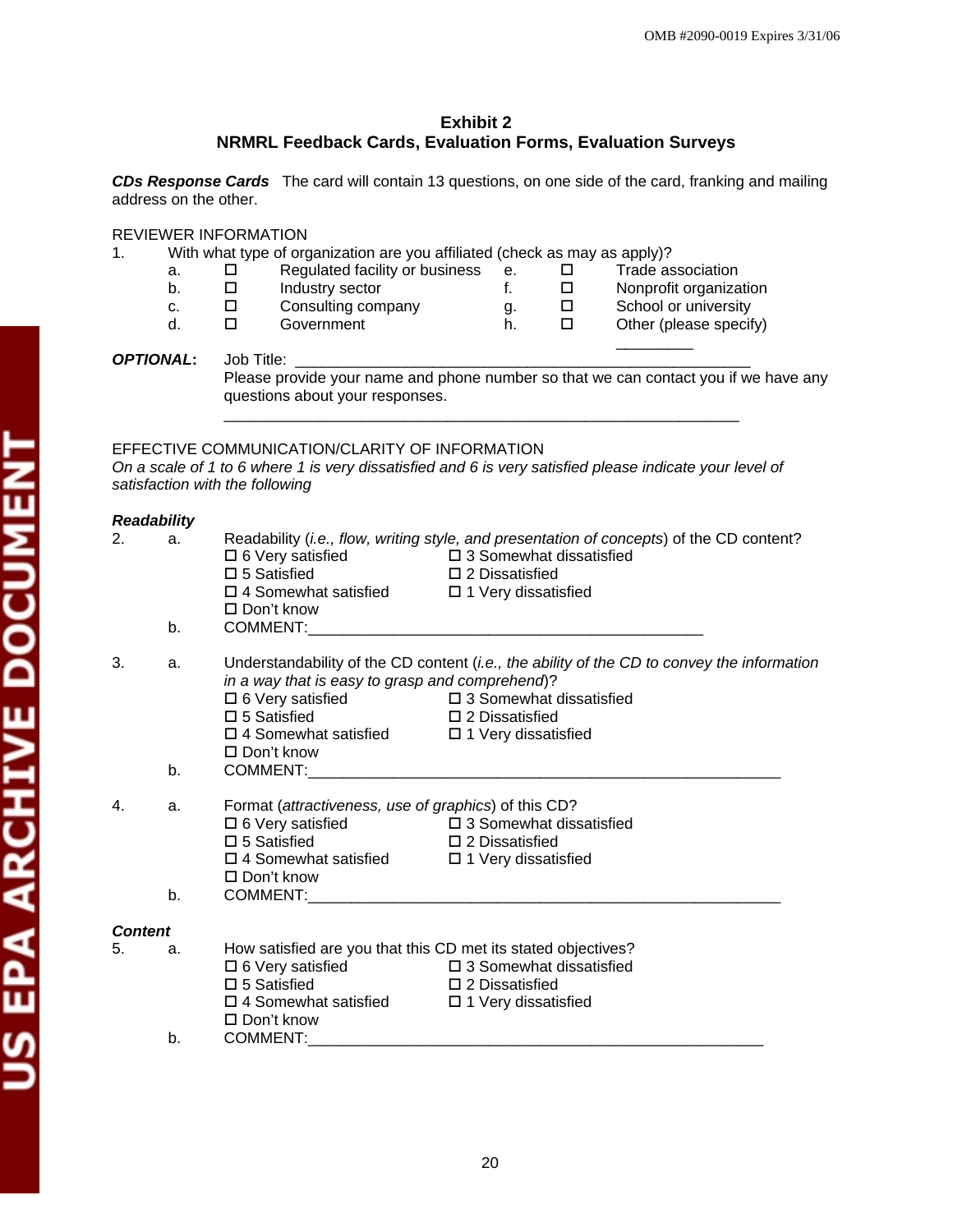6. Please rate the CD as to how informative *(i.e., instructive)* the discussions within each of the sections are, with  $6 = \text{Very informative and } 1 = \text{Not informative}$ 

|          | Section | Not<br>Very<br>Informative Informative                                                                                           | Comment                                                                               |
|----------|---------|----------------------------------------------------------------------------------------------------------------------------------|---------------------------------------------------------------------------------------|
| а.       |         | 654321                                                                                                                           |                                                                                       |
| b.       |         | 654321                                                                                                                           |                                                                                       |
| c.       |         | 654321                                                                                                                           |                                                                                       |
| d.       |         | 654321<br>654321                                                                                                                 |                                                                                       |
| е.<br>f. |         | 6 5 4 3 2 1                                                                                                                      |                                                                                       |
| 7.       | a.      | regarding the subject matter) included in the CD?<br>□ 6 Very satisfied<br>□ 5 Satisfied<br>□ 2 Dissatisfied<br>□ 2 Dissatisfied | How satisfied are you with the accuracy of the technical information (knowledge       |
|          |         | □ 4 Somewhat satisfied □ 1 Very dissatisfied                                                                                     | D 2 Dissatisfied                                                                      |
|          |         | $\square$ Don't know                                                                                                             |                                                                                       |
|          |         | <b>Organization and Clarity</b>                                                                                                  |                                                                                       |
| 8.       | a.      | $\Box$ 6 Very satisfied $\Box$ 3 Somewhat dissatisfied                                                                           | How satisfied are you with the organization (presented in a logical order) of the CD? |
|          |         | $\square$ 5 Satisfied                                                                                                            | $\square$ 2 Dissatisfied                                                              |
|          |         | $\Box$ 4 Somewhat satisfied $\Box$ 1 Very dissatisfied                                                                           |                                                                                       |
|          | b.      | $\Box$ Don't know                                                                                                                |                                                                                       |
| 9.       | a.      |                                                                                                                                  | How clearly (plain and evident) is information communicated in this CD?               |
|          |         | $\square$ 6 Very clearly                                                                                                         | □ 3 Somewhat unclearly                                                                |
|          |         | $\square$ 5 Clearly                                                                                                              | $\square$ 2 Unclearly                                                                 |
|          | b.      | $\Box$ 4 Somewhat clearly $\Box$ 1 Very unclearly<br>□ Don't know                                                                |                                                                                       |
|          |         |                                                                                                                                  |                                                                                       |
|          |         | <b>Graphics (Figures, Tables and Pictures)</b>                                                                                   |                                                                                       |
| 10.      | a.      | presented on the CD?                                                                                                             | How much did the graphics contribute to your overall understanding of the material    |
|          |         | $\Box$ Very much                                                                                                                 | $\Box$ A little                                                                       |
|          | b.      | □ Somewhat                                                                                                                       | $\Box$ Not at all                                                                     |
|          |         | <b>Other Recommendations:</b>                                                                                                    |                                                                                       |
| 11.      |         | We welcome any other comments you have about this CD.                                                                            |                                                                                       |
|          |         |                                                                                                                                  |                                                                                       |
|          |         |                                                                                                                                  |                                                                                       |
| 12.      | a.      | Do you expect to refer to the information from this CD again?<br>$\square$ Yes                                                   | $\square$ No                                                                          |
|          | b.      |                                                                                                                                  |                                                                                       |
| 13.      | a.      | Would you recommend this CD to others?<br>$\square$ Yes                                                                          |                                                                                       |
|          | b.      |                                                                                                                                  | $\square$ No                                                                          |
|          |         |                                                                                                                                  |                                                                                       |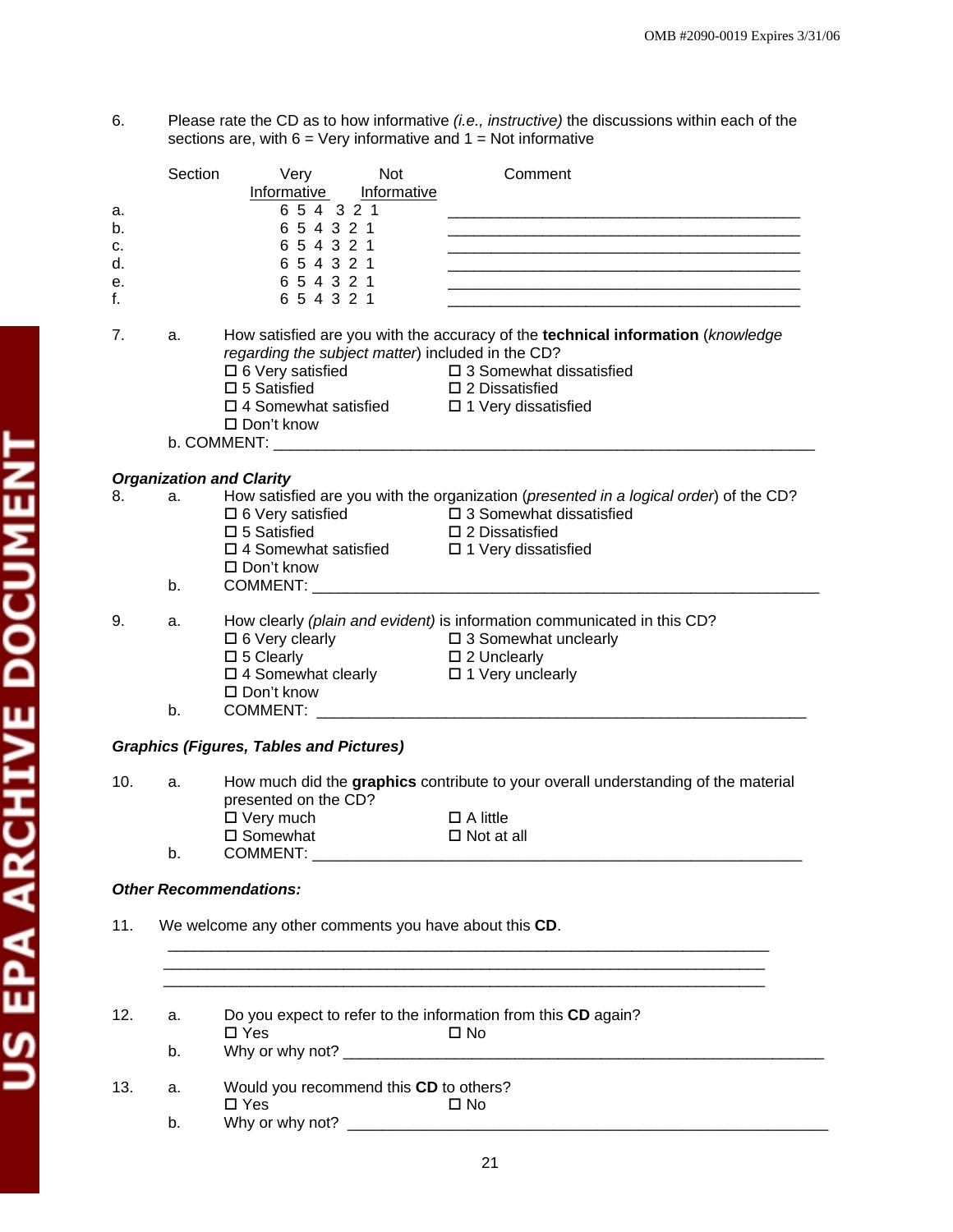Public reporting burden for this collection of information is estimated to average four minutes per response, including the time for reviewing instructions, gathering information, and completing and reviewing the collection of information. Send comments on the Agency's need for this information, the accuracy of the provided burden estimates, and any suggestions for reducing the burden, including the use of automated collection techniques to the Director, Information Collections Division, Office of Environmental Information, United States Environmental Protection Agency (Mail Code 2822T)**,** 1200 Pennsylvania Avenue , NW, Washington, D.C. 20460; and to the Office of Information & Regulatory Affairs, Office of Management & Budget, 725 17th Street, NW, Washington, DC 20503, Attention: Desk Officer for EPA. Include the EPA ICR number and the OMB control number in any correspondence.

OMB #2090-0019 Expires 3/31/06

*Documents Response Cards* The card will contain 13 questions, on one side of the card, with franking and mailing address on the other.

#### REVIEWER INFORMATION

1. With what type of organization are you affiliated (check as may as apply)?

| а.<br>b.         |   | Regulated facility or business<br>Industry sector                                                 | е. | Trade association<br>Nonprofit organization |
|------------------|---|---------------------------------------------------------------------------------------------------|----|---------------------------------------------|
| c.               | ப | Consulting company                                                                                | g. | School or university                        |
| d.               |   | Government                                                                                        |    | Other (please<br>specify) specify           |
| <b>OPTIONAL:</b> |   | Job Title:<br>Please provide your name and phone number so that we can contact you if we have any |    |                                             |

questions about your responses.

#### EFFECTIVE COMMUNICATION/CLARITY OF INFORMATION

*On a scale of 1 to 6 where 1 is very dissatisfied and 6 is very satisfied please indicate your level of satisfaction with the following* 

| a. | Readability (i.e., flow, writing style, and presentation of concepts) of the document?                                                                                                                                         |                                                                                                                                                                  |  |  |  |
|----|--------------------------------------------------------------------------------------------------------------------------------------------------------------------------------------------------------------------------------|------------------------------------------------------------------------------------------------------------------------------------------------------------------|--|--|--|
|    |                                                                                                                                                                                                                                | $\square$ 3 Somewhat dissatisfied                                                                                                                                |  |  |  |
|    | $\square$ 5 Satisfied                                                                                                                                                                                                          | $\square$ 2 Dissatisfied                                                                                                                                         |  |  |  |
|    | $\Box$ 4 Somewhat satisfied $\Box$ 1 Very dissatisfied                                                                                                                                                                         |                                                                                                                                                                  |  |  |  |
|    | $\Box$ Don't know                                                                                                                                                                                                              |                                                                                                                                                                  |  |  |  |
| b. | COMMENT: the community of the community of the community of the community of the community of the community of the community of the community of the community of the community of the community of the community of the commu |                                                                                                                                                                  |  |  |  |
| a. |                                                                                                                                                                                                                                | Understandability of the document content ( <i>i.e., the ability of the product to convey the</i>                                                                |  |  |  |
|    | information in a way that is easy to grasp and comprehend)?                                                                                                                                                                    |                                                                                                                                                                  |  |  |  |
|    | $\Box$ 6 Very satisfied $\Box$ 3 Somewhat dissatisfied                                                                                                                                                                         |                                                                                                                                                                  |  |  |  |
|    | $\square$ 5 Satisfied                                                                                                                                                                                                          | ■ D 2 Dissatisfied                                                                                                                                               |  |  |  |
|    |                                                                                                                                                                                                                                |                                                                                                                                                                  |  |  |  |
|    | $\Box$ Don't know                                                                                                                                                                                                              |                                                                                                                                                                  |  |  |  |
| b. | COMMENT:                                                                                                                                                                                                                       |                                                                                                                                                                  |  |  |  |
| a. | Format (attractiveness, use of graphics) of this document?                                                                                                                                                                     |                                                                                                                                                                  |  |  |  |
|    | $\Box$ 6 Very satisfied                                                                                                                                                                                                        | □ 3 Somewhat dissatisfied                                                                                                                                        |  |  |  |
|    | $\square$ 5 Satisfied                                                                                                                                                                                                          | □ 2 Dissatisfied                                                                                                                                                 |  |  |  |
|    |                                                                                                                                                                                                                                |                                                                                                                                                                  |  |  |  |
|    | $\Box$ Don't know                                                                                                                                                                                                              |                                                                                                                                                                  |  |  |  |
|    |                                                                                                                                                                                                                                |                                                                                                                                                                  |  |  |  |
|    |                                                                                                                                                                                                                                | $\square$ 6 Very satisfied<br>$\Box$ 4 Somewhat satisfied $\Box$ 1 Very dissatisfied<br>$\Box$ 4 Somewhat satisfied $\Box$ 1 Very dissatisfied<br>COMMENT:<br>b. |  |  |  |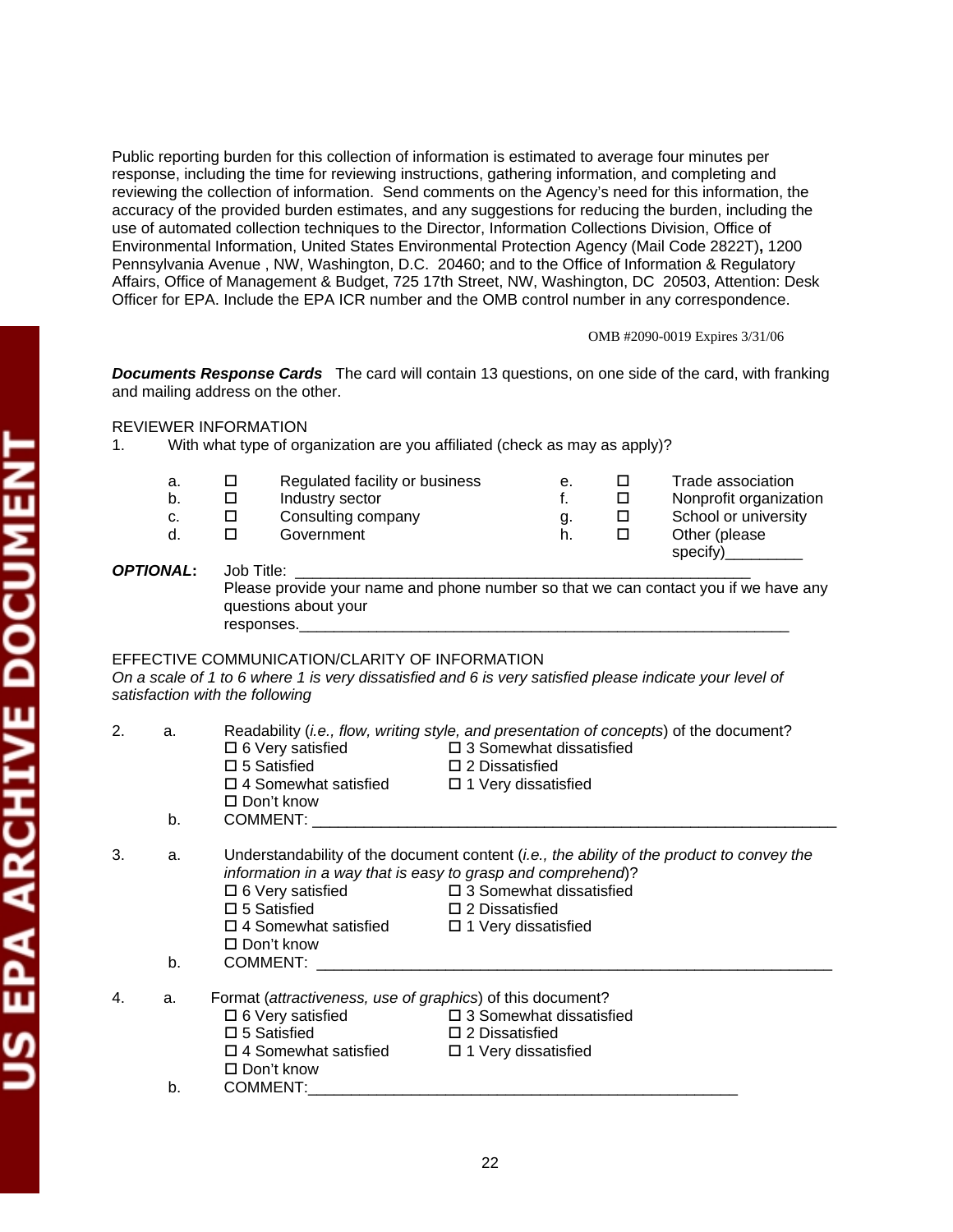| <b>Content</b>                         |          |                                                                                                                                                                                                                 |                                                                                                                                                                                                                                |
|----------------------------------------|----------|-----------------------------------------------------------------------------------------------------------------------------------------------------------------------------------------------------------------|--------------------------------------------------------------------------------------------------------------------------------------------------------------------------------------------------------------------------------|
| 5.                                     | a.<br>b. | $\square$ 6 Very satisfied<br>$\square$ 5 Satisfied<br>□ 4 Somewhat satisfied □ 1 Very dissatisfied<br>$\Box$ Don't know                                                                                        | How satisfied are you that this document met its stated objectives?<br>□ 3 Somewhat dissatisfied<br>$\square$ 2 Dissatisfied                                                                                                   |
|                                        |          |                                                                                                                                                                                                                 |                                                                                                                                                                                                                                |
| 6.<br>a.<br>b.<br>c.<br>d.<br>е.<br>f. | Section  | the sections are, with $6 = V$ ery informative and $1 = Not$ informative<br>Not<br>Very<br>Informative<br>Informative<br>6 5 4 3 2 1<br>6 5 4 3 2 1<br>6 5 4 3 2 1<br>6 5 4 3 2 1<br>6 5 4 3 2 1<br>6 5 4 3 2 1 | Please rate the document as to how informative (i.e., instructive) the discussions within each of<br>Comment                                                                                                                   |
| 7.                                     |          | subject matter) included in the document?<br>ロ6Very satisfied<br>ロ5Satisfied<br>$\square$ 5 Satisfied<br>$\square$ 4 Somewhat satisfied<br>$\Box$ Don't know                                                    | a. How satisfied are you with the accuracy of the technical information (knowledge regarding the<br>□ 3 Somewhat dissatisfied<br>$\square$ 2 Dissatisfied<br>□ 1 Very dissatisfied                                             |
|                                        | b.       |                                                                                                                                                                                                                 | COMMENT: The community of the community of the community of the community of the community of the community of the community of the community of the community of the community of the community of the community of the commu |
|                                        |          |                                                                                                                                                                                                                 |                                                                                                                                                                                                                                |
| 8.                                     | a.       | <b>Organization and Clarity</b><br>document?                                                                                                                                                                    | How satisfied are you with the organization (presented in a logical order) of the                                                                                                                                              |
|                                        |          | $\square$ 6 Very satisfied                                                                                                                                                                                      | $\square$ 3 Somewhat dissatisfied                                                                                                                                                                                              |
|                                        |          | $\square$ 5 Satisfied                                                                                                                                                                                           | $\Box$ 2 Dissatisfied                                                                                                                                                                                                          |
|                                        |          | $\square$ 4 Somewhat satisfied                                                                                                                                                                                  | $\Box$ 1 Very dissatisfied                                                                                                                                                                                                     |
|                                        |          | $\Box$ Don't know                                                                                                                                                                                               |                                                                                                                                                                                                                                |
|                                        | b.       |                                                                                                                                                                                                                 |                                                                                                                                                                                                                                |
| 9.                                     | a.       | $\square$ 6 Very clearly<br>$\square$ 5 Clearly                                                                                                                                                                 | How clearly (plain and evident) is information communicated in this document?<br>$\square$ 3 Somewhat unclearly<br>$\square$ 2 Unclearly                                                                                       |
|                                        |          | $\square$ 4 Somewhat clearly<br>□ Don't know                                                                                                                                                                    | $\Box$ 1 Very unclearly                                                                                                                                                                                                        |
|                                        | b.       | <b>COMMENT:</b>                                                                                                                                                                                                 |                                                                                                                                                                                                                                |
|                                        |          |                                                                                                                                                                                                                 |                                                                                                                                                                                                                                |
|                                        |          | <b>Graphics (Figures, Tables, and Pictures)</b>                                                                                                                                                                 |                                                                                                                                                                                                                                |
| 10.                                    | a.       |                                                                                                                                                                                                                 | How much did the graphics contribute to your overall understanding of the material                                                                                                                                             |
|                                        |          | presented in the document?                                                                                                                                                                                      |                                                                                                                                                                                                                                |
|                                        |          | □ Very much<br>□ Somewhat                                                                                                                                                                                       | $\Box$ A little                                                                                                                                                                                                                |
|                                        | b.       | <b>COMMENT:</b>                                                                                                                                                                                                 | $\Box$ Not at all                                                                                                                                                                                                              |

# **Other Recommendations:**<br>11. We welcome any o

We welcome any other comments you have about this document.

\_\_\_\_\_\_\_\_\_\_\_\_\_\_\_\_\_\_\_\_\_\_\_\_\_\_\_\_\_\_\_\_\_\_\_\_\_\_\_\_\_\_\_\_\_\_\_\_\_\_\_\_\_\_\_\_\_\_\_\_\_\_\_\_\_\_\_\_\_\_

 $\mathcal{L}_\text{max} = \frac{1}{2} \sum_{i=1}^{n} \frac{1}{2} \sum_{i=1}^{n} \frac{1}{2} \sum_{i=1}^{n} \frac{1}{2} \sum_{i=1}^{n} \frac{1}{2} \sum_{i=1}^{n} \frac{1}{2} \sum_{i=1}^{n} \frac{1}{2} \sum_{i=1}^{n} \frac{1}{2} \sum_{i=1}^{n} \frac{1}{2} \sum_{i=1}^{n} \frac{1}{2} \sum_{i=1}^{n} \frac{1}{2} \sum_{i=1}^{n} \frac{1}{2} \sum_{i=1}^{n} \frac{1$  $\mathcal{L} = \{ \mathcal{L} = \{ \mathcal{L} = \{ \mathcal{L} = \mathcal{L} \} \mid \mathcal{L} = \{ \mathcal{L} = \{ \mathcal{L} = \mathcal{L} \} \mid \mathcal{L} = \{ \mathcal{L} = \{ \mathcal{L} = \mathcal{L} = \mathcal{L} = \{ \mathcal{L} = \mathcal{L} = \mathcal{L} = \mathcal{L} = \mathcal{L} = \mathcal{L} \} \mid \mathcal{L} = \{ \mathcal{L} = \{ \mathcal{L} = \mathcal{L} = \mathcal{L} = \mathcal{L} = \{ \mathcal{L} =$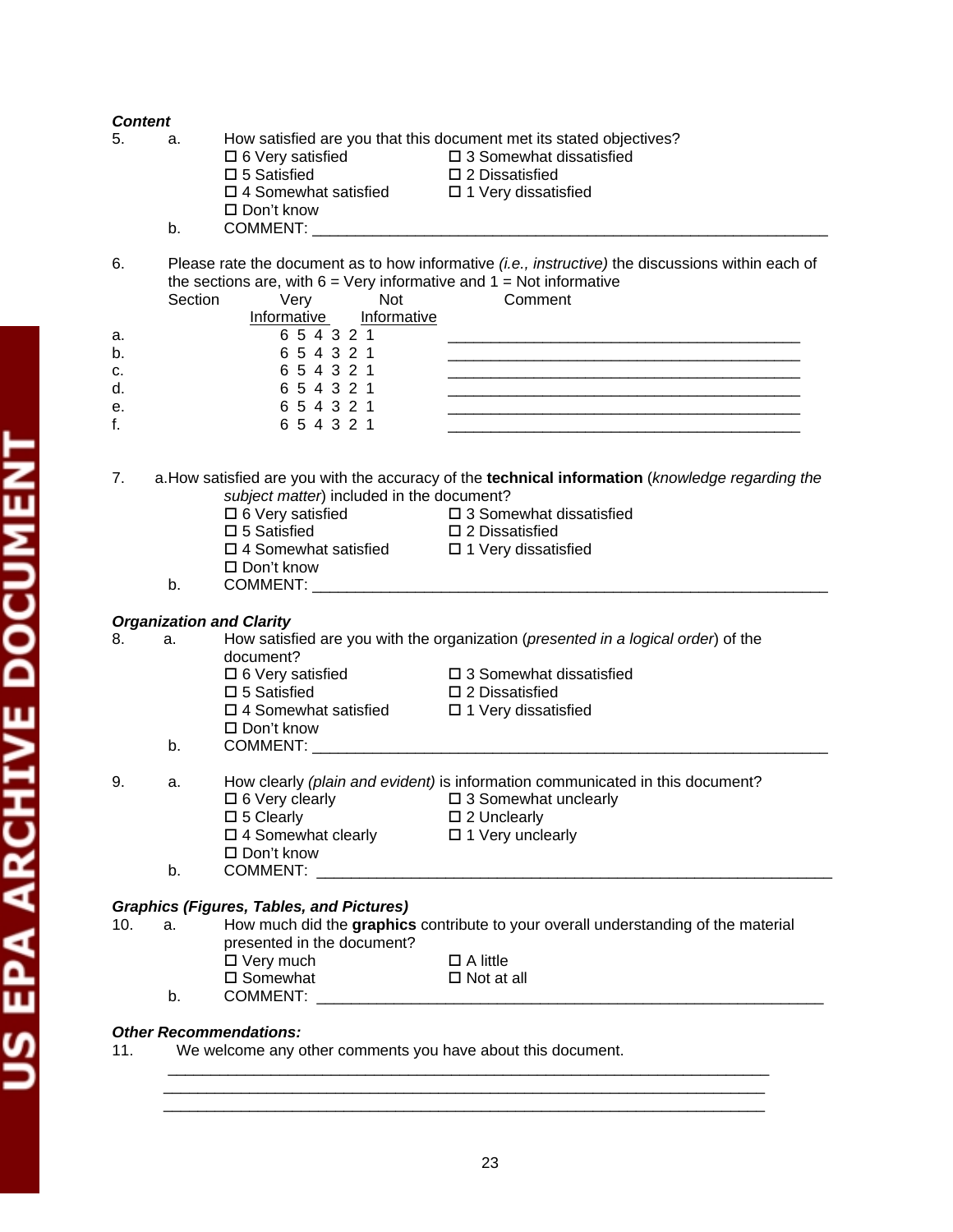| 12. | а. | Do you expect to refer to the information from this document again? |  |
|-----|----|---------------------------------------------------------------------|--|
|     |    | $\Box$ Yes<br>□ No                                                  |  |
|     | b. | Why or why not?                                                     |  |
| 13  | a. | Would you recommend this document to others?                        |  |
|     |    | $\Box$ Yes<br>□ No                                                  |  |
|     | b. | Why or why not?                                                     |  |

Public reporting burden for this collection of information is estimated to average four minutes per response, including the time for reviewing instructions, gathering information, and completing and reviewing the collection of information. Send comments on the Agency's need for this information, the accuracy of the provided burden estimates, and any suggestions for reducing the burden, including the use of automated collection techniques to the Director, Information Collections Division, Office of Environmental Information, United States Environmental Protection Agency (Mail Code 2822T)**,** 1200 Pennsylvania Avenue , NW, Washington, D.C. 20460; and to the Office of Information & Regulatory Affairs, Office of Management & Budget, 725 17th Street, NW, Washington, DC 20503, Attention: Desk Officer for EPA. Include the EPA ICR number and the OMB control number in any correspondence.

OMB #2090-0019 Expires 3/31/06

The *Focus Group Evaluation Responses*. The forms contain 8 questions and will be collected by facilitators who carry out the Focus Work, during the focus group meeting. Focus groups, in this context, are gathered to evaluate directly, one or another of ORD's technology transfer products.

The facilitator will present the product, for example a document or brochure, or guidance manual, to the group, giving them time to read it or look at it in some detail. Some brief discussion may be held in terms of the intended audience or motivation for the production of the product. The facilitator will not give an opinion of the product or its content, but may answer questions about its probable audience and use.

Then the facilitator will ask the group to fill out the questionnaire. The intent of the process is to get first hand responses to the product, with an eye to improving it and future similar products. For this reason, the group will be as diverse in background as the setting allows. Larger National meetings will offer the most diversity.

#### SECTION I: REVIEWER INFORMATION

| 1. | With what type of organization are you affiliated (check as may as apply)? |   |                                |    |  |                           |  |  |
|----|----------------------------------------------------------------------------|---|--------------------------------|----|--|---------------------------|--|--|
|    | а.                                                                         |   | Regulated facility or business | е. |  | Trade association         |  |  |
|    | 2.                                                                         | □ | Industry sector                |    |  | Nonprofit organization    |  |  |
|    | 3.                                                                         | □ | Consulting company             | g. |  | School or university      |  |  |
|    | 4.                                                                         | п | Government                     | h. |  | Other (please<br>specify) |  |  |

#### **OPTIONAL:** Job Title: Please provide your name and phone number so that we can contact you if we have any questions about your responses.

SECTION II: EFFECTIVE COMMUNICATION/CLARITY OF INFORMATION *On a scale of 1 to 6 where 1 is very dissatisfied and 6 is very satisfied please indicate your level of satisfaction with the following* 

#### *Content*

| 2. | а. |                             | How satisfied are you that this Focus Group met its stated objectives? |
|----|----|-----------------------------|------------------------------------------------------------------------|
|    |    | $\Box$ 6 Very satisfied     | $\square$ 3 Somewhat dissatisfied                                      |
|    |    | $\square$ 5 Satisfied       | $\Box$ 2 Dissatisfied                                                  |
|    |    | $\Box$ 4 Somewhat satisfied | $\Box$ 1 Very dissatisfied                                             |
|    |    | $\Box$ Don't know           |                                                                        |

b. COMMENT: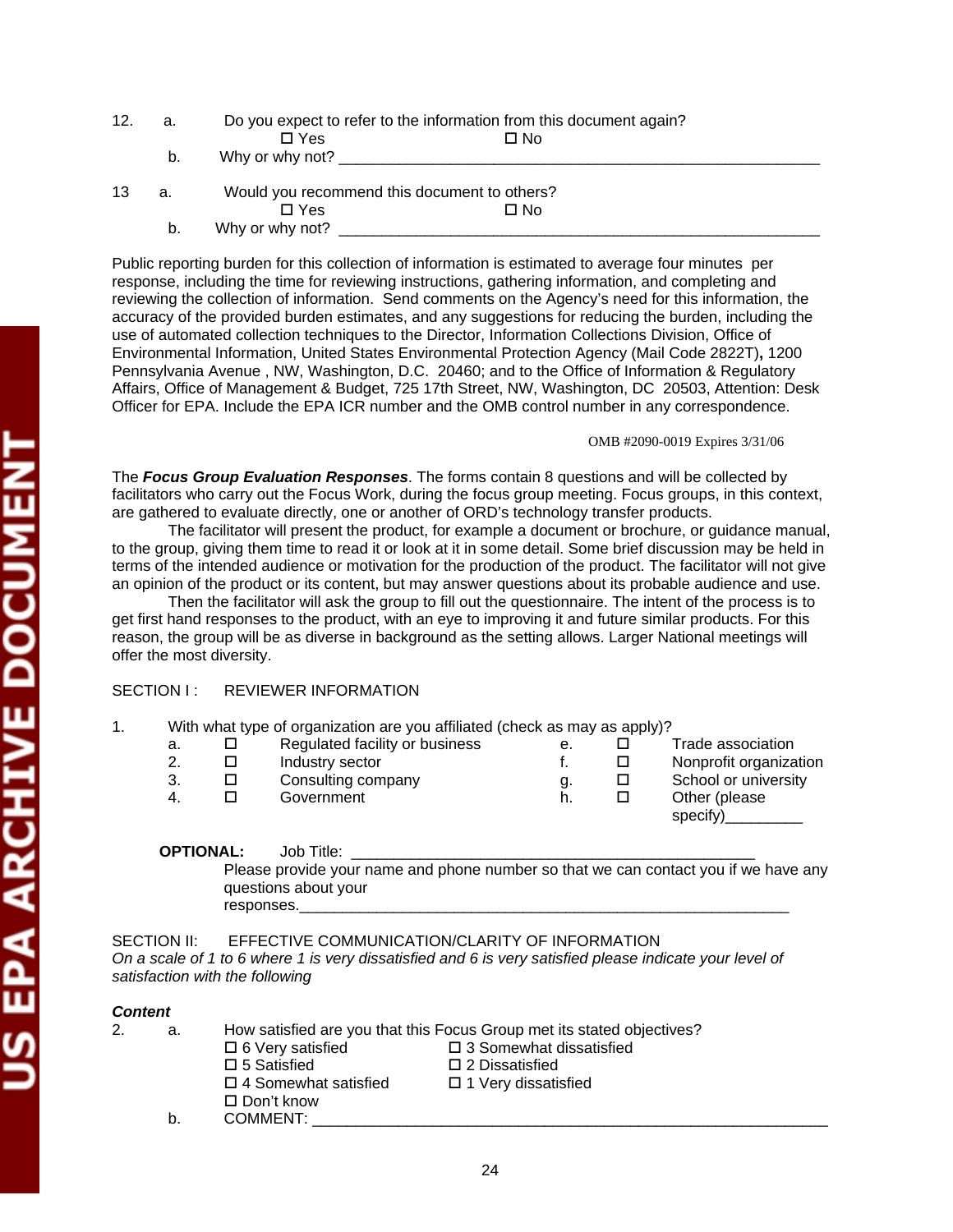- 3. a. How satisfied are you with the accuracy of the **technical information** (*knowledge regarding* the *subject matter*) included in the **Focus Group**?
	- 6 Very satisfied 3 Somewhat dissatisfied 5 Satisfied 2 Dissatisfied  $\Box$  4 Somewhat satisfied  $\Box$  1 Very dissatisfied □ Don't know b. COMMENT:
		-
- 4. Is there information that *should not have been* included in this **focus group**? If so, please specify.
- 5. Is there additional information that *should be* included in this focus group but was not? If so, please specify?

\_\_\_\_\_\_\_\_\_\_\_\_\_\_\_\_\_\_\_\_\_\_\_\_\_\_\_\_\_\_\_\_\_\_\_\_\_\_\_\_\_\_\_\_\_\_\_\_\_\_\_\_\_\_\_\_\_\_\_\_\_\_\_\_

\_\_\_\_\_\_\_\_\_\_\_\_\_\_\_\_\_\_\_\_\_\_\_\_\_\_\_\_\_\_\_\_\_\_\_\_\_\_\_\_\_\_\_\_\_\_\_\_\_\_\_\_\_\_\_\_\_\_\_\_\_\_\_\_

#### *Organization and Clarity*

- 6. a. How satisfied are you with the organization (*presented in a logical order*) of the **focus group**?
	- $\Box$  4 Somewhat satisfied  $\Box$  1 Very dissatisfied Don't know
	- $\Box$  6 Very satisfied  $\Box$  3 Somewhat dissatisfied  $\Box$  5 Satisfied  $\Box$  2 Dissatisfied  $\square$  2 Dissatisfied

\_\_\_\_\_\_\_\_\_\_\_\_\_\_\_\_\_\_\_\_\_\_\_\_\_\_\_\_\_\_\_\_\_\_\_\_\_\_\_\_\_\_\_\_\_\_\_\_\_\_\_\_\_\_\_\_\_\_\_\_\_\_\_ \_\_\_\_\_\_\_\_\_\_\_\_\_\_\_\_\_\_\_\_\_\_\_\_\_\_\_\_\_\_\_\_\_\_\_\_\_\_\_\_\_\_\_\_\_\_\_\_\_\_\_\_\_\_\_\_\_\_\_\_\_\_\_

 $\overline{\phantom{a}}$  , and the contribution of the contribution of the contribution of the contribution of the contribution of the contribution of the contribution of the contribution of the contribution of the contribution of the

 $\mathcal{L}_\text{max} = \frac{1}{2} \sum_{i=1}^{n} \frac{1}{2} \sum_{i=1}^{n} \frac{1}{2} \sum_{i=1}^{n} \frac{1}{2} \sum_{i=1}^{n} \frac{1}{2} \sum_{i=1}^{n} \frac{1}{2} \sum_{i=1}^{n} \frac{1}{2} \sum_{i=1}^{n} \frac{1}{2} \sum_{i=1}^{n} \frac{1}{2} \sum_{i=1}^{n} \frac{1}{2} \sum_{i=1}^{n} \frac{1}{2} \sum_{i=1}^{n} \frac{1}{2} \sum_{i=1}^{n} \frac{1$  $\mathcal{L} = \{ \mathcal{L} = \{ \mathcal{L} = \{ \mathcal{L} = \mathcal{L} \} \mid \mathcal{L} = \{ \mathcal{L} = \{ \mathcal{L} = \mathcal{L} \} \mid \mathcal{L} = \{ \mathcal{L} = \{ \mathcal{L} = \mathcal{L} = \mathcal{L} = \{ \mathcal{L} = \mathcal{L} = \mathcal{L} = \mathcal{L} = \mathcal{L} = \mathcal{L} \} \mid \mathcal{L} = \{ \mathcal{L} = \{ \mathcal{L} = \mathcal{L} = \mathcal{L} = \mathcal{L} = \{ \mathcal{L} =$ 

b. COMMENT:

#### *Other Recommendations:*

7. We welcome any other comments you have about this **focus group**.

#### SECTION III: **USEFULNESS OF THE FOCUS GROUP**

8. a. Would you recommend this **kind of focus group** to others?

 $\square$  Yes  $\square$  No

b. Why or why not?

Public reporting burden for this collection of information is estimated to average four minutes per response, including the time for reviewing instructions, gathering information, and completing and reviewing the collection of information. Send comments on the Agency's need for this information, the accuracy of the provided burden estimates, and any suggestions for reducing the burden, including the use of automated collection techniques to the Director, Information Collections Division, Office of Environmental Information, United States Environmental Protection Agency (Mail Code 2822T)**,** 1200 Pennsylvania Avenue , NW, Washington, D.C. 20460; and to the Office of Information & Regulatory Affairs, Office of Management & Budget, 725 17th Street, NW, Washington, DC 20503, Attention: Desk Officer for EPA. Include the EPA ICR number and the OMB control number in any correspondence.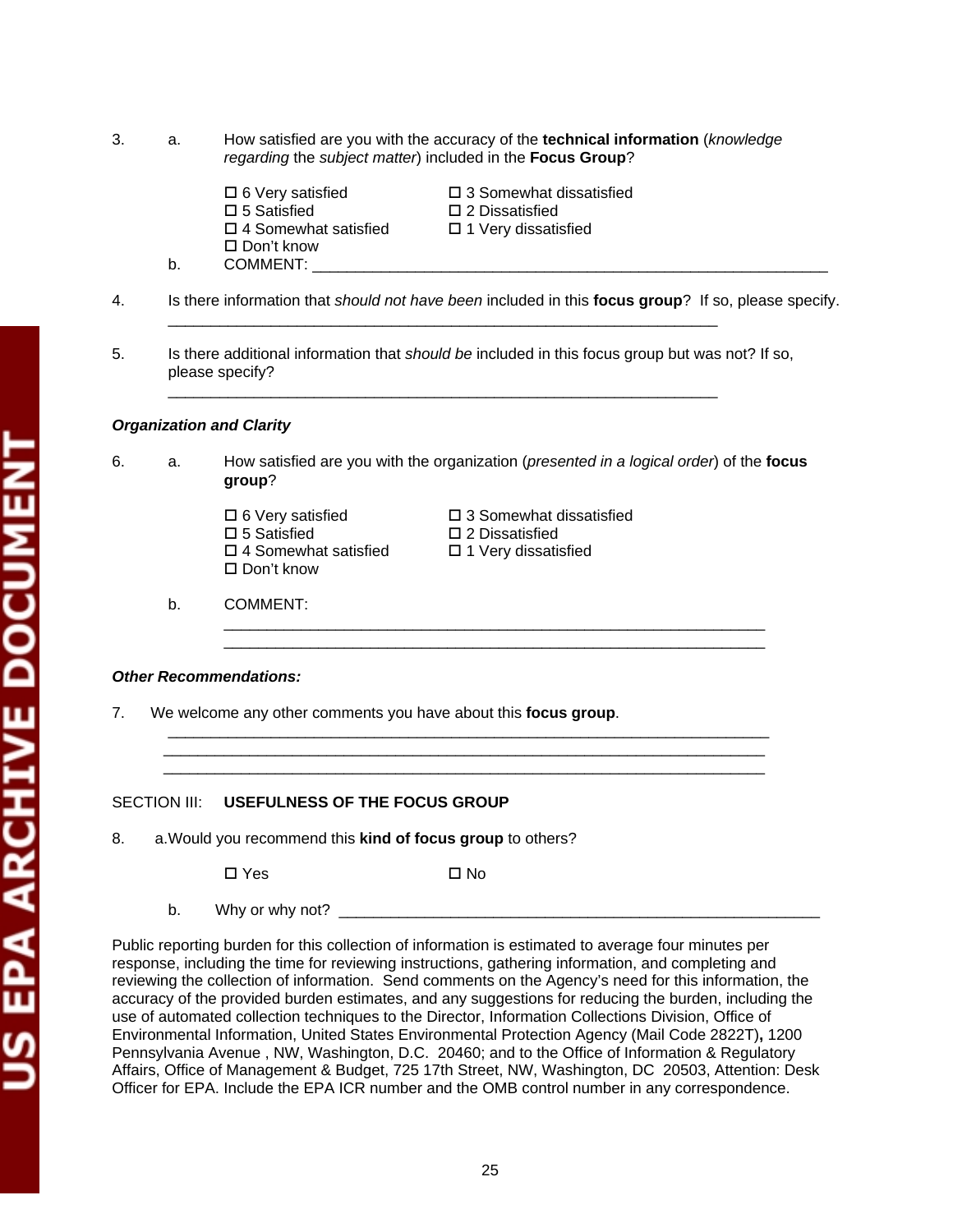*Meeting Evaluation Forms* will be given to each meeting attendee in their handout materials and collected on their way out of the meeting or sessions. The form contains 11 questions.

| SECTION I:         |                                 |                       | <b>REVIEWER INFORMATION</b>                                                                                                               |                                                       |    |        |                        |
|--------------------|---------------------------------|-----------------------|-------------------------------------------------------------------------------------------------------------------------------------------|-------------------------------------------------------|----|--------|------------------------|
| 1.                 | a.                              | □                     | With what type of organization are you affiliated (check as may as apply)?<br>Regulated facility or business                              |                                                       | е. | □      | Trade association      |
|                    | 5.                              | $\Box$                | Industry sector                                                                                                                           |                                                       | f. | $\Box$ | Nonprofit organization |
|                    | 6.                              | $\Box$                | Consulting company                                                                                                                        |                                                       | g. | $\Box$ | School or university   |
|                    | 7.                              | $\Box$                | Government                                                                                                                                |                                                       | h. | $\Box$ | Other (please          |
|                    |                                 |                       |                                                                                                                                           |                                                       |    |        |                        |
|                    |                                 | <b>OPTIONAL:</b>      |                                                                                                                                           |                                                       |    |        |                        |
|                    |                                 |                       | Please provide your name and phone number so that we can contact you if we have any<br>questions about your responses.                    |                                                       |    |        |                        |
|                    |                                 |                       |                                                                                                                                           |                                                       |    |        |                        |
|                    |                                 |                       | SECTION II: EFFECTIVE COMMUNICATION/CLARITY OF INFORMATION                                                                                |                                                       |    |        |                        |
|                    |                                 |                       | On a scale of 1 to 6 where 1 is very dissatisfied and 6 is very satisfied please indicate your level of                                   |                                                       |    |        |                        |
|                    | satisfaction with the following |                       |                                                                                                                                           |                                                       |    |        |                        |
| <b>Readability</b> |                                 |                       |                                                                                                                                           |                                                       |    |        |                        |
| 2.                 |                                 |                       | a. Readability (i.e., flow, writing style, and presentation of concepts) of the Meeting Handout                                           |                                                       |    |        |                        |
|                    |                                 | Materials?            |                                                                                                                                           |                                                       |    |        |                        |
|                    |                                 |                       | $\square$ 6 Very satisfied                                                                                                                | □ 3 Somewhat dissatisfied                             |    |        |                        |
|                    |                                 | $\square$ 5 Satisfied |                                                                                                                                           | $\square$ 2 Dissatisfied                              |    |        |                        |
|                    |                                 |                       | $\square$ 4 Somewhat satisfied<br>□ Don't know                                                                                            | $\Box$ 1 Very dissatisfied                            |    |        |                        |
|                    | b.                              |                       |                                                                                                                                           |                                                       |    |        |                        |
| 3.                 |                                 |                       | How satisfied are you that this Meeting met its stated objectives?                                                                        |                                                       |    |        |                        |
|                    | a.                              |                       | $\Box$ 6 Very satisfied<br>$\Box$ 5 Setisfied                                                                                             | □ 3 Somewhat dissatisfied                             |    |        |                        |
|                    |                                 | $\square$ 5 Satisfied |                                                                                                                                           | $\square$ 2 Dissatisfied                              |    |        |                        |
|                    |                                 |                       | $\square$ 4 Somewhat satisfied                                                                                                            | □ 1 Very dissatisfied                                 |    |        |                        |
|                    |                                 |                       | □ Don't know                                                                                                                              |                                                       |    |        |                        |
|                    | b.                              |                       |                                                                                                                                           |                                                       |    |        |                        |
| <b>Content</b>     |                                 |                       |                                                                                                                                           |                                                       |    |        |                        |
| 4.                 | a.                              |                       | How satisfied are you with the accuracy of the technical information (knowledge<br>regarding the subject matter) included in the Meeting? |                                                       |    |        |                        |
|                    |                                 |                       | $\square$ 6 Very satisfied                                                                                                                | □ 3 Somewhat dissatisfied                             |    |        |                        |
|                    |                                 | $\square$ 5 Satisfied |                                                                                                                                           | $\square$ 2 Dissatisfied                              |    |        |                        |
|                    |                                 |                       | $\square$ 4 Somewhat satisfied                                                                                                            | $\square$ 1 Very dissatisfied                         |    |        |                        |
|                    |                                 |                       | □ Don't know                                                                                                                              |                                                       |    |        |                        |
|                    | b.                              |                       |                                                                                                                                           |                                                       |    |        |                        |
|                    | <b>Organization and Clarity</b> |                       |                                                                                                                                           |                                                       |    |        |                        |
| 5.                 |                                 |                       | a. How satisfied are you with the organization (presented in a logical order) of the Meeting?                                             |                                                       |    |        |                        |
|                    |                                 | $\square$ 5 Satisfied | $\square$ 6 Very satisfied                                                                                                                | □ 3 Somewhat dissatisfied<br>$\square$ 2 Dissatisfied |    |        |                        |
|                    |                                 |                       | $\square$ 4 Somewhat satisfied                                                                                                            | $\square$ 1 Very dissatisfied                         |    |        |                        |
|                    |                                 |                       | □ Don't know                                                                                                                              |                                                       |    |        |                        |

b. COMMENT: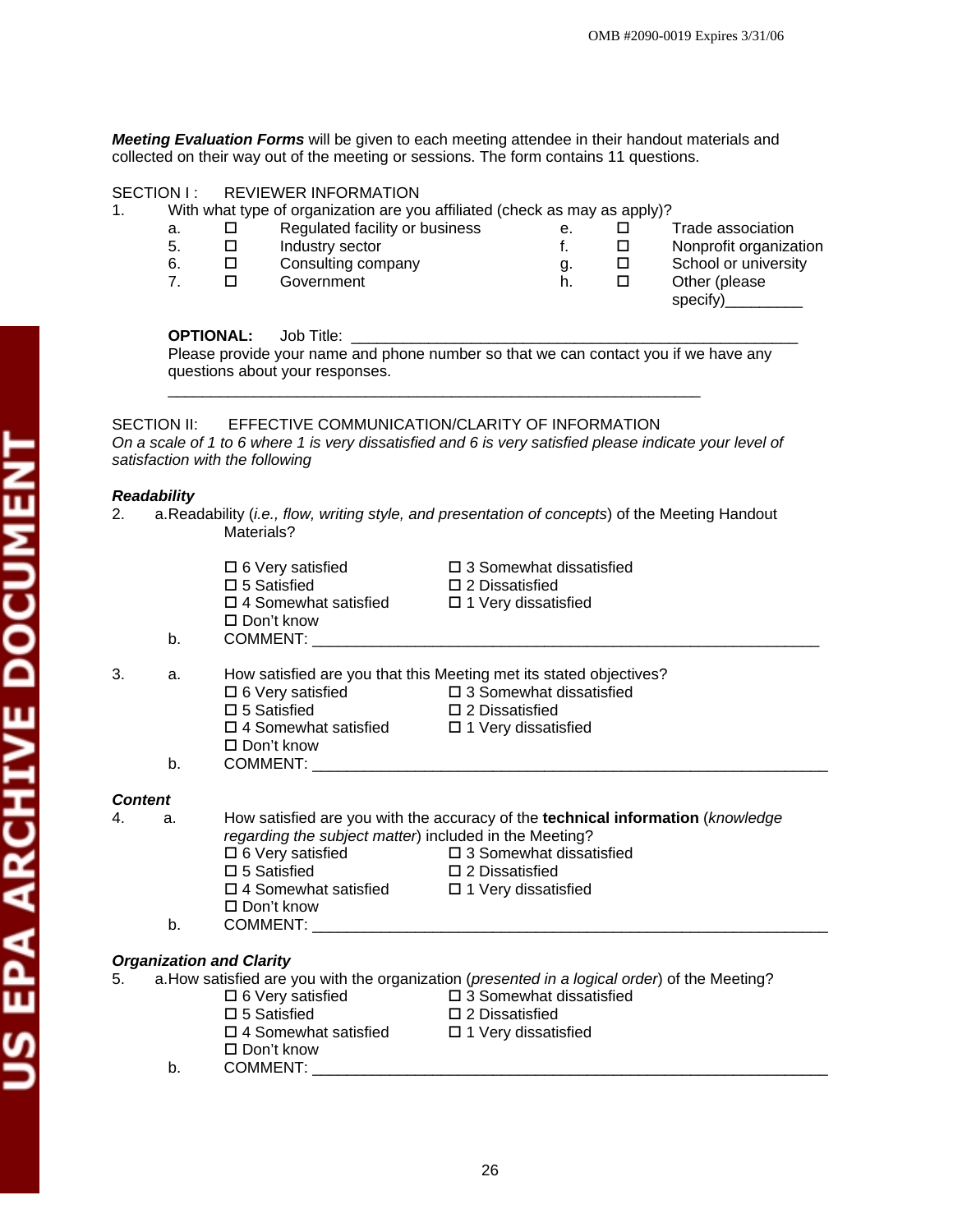6. a. How clearly *(plain and evident)* is information communicated in this Meeting?

|    | $\Box$ 6 Very clearly     | $\square$ 3 Somewhat unclearly |
|----|---------------------------|--------------------------------|
|    | $\square$ 5 Clearly       | $\square$ 2 Unclearly          |
|    | $\Box$ 4 Somewhat clearly | $\Box$ 1 Very unclearly        |
|    | $\square$ Don't know      |                                |
| b. | COMMENT:                  |                                |

\_\_\_\_\_\_\_\_\_\_\_\_\_\_\_\_\_\_\_\_\_\_\_\_\_\_\_\_\_\_\_\_\_\_\_\_\_\_\_\_\_\_\_\_\_\_\_\_\_\_\_\_\_\_\_\_\_\_\_\_\_\_\_\_\_\_\_\_\_\_  $\mathcal{L}_\text{max} = \frac{1}{2} \sum_{i=1}^{n} \frac{1}{2} \sum_{i=1}^{n} \frac{1}{2} \sum_{i=1}^{n} \frac{1}{2} \sum_{i=1}^{n} \frac{1}{2} \sum_{i=1}^{n} \frac{1}{2} \sum_{i=1}^{n} \frac{1}{2} \sum_{i=1}^{n} \frac{1}{2} \sum_{i=1}^{n} \frac{1}{2} \sum_{i=1}^{n} \frac{1}{2} \sum_{i=1}^{n} \frac{1}{2} \sum_{i=1}^{n} \frac{1}{2} \sum_{i=1}^{n} \frac{1$ 

#### SECTION III: **AWARENESS AND UNDERSTANDING**

8. a. How satisfied are you that this Meeting meets your need for information about the issue/subject matter?

 $\mathcal{L} = \{ \mathcal{L} = \{ \mathcal{L} = \{ \mathcal{L} = \mathcal{L} \} \mid \mathcal{L} = \{ \mathcal{L} = \{ \mathcal{L} = \mathcal{L} \} \mid \mathcal{L} = \{ \mathcal{L} = \{ \mathcal{L} = \mathcal{L} = \mathcal{L} = \{ \mathcal{L} = \mathcal{L} = \mathcal{L} = \mathcal{L} = \mathcal{L} = \mathcal{L} \} \mid \mathcal{L} = \{ \mathcal{L} = \{ \mathcal{L} = \mathcal{L} = \mathcal{L} = \mathcal{L} = \{ \mathcal{L} =$ 

- 6 Very satisfied 3 Somewhat dissatisfied 5 Satisfied 2 Dissatisfied  $\Box$  4 Somewhat satisfied  $\Box$  1 Very dissatisfied □ Don't know b. COMMENT: 9. a. How satisfied are you that the information presented in this Meeting increased your awareness of the issue/subject matter? 6 Very satisfied 3 Somewhat dissatisfied 5 Satisfied 2 Dissatisfied  $\Box$  4 Somewhat satisfied  $\Box$  1 Very dissatisfied □ Don't know b. COMMENT:
- 10. a. Do you expect to refer to the information from this Meeting again?

|     |    | $\square$ Yes                               | $\square$ No |  |  |
|-----|----|---------------------------------------------|--------------|--|--|
|     | b. |                                             |              |  |  |
| 11. | a. | Would you recommend this Meeting to others? |              |  |  |
|     |    | $\square$ Yes                               | $\square$ No |  |  |
|     | b. | Why or why not?                             |              |  |  |

Public reporting burden for this collection of information is estimated to average four minutes per response, including the time for reviewing instructions, gathering information, and completing and reviewing the collection of information. Send comments on the Agency's need for this information, the accuracy of the provided burden estimates, and any suggestions for reducing the burden, including the use of automated collection techniques to the Director, Information Collections Division, Office of Environmental Information, United States Environmental Protection Agency (Mail Code 2822T)**,** 1200 Pennsylvania Avenue , NW, Washington, D.C. 20460; and to the Office of Information & Regulatory Affairs, Office of Management & Budget, 725 17th Street, NW, Washington, DC 20503, Attention: Desk Officer for EPA. Include the EPA ICR number and the OMB control number in any correspondence.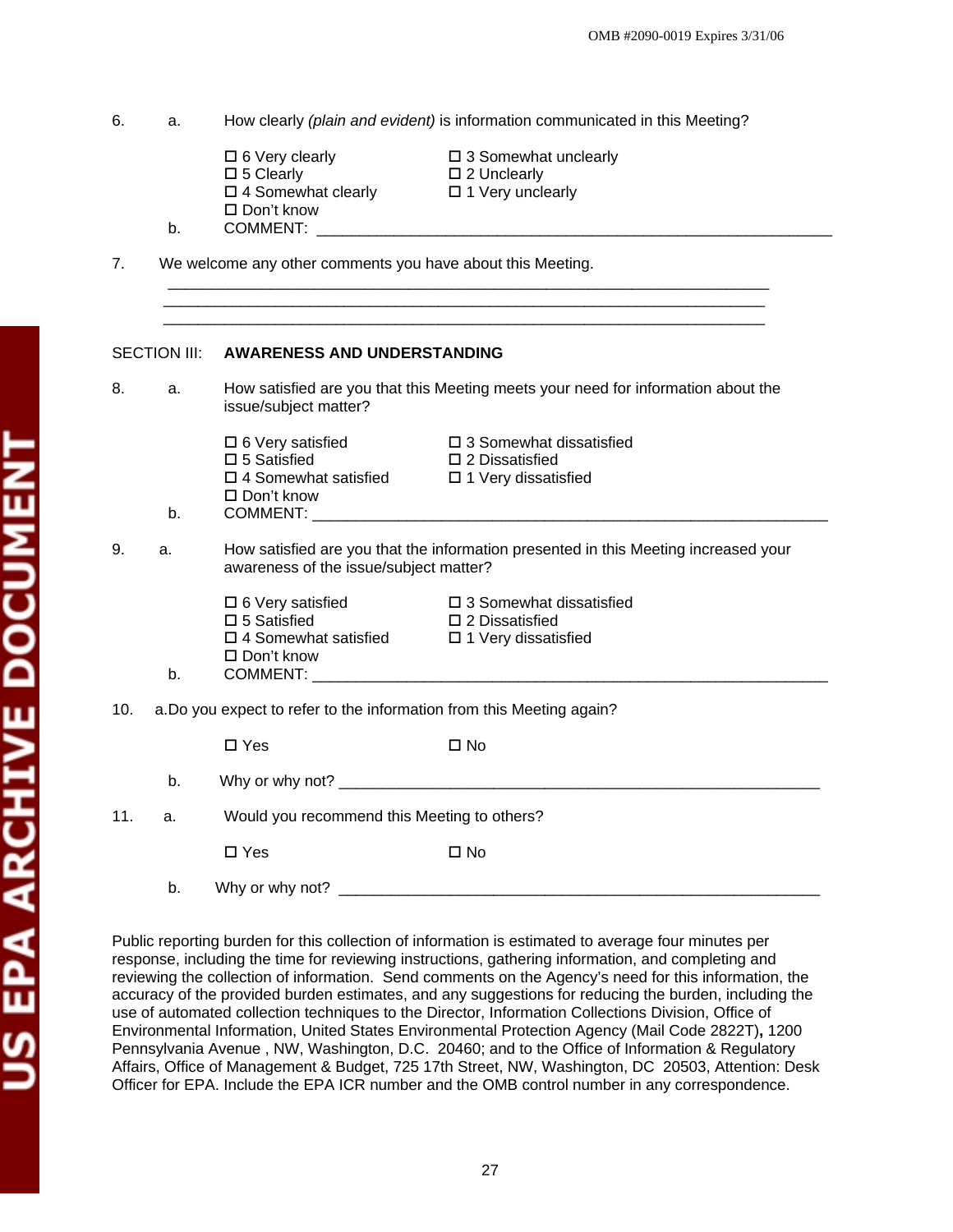*Reviewer Forms* are included with the other forms sent to a document reviewer. They will be pre-franked and addressed for return to USEPA. The form contains 10 questions.

|  |  |  |  | With what type of organization are you affiliated (check as may as apply)? |
|--|--|--|--|----------------------------------------------------------------------------|
|--|--|--|--|----------------------------------------------------------------------------|

| a.  | Regulated facility or business | е. | Trade association      |
|-----|--------------------------------|----|------------------------|
| 8.  | Industry sector                |    | Nonprofit organization |
| 9.  | Consulting company             | g. | School or university   |
| 10. | Government                     |    | Other (please)         |
|     |                                |    | specify)               |
|     |                                |    |                        |

#### SECTION II: EFFECTIVE COMMUNICATION/CLARITY OF INFORMATION

*On a scale of 1 to 6 where 1 is very dissatisfied and 6 is very satisfied please indicate your level of satisfaction with the following* 

| <b>Readability</b> |          |                                                                                                                                                                                                                                                                                                                                                                              |                                                                                                                                                                                                                                                                                                                                                                                                                                           |
|--------------------|----------|------------------------------------------------------------------------------------------------------------------------------------------------------------------------------------------------------------------------------------------------------------------------------------------------------------------------------------------------------------------------------|-------------------------------------------------------------------------------------------------------------------------------------------------------------------------------------------------------------------------------------------------------------------------------------------------------------------------------------------------------------------------------------------------------------------------------------------|
| 2.                 | a.<br>b. | reviewed?<br>$\square$ 6 Very satisfied<br>$\square$ 5 Satisfied<br>$\Box$ 4 Somewhat satisfied $\Box$ 1 Very dissatisfied<br>□ Don't know<br>COMMENT: The community of the community of the community of the community of the community of the community of the community of the community of the community of the community of the community of the community of the commu | Readability (i.e., flow, writing style, and presentation of concepts) of the product you<br>□ 3 Somewhat dissatisfied<br>$\square$ 2 Dissatisfied                                                                                                                                                                                                                                                                                         |
| 3.                 | a.<br>b. | information in a way that is easy to grasp and comprehend)?<br>$\square$ 6 Very satisfied<br>$\square$ 5 Satisfied<br>□ 4 Somewhat satisfied □ 1 Very dissatisfied<br>□ Don't know                                                                                                                                                                                           | Understandability of the product you reviewed (i.e., the ability of the product to convey the<br>□ 3 Somewhat dissatisfied<br>$\square$ 2 Dissatisfied                                                                                                                                                                                                                                                                                    |
| <b>Content</b>     |          |                                                                                                                                                                                                                                                                                                                                                                              |                                                                                                                                                                                                                                                                                                                                                                                                                                           |
| 4.                 | a.<br>b. | $\square$ 6 Very satisfied<br>$\square$ 5 Satisfied<br>□ 4 Somewhat satisfied □ 1 Very dissatisfied<br>$\Box$ Don't know                                                                                                                                                                                                                                                     | How satisfied are you that this product you reviewed met its stated objectives?<br>□ 3 Somewhat dissatisfied<br>$\square$ 2 Dissatisfied                                                                                                                                                                                                                                                                                                  |
| 5.                 | a.<br>b. | $\square$ 6 Very satisfied<br>$\square$ 5 Satisfied<br>□ 4 Somewhat satisfied □ 1 Very dissatisfied<br>□ Don't know                                                                                                                                                                                                                                                          | How satisfied are you with the accuracy of the technical information (knowledge<br>regarding the subject matter) included in the product you reviewed?<br>□ 3 Somewhat dissatisfied<br>□ 2 Dissatisfied<br>COMMENT: The community of the community of the community of the community of the community of the community of the community of the community of the community of the community of the community of the community of the commu |
|                    |          |                                                                                                                                                                                                                                                                                                                                                                              |                                                                                                                                                                                                                                                                                                                                                                                                                                           |
| 6.                 |          | <b>Graphics (Figures, Tables and Pictures)</b>                                                                                                                                                                                                                                                                                                                               |                                                                                                                                                                                                                                                                                                                                                                                                                                           |
|                    | b.       | $\square$ 6 Very satisfied<br>$\square$ 5 Satisfied<br>$\square$ 4 Somewhat satisfied<br>$\Box$ Don't know<br><b>COMMENT:</b>                                                                                                                                                                                                                                                | a. How satisfied are you with the understandability of our "graphics" (i.e., ability to convey the<br>intended meaning in a way that is easy to grasp and comprehend)?<br>□ 3 Somewhat dissatisfied<br>$\Box$ 2 Dissatisfied<br>□ 1 Very dissatisfied                                                                                                                                                                                     |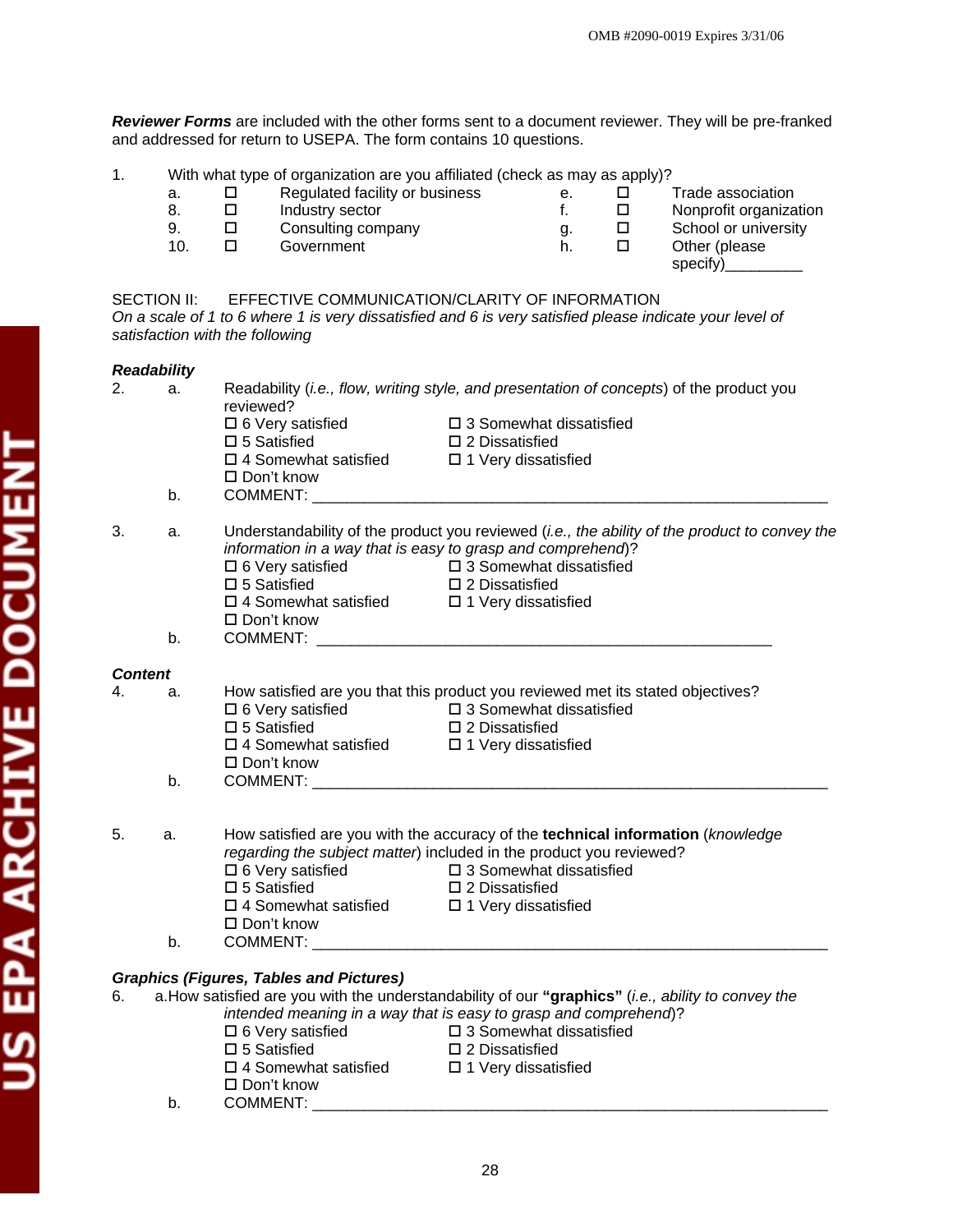|  | а. | How much did the <b>graphics</b> contribute to your overall understanding of the material<br>presented in the product you reviewed? |                                      |
|--|----|-------------------------------------------------------------------------------------------------------------------------------------|--------------------------------------|
|  |    | □ Verv much<br>□ Somewhat                                                                                                           | $\Box$ A little<br>$\Box$ Not at all |

\_\_\_\_\_\_\_\_\_\_\_\_\_\_\_\_\_\_\_\_\_\_\_\_\_\_\_\_\_\_\_\_\_\_\_\_\_\_\_\_\_\_\_\_\_\_\_\_\_\_\_\_\_\_\_\_\_\_\_\_\_\_\_\_\_\_\_\_\_\_

b. COMMENT:

#### *Other Recommendations:*

8. We welcome any other comments you have about the product you reviewed.

9. a. Do you expect to refer to the information from the product you reviewed again?

 $\mathcal{L}_\text{max} = \frac{1}{2} \sum_{i=1}^{n} \frac{1}{2} \sum_{j=1}^{n} \frac{1}{2} \sum_{j=1}^{n} \frac{1}{2} \sum_{j=1}^{n} \frac{1}{2} \sum_{j=1}^{n} \frac{1}{2} \sum_{j=1}^{n} \frac{1}{2} \sum_{j=1}^{n} \frac{1}{2} \sum_{j=1}^{n} \frac{1}{2} \sum_{j=1}^{n} \frac{1}{2} \sum_{j=1}^{n} \frac{1}{2} \sum_{j=1}^{n} \frac{1}{2} \sum_{j=1}^{n} \frac{1$  $\mathcal{L} = \{ \mathcal{L} = \{ \mathcal{L} = \{ \mathcal{L} = \mathcal{L} \} \mid \mathcal{L} = \{ \mathcal{L} = \{ \mathcal{L} = \mathcal{L} \} \mid \mathcal{L} = \{ \mathcal{L} = \{ \mathcal{L} = \mathcal{L} = \mathcal{L} = \{ \mathcal{L} = \mathcal{L} = \mathcal{L} = \mathcal{L} = \mathcal{L} = \mathcal{L} \} \mid \mathcal{L} = \{ \mathcal{L} = \{ \mathcal{L} = \mathcal{L} = \mathcal{L} = \mathcal{L} = \{ \mathcal{L} =$ 

|     |    | $\square$ Yes        | $\square$ No                                            |  |
|-----|----|----------------------|---------------------------------------------------------|--|
|     | b. | Why or why not? $\_$ |                                                         |  |
| 10. | a. |                      | Would you recommend the product you reviewed to others? |  |
|     |    | $\square$ Yes        | $\square$ No                                            |  |
|     | b. | Why or why not?      |                                                         |  |

Public reporting burden for this collection of information is estimated to average two minutes per response, including the time for reviewing instructions, gathering information, and completing and reviewing the collection of information. Send comments on the Agency's need for this information, the accuracy of the provided burden estimates, and any suggestions for reducing the burden, including the use of automated collection techniques to the Director, Information Collections Division, Office of Environmental Information, United States Environmental Protection Agency (Mail Code 2822T)**,** 1200 Pennsylvania Avenue , NW, Washington, D.C. 20460; and to the Office of Information & Regulatory Affairs, Office of Management & Budget, 725 17th Street, NW, Washington, DC 20503, Attention: Desk Officer for EPA. Include the EPA ICR number and the OMB control number in any correspondence.

OMB #2090-0019 Expires 3/31/06

*Workshop Evaluation Surveys* will be handed out at each workshop and collected at the end of the session. The form contains 10 questions.

#### SECTION I: REVIEWER INFORMATION

1. With what type of organization are you affiliated (check as may as apply)?

| Industry sector<br>Consulting company<br>g.<br>Government | Nonprofit organization<br>School or university<br>Other (please<br>specify) |  |
|-----------------------------------------------------------|-----------------------------------------------------------------------------|--|
|                                                           |                                                                             |  |

#### **OPTIONAL:** Job Title:

Please provide your name and phone number so that we can contact you if we have any questions about your responses. \_\_\_\_\_\_\_\_\_\_\_\_\_\_\_\_\_\_\_\_\_\_\_\_\_\_\_\_\_\_\_\_\_\_\_\_\_\_\_\_\_\_\_\_\_\_\_\_\_\_\_\_\_\_\_\_\_\_\_\_\_\_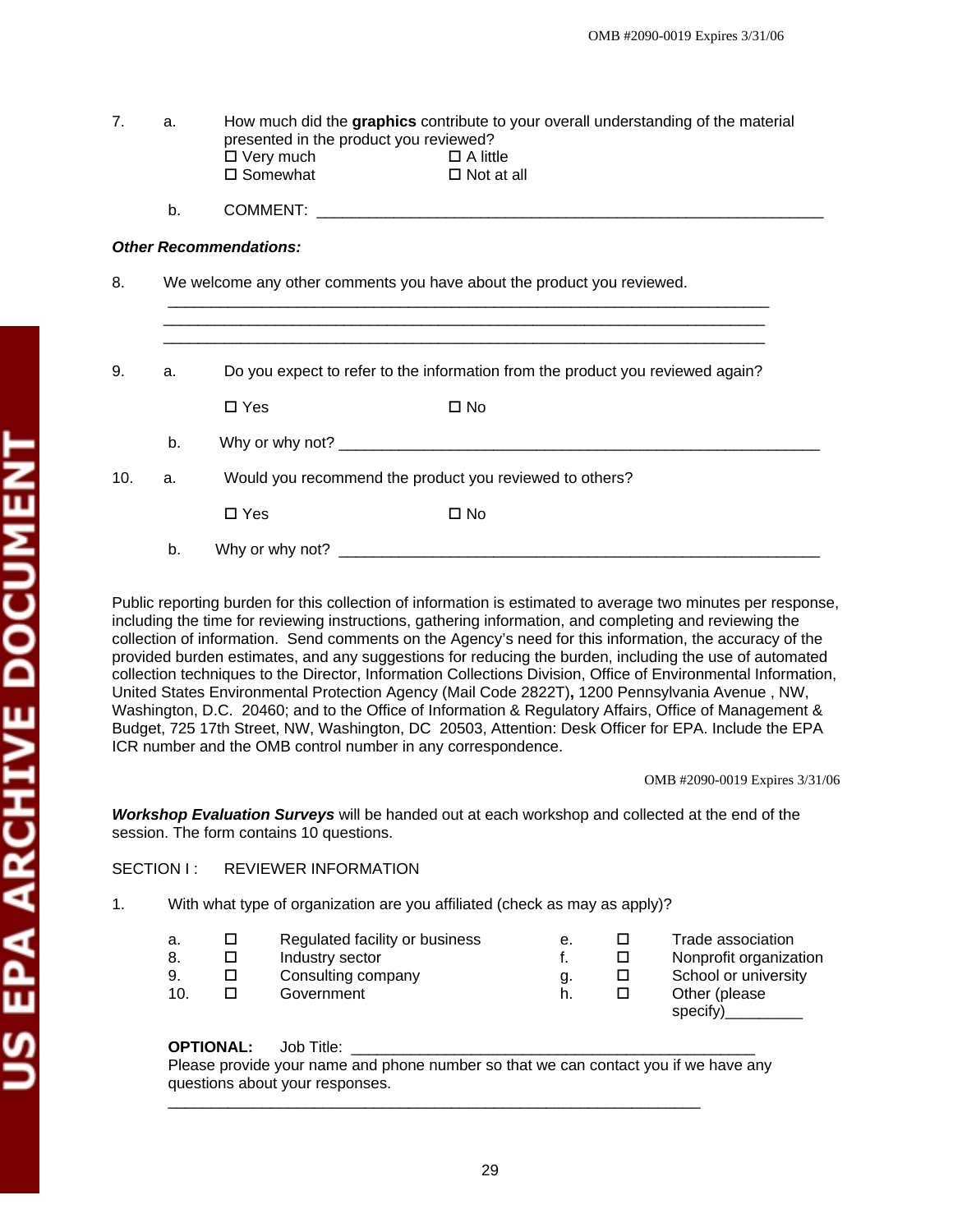## SECTION II: EFFECTIVE COMMUNICATION/CLARITY OF INFORMATION

*On a scale of 1 to 6 where 1 is very dissatisfied and 6 is very satisfied please indicate your level of satisfaction with the following* 

| <b>Readability</b><br>2.         | b.      | $\square$ 6 Very satisfied<br>$\square$ 5 Satisfied<br>$\square$ 4 Somewhat satisfied<br>$\Box$ Don't know<br><b>COMMENT:</b>                                                                                                                                                                                                           | a. Readability (i.e., flow, writing style, and presentation of concepts) of the workshop materials?<br>□ 3 Somewhat dissatisfied<br>$\square$ 2 Dissatisfied<br>$\Box$ 1 Very dissatisfied             |
|----------------------------------|---------|-----------------------------------------------------------------------------------------------------------------------------------------------------------------------------------------------------------------------------------------------------------------------------------------------------------------------------------------|--------------------------------------------------------------------------------------------------------------------------------------------------------------------------------------------------------|
| 3.                               | a.      | information in a way that is easy to grasp and comprehend)?                                                                                                                                                                                                                                                                             | Understandability of the workshop materials (i.e., the ability of the product to convey the                                                                                                            |
|                                  | b.      | $\square$ 6 Very satisfied<br>$\square$ 5 Satisfied<br>$\square$ 4 Somewhat satisfied<br>$\Box$ Don't know<br><b>COMMENT:</b>                                                                                                                                                                                                           | $\square$ 3 Somewhat dissatisfied<br>$\square$ 2 Dissatisfied<br>$\Box$ 1 Very dissatisfied                                                                                                            |
| 4.                               |         |                                                                                                                                                                                                                                                                                                                                         | Please rate the workshop materials as to how informative (i.e., instructive) the discussions within<br>each of the sections are, with $6 = \text{Very }$ informative and $1 = \text{Not }$ informative |
| a.<br>b.<br>c.<br>d.<br>е.<br>f. | Section | <b>Not</b><br>Very<br>Informative<br>Informative<br>6 5 4 3 2 1<br>654321<br>654321<br>654321<br>654321<br>654321                                                                                                                                                                                                                       | Comment                                                                                                                                                                                                |
| 5.                               | a.      | in the workshop materials?                                                                                                                                                                                                                                                                                                              | Accuracy of the technical information (knowledge regarding the subject matter) included                                                                                                                |
|                                  | b.      | $\square$ 6 Very satisfied<br>$\square$ 5 Satisfied<br>$\square$ 4 Somewhat satisfied<br>□ Don't know<br>COMMENT: The community of the community of the community of the community of the community of the community of the community of the community of the community of the community of the community of the community of the commu | $\square$ 3 Somewhat dissatisfied<br>$\Box$ 2 Dissatisfied<br>□ 1 Very dissatisfied                                                                                                                    |
|                                  |         | <b>Other Recommendations:</b>                                                                                                                                                                                                                                                                                                           |                                                                                                                                                                                                        |

6. We welcome any other comments you have about this workshop.

 $\overline{\phantom{a}}$  , and the contribution of the contribution of the contribution of the contribution of the contribution of the contribution of the contribution of the contribution of the contribution of the contribution of the

 $\overline{\phantom{a}}$  ,  $\overline{\phantom{a}}$  ,  $\overline{\phantom{a}}$  ,  $\overline{\phantom{a}}$  ,  $\overline{\phantom{a}}$  ,  $\overline{\phantom{a}}$  ,  $\overline{\phantom{a}}$  ,  $\overline{\phantom{a}}$  ,  $\overline{\phantom{a}}$  ,  $\overline{\phantom{a}}$  ,  $\overline{\phantom{a}}$  ,  $\overline{\phantom{a}}$  ,  $\overline{\phantom{a}}$  ,  $\overline{\phantom{a}}$  ,  $\overline{\phantom{a}}$  ,  $\overline{\phantom{a}}$  $\mathcal{L} = \{ \mathcal{L} = \{ \mathcal{L} = \{ \mathcal{L} = \mathcal{L} \} \mid \mathcal{L} = \{ \mathcal{L} = \{ \mathcal{L} = \mathcal{L} \} \mid \mathcal{L} = \{ \mathcal{L} = \{ \mathcal{L} = \mathcal{L} = \mathcal{L} = \{ \mathcal{L} = \mathcal{L} = \mathcal{L} = \mathcal{L} = \mathcal{L} = \mathcal{L} \} \}$